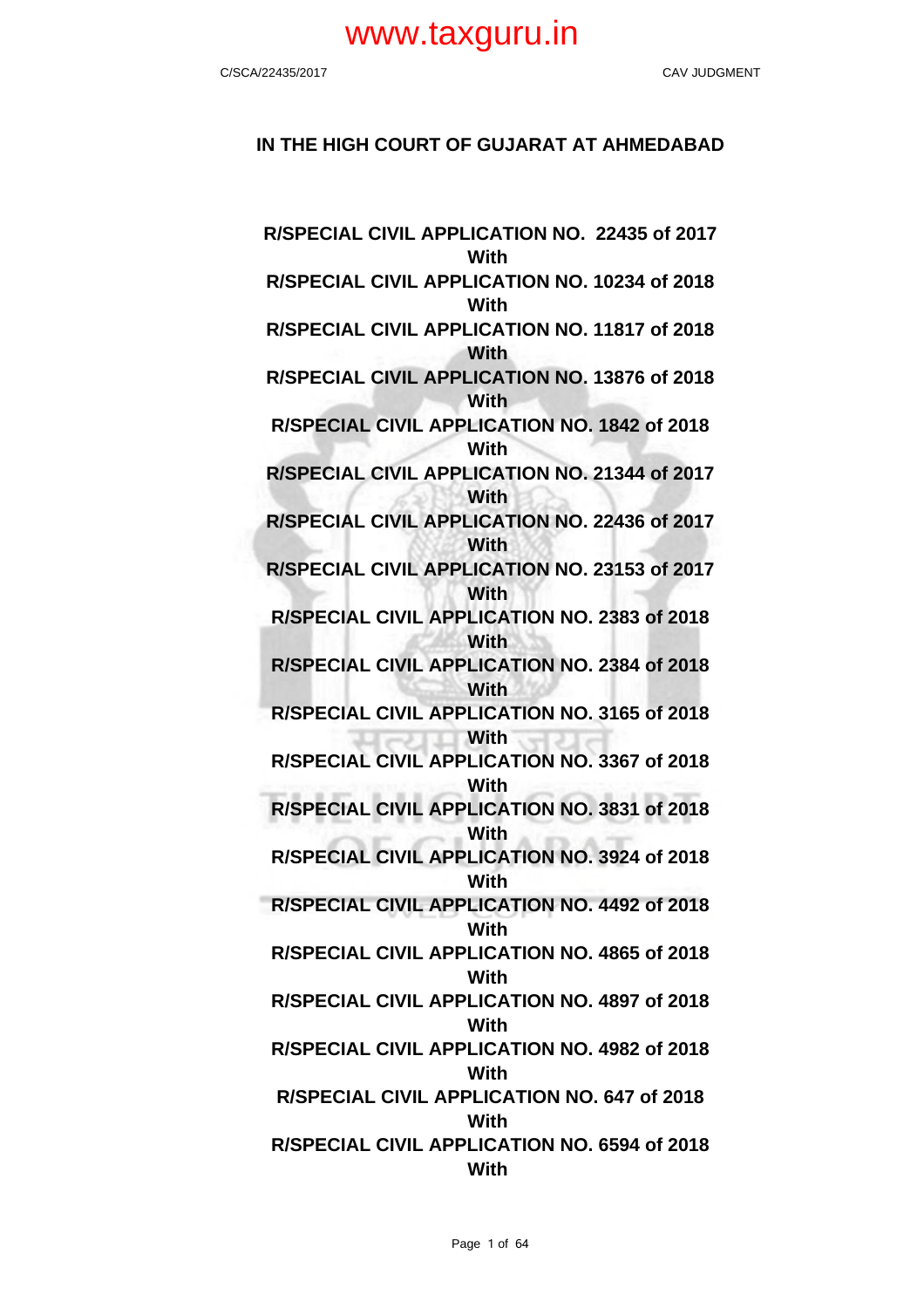C/SCA/22435/2017 CAV JUDGMENT

## **R/SPECIAL CIVIL APPLICATION NO. 6824 of 2018 With R/SPECIAL CIVIL APPLICATION NO. 9281 of 2018**

## **FOR APPROVAL AND SIGNATURE:**

## **HONOURABLE MS.JUSTICE BELA M. TRIVEDI Sd/-**

==========================================================

|   | Whether Reporters of Local Papers may be allowed to<br>see the judgment?                                                                           | YES |
|---|----------------------------------------------------------------------------------------------------------------------------------------------------|-----|
|   | To be referred to the Reporter or not?                                                                                                             |     |
|   |                                                                                                                                                    | YES |
| 3 | Whether their Lordships wish to see the fair copy of the<br>judgment?                                                                              | NO. |
|   | Whether this case involves a substantial question of law<br>as to the interpretation of the Constitution of India or any<br>order made thereunder? | NO. |

==========================================================

GAURANG BALVANTLAL SHAH S/O BALVANTLAL SHAH

Versus UNION OF INDIA

========================================================== Appearance: MR SALIL M THAKORE(5821) for the PETITIONER(s) No. 1,2 MR PP MAJMUDAR for the PETITIONER MR PRATIK Y JASANI for the PETITIONER MR DHAVAL SHAH for the PETITIONER MR SS IYER for the PETITIONER COPY MR MRUGESH JANI for the PETITIONER MR AS VAKIL for the PETITIONER MR MONNAL DAVAWALA with MR MR BS SOPARKAR for the PETITIONER MRS SANGEETA PAHWA for the PETITIONER MR JAYENDRA M SHAH for the PETITIONER Ms NATASHA SUTARIA for the PETITIONER MR RAHEEL S. PATEL for NANAVATY ADVOCATES for the PETITIONER MR SD MOTWANI for the PETITIONER MR VS PANDYA for the PETITIONER MR JAIMIN DAVE for the PETITIONER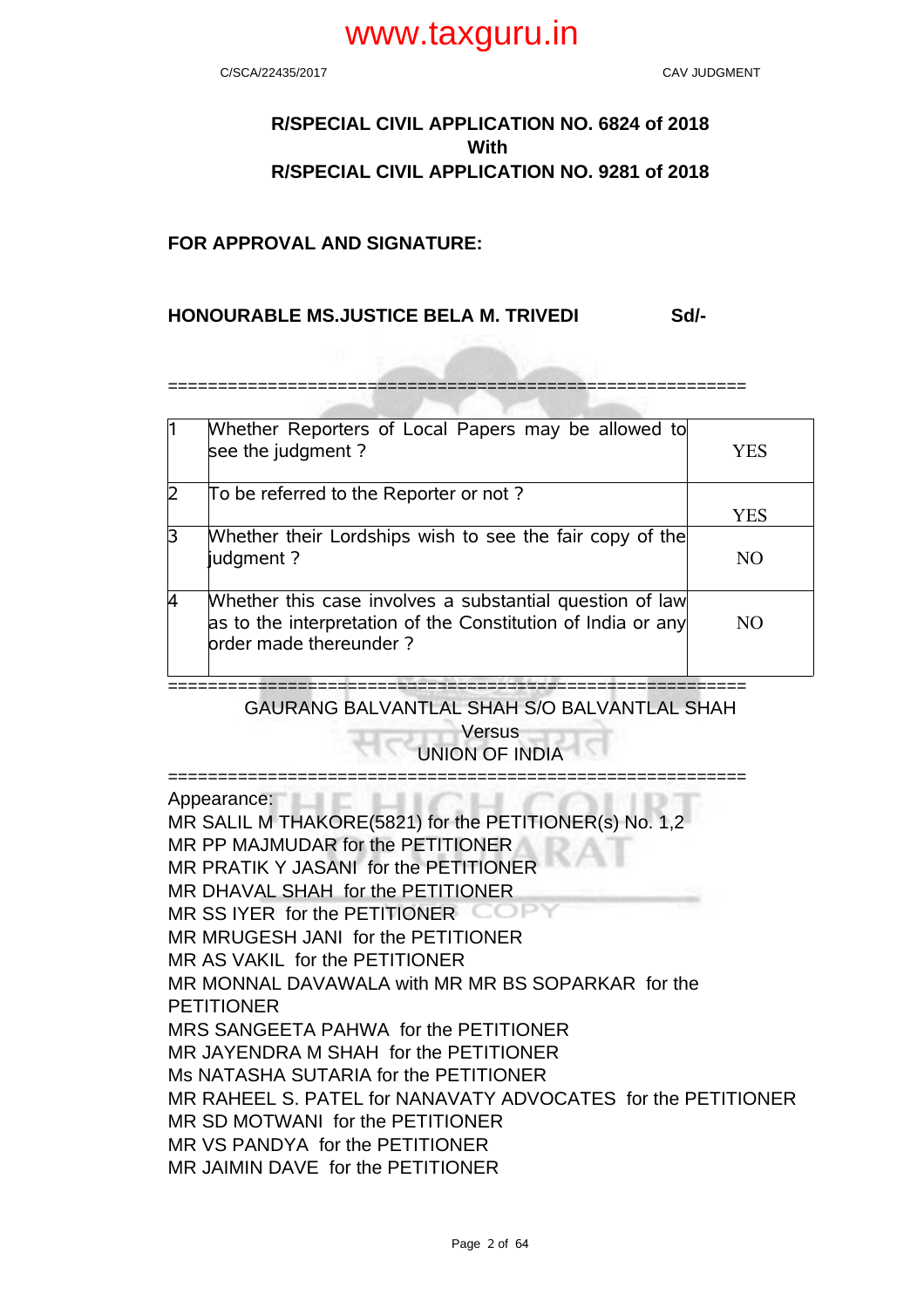## MR VIJAL P DESAI for the PETITIONER

MR DEVANG VYAS(2794) for the RESPONDENT(s) No. 1,2 MR KSHITIJ M AMIN for the Respondent No.2 ==========================================================

## CORAM: **HONOURABLE MS.JUSTICE BELA M. TRIVEDI**

## **Date : 18/12/2018**

## **CAV JUDGMENT**

1. The basic challenge in all this batch of petitions is, to the action of the respondent No.1 Ministry of Corporate Affairs ((hereinafter referred to as "MCA"), Union of India in publishing the list dated 12.9.2017 of Directors associated with "struck off companies" under Section 248 of the Companies Act, 2013 (hereinafter referred to as "the Act of 2013") on the Website of the Ministry of Corporate Affairs, Government of India, to the extent, the said list shows the status of the petitioners as "disqualified" Directors. The petitioners have also challenged the action of the respondents in deactivating their DINs (Directors Identification Numbers) as a consequence of the publication of the said list. There being common questions of law and facts involved in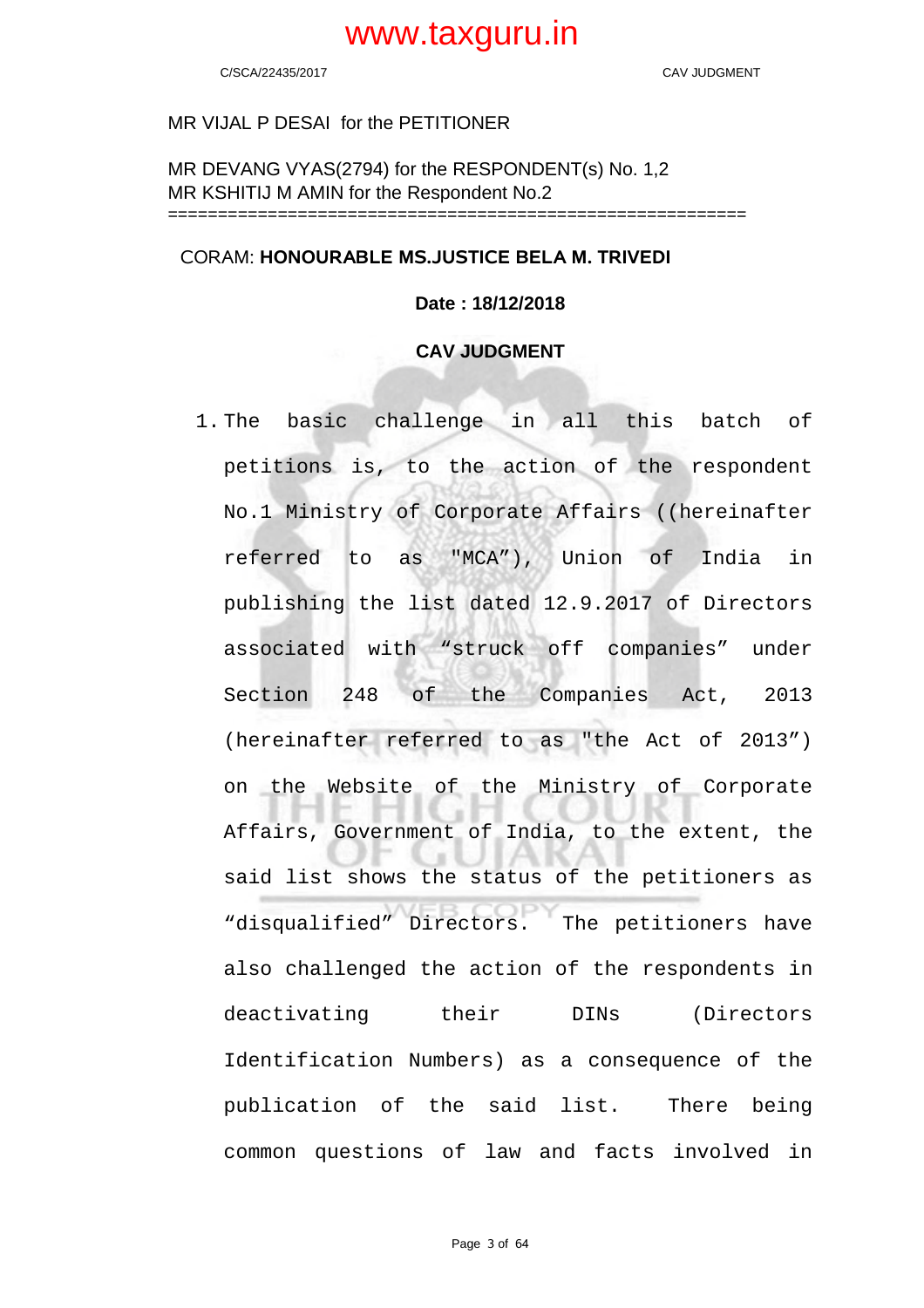C/SCA/22435/2017 CAV JUDGMENT

all the petitions, they were finally heard together at the admission stage with the consent of the learned Advocates for the parties and are being disposed of this common order.

2. For the sake of convenience, the facts of the lead matter Special Civil Application No.22435 of 2017 are narrated herein under.

2.1 The petitioners of Special Civil Application No.22435 of 2017 - the Directors of Kalashree Investment Private Limited (hereinafter referred to as "the said Company"), have mainly prayed for the following reliefs:-

> "A) That the Hon'ble Court be pleased to issue a writ of or in the nature of mandamus or any other appropriate writ, order or direction commanding the respondents to enable the Director Identification Numbers (DIN) of the petitioners being 00165052 and 00183374 respectively, to permit the petitioners to operate and access the website of the Ministry of Corporate Affairs, Government of India and further commanding the respondents to treat the petitioners as qualified Directors and restraining the respondents from treating or taking any steps treading the petitioners as disqualified Directors;

B) That the Hon'ble Court be pleased to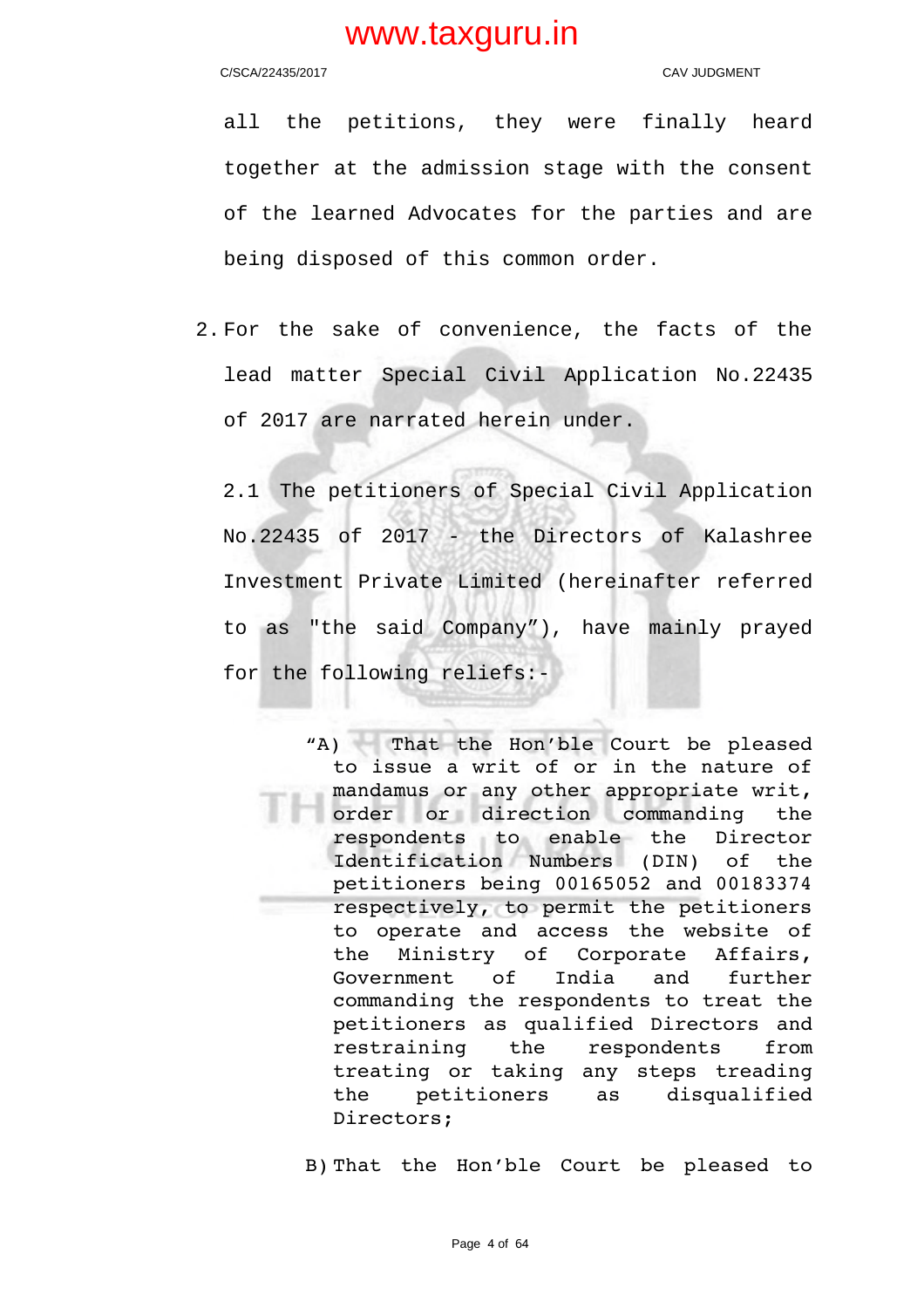C/SCA/22435/2017 CAV JUDGMENT

issue a writ of or in the nature of certiorari quashing and setting aside the list of Directors associated with Struck Off Companies dated 12.9.2017 published on the website of the Ministry of Corporate Affairs, Government of India to the extent it includes the names of the petitioners as disqualified Directors."

2.2 According to petitioners, they are also Directors in various other companies. On 9.3.2017, the respondent No.2 Registrar of Companies, Ahmedabad sent notice to the said company, stating inter alia that the company was not doing any business or operation, and therefore, the respondent No.2 intended to remove the name of the company from the Register of companies, and called upon the company to  $1$ cata 2014 send its representation along with copies of relevant documents, if any, within 30 days from the date of receipt of the said notice. The said company thereafter was struck off from the register of companies as per Section 248 of the Act, 2013. According to the petitioners, the said company having been struck off from the register of companies and dissolved on 21.6.2017, the question of filing financial statements and annual returns did not arise, and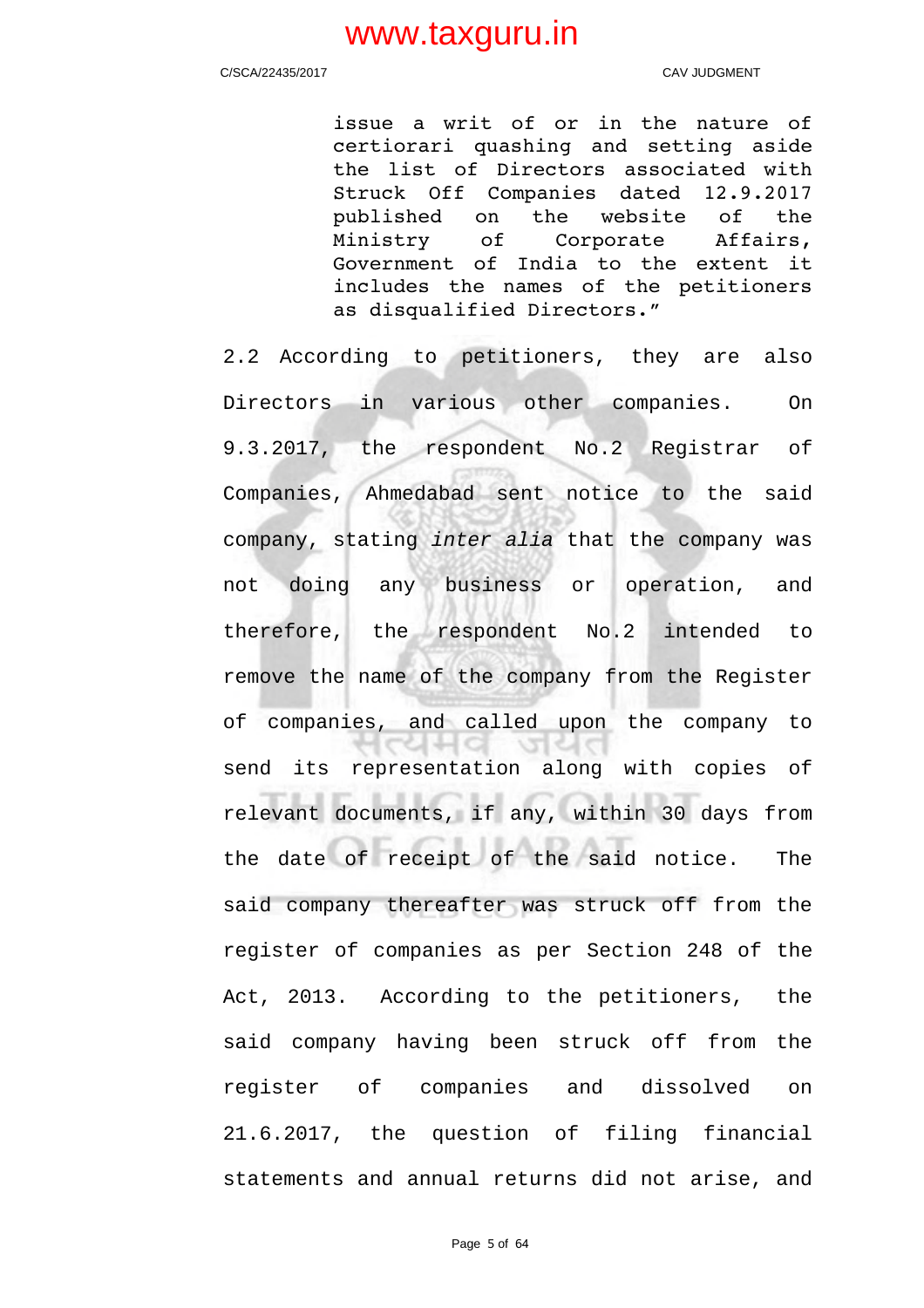### C/SCA/22435/2017 CAV JUDGMENT

therefore, the question of disqualification as contemplated under Section 164(2)(a) of the Act of 2013 also did not arise. However, the names of the petitioners were included in the list of disqualified Directors associated with the "struck off companies", dated 12.9.2017 published on the Website of the Ministry of Corporate Affairs. The DINs i.e. Director Identification Numbers of both the petitioners were also disabled though the petitioners had not incurred any disqualification. As a result thereof, the petitioners were unable to utilize their DINs for filing the documents so far as the other non-defaulting companies in which they were the Directors were concerned. The petitioners, therefore, have filed the petition.

2.3The petition has been resisted by the respondents by filing the reply challenging the very maintainability of the petition contending inter alia that the petitioners had stood disqualified by operation of law and upon fulfillment of the essential criteria contained in Section  $164(2)(a)$  read with Section  $167(1)(a)$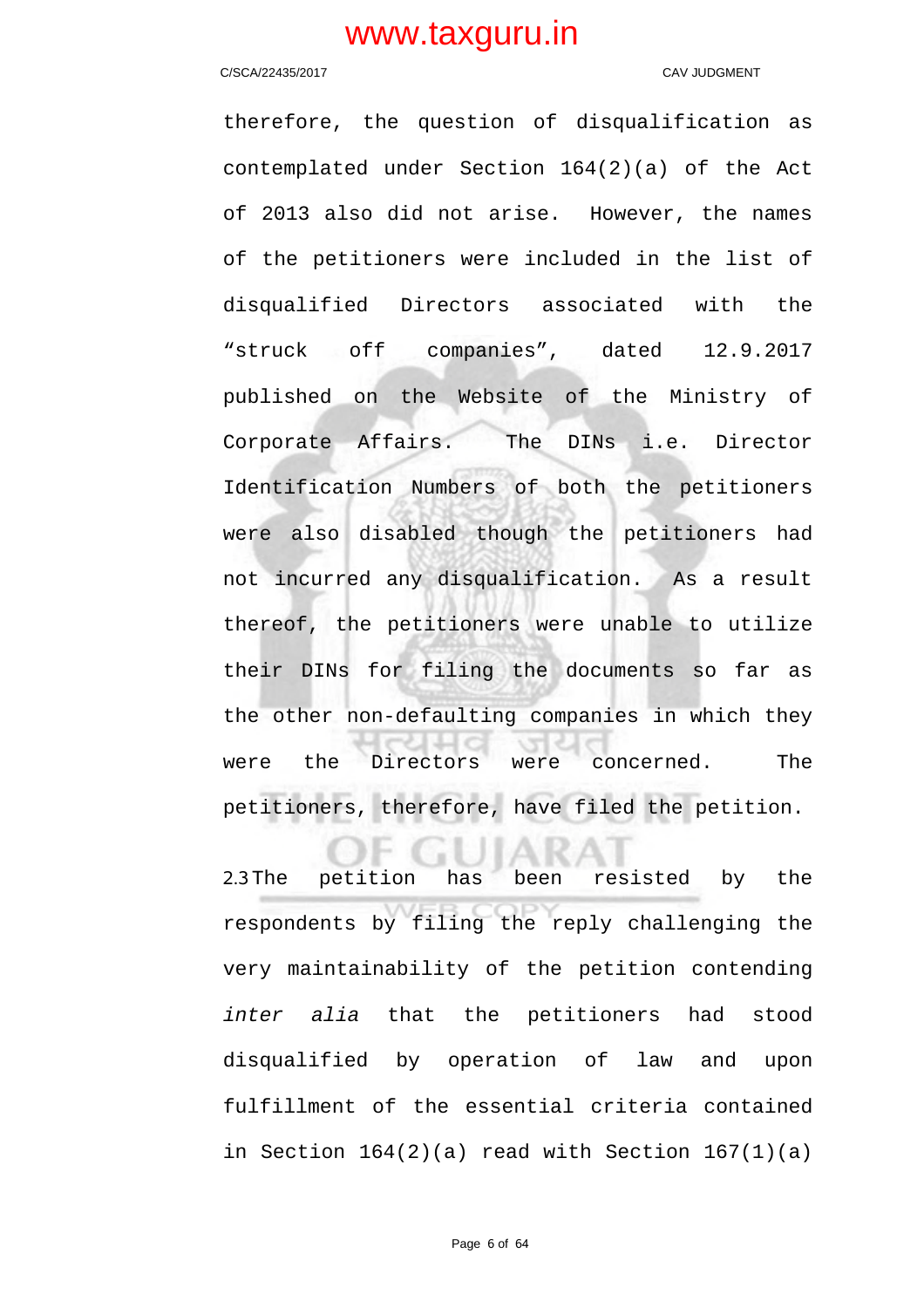### C/SCA/22435/2017 CAV JUDGMENT

of the Act of 2013. The company had failed to file annual returns and financial statements during the last three consecutive years and it was the duty of the Directors of the companies to make statutory compliance within the time prescribed under the Act. There was also violation on the part of the petitioners to comply with Rule 14(3) of the Companies (Appointment of Directors) Rules, 2014 (hereinafter referred to as "the Rules of 2014"), which required them to file Form DIR-8 with the companies and in turn the company to file the Form DIR-9 with the Registrar of Companies. The disqualification of the petitioners was the consequence of the continuous violation on the part of the company to file their statutory returns and under the circumstances, there was no question of following the principles of natural justice. The respondent No.1 had only identified the disqualified Directors from the system and displayed the list by flagging in the system.

2.4 It is further stated in the reply that the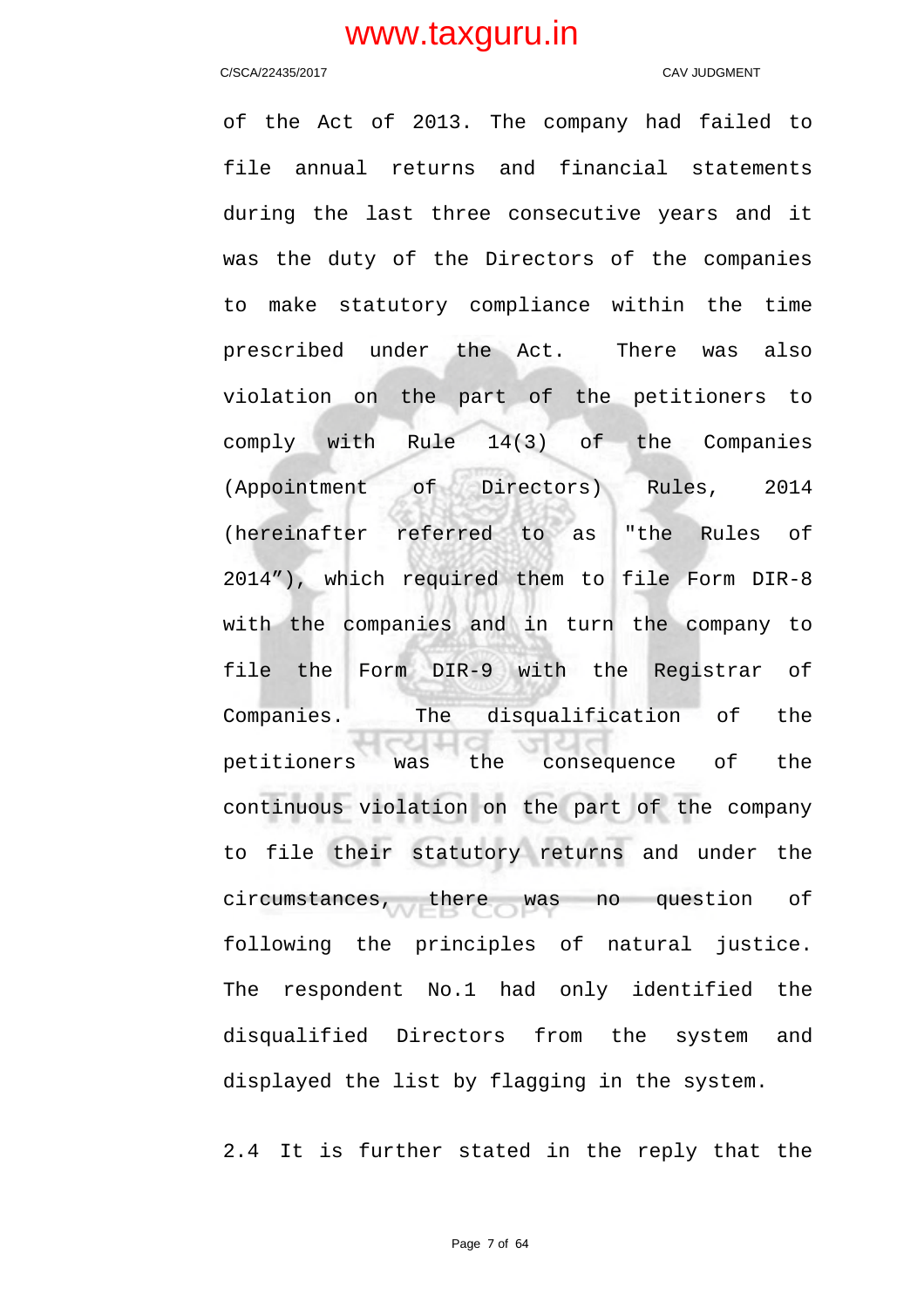### C/SCA/22435/2017 CAV JUDGMENT

respondent No.1 had decided to introduce a scheme known as "Company Law Settlement Scheme, 2014" in the year 2014, for giving one time opportunity to the defaulting companies, except the companies whose names were already struck off under Section 248(2) of the said Act, subject to the order of NCLT under Section 252 of the said Act on the application seeking revival of struck off companies filed during the period of the scheme, however, the petitioners had not availed of the benefits of the said scheme. It is further stated that the respondent No.1 in September 2017 identified 3,09,614 Directors associated with the companies that had failed to file the financial statements or annual returns for continuous period of three financial years i.e. 2013-14, 2014-15, and 2015- 16 in terms of the provisions contained in Section 164(2) read with Section 167(1)(a) of the said Act, and they were barred from accessing on-line registry. As a result thereof, a spate of representations from industries, defaulting companies and their Directors, seeking an opportunity for the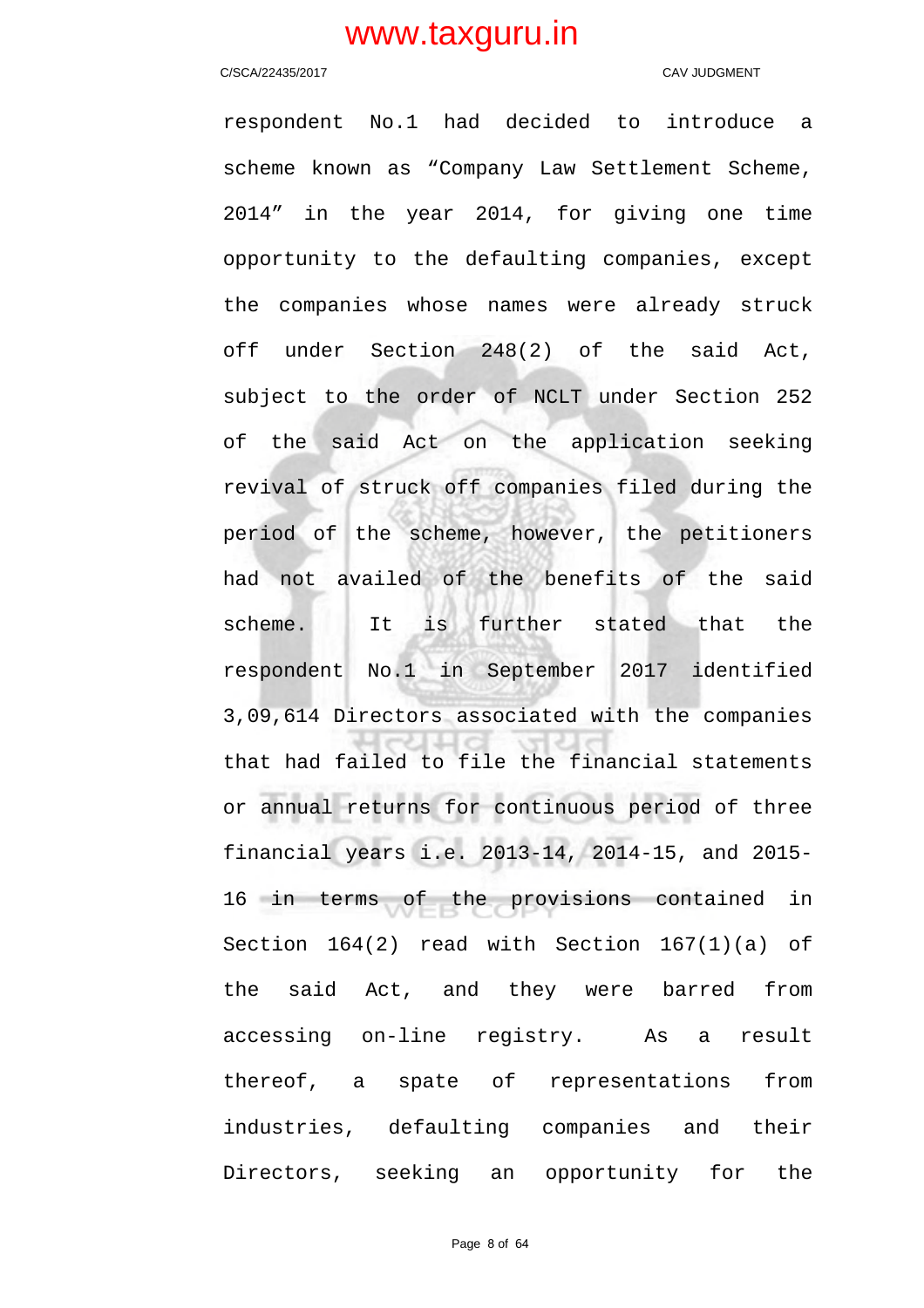### C/SCA/22435/2017 CAV JUDGMENT

defaulting companies to become compliant and normalize the operations were received. The Central Government, therefore, in exercise of the powers conferred under Sections 403, 459 and 460 of the Act of 2013 had decided to introduce for a period of three months starting from 1.1.2018, a scheme namely "Condonation of Delay Scheme 2018", to give one time opportunity to such defaulting companies, except the companies whose names were struck off under Section 248(2) of the Act of 2013, subject to the order of NCLT under Section 252 on the applications seeking revival of struck off companies filed during the period of the scheme. Thus, according to the respondents, the petitioners having failed to avail the benefits of the said scheme also, and the Court having no jurisdiction to cure the disqualification incurred by the petitioners on account of the operation of law, the petition deserved to be dismissed.

2.5 It appears that the Court vide the order dated 26.12.2017 had passed an interim order staying the order of the respondents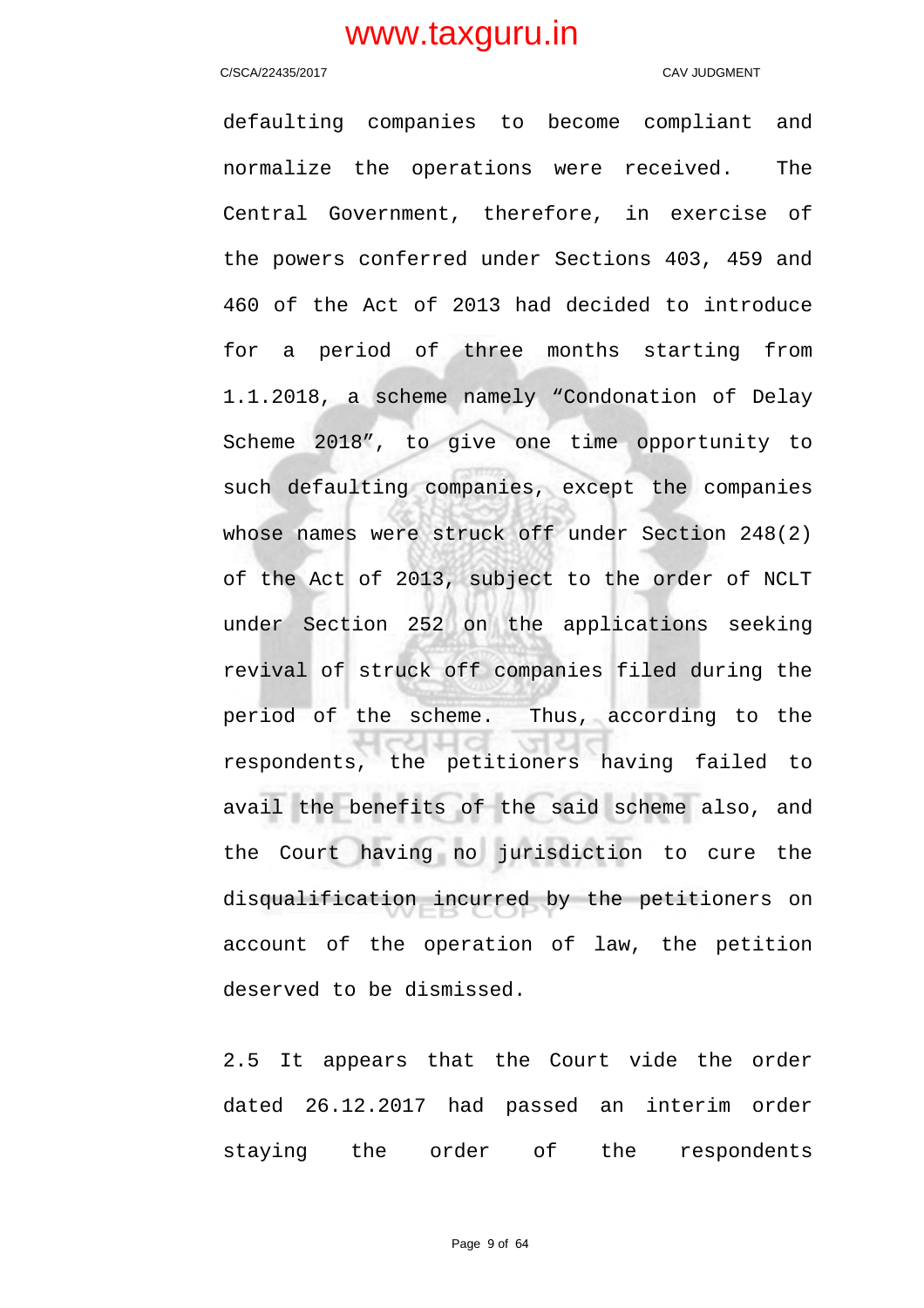C/SCA/22435/2017 C/SCA/22435/2017

disqualifying the petitioners to act as the Directors of the company or any other company. The said interim order is continued till this date.

3. The factual position of the other petitions may be summarized as under:-

| Sr<br>$\ddot{\phantom{a}}$<br>No<br>$\ddot{\phantom{a}}$ | <b>SCA</b><br>No. | Petitioner'<br>s name and<br>DIN No                                                                                    | of<br>the<br>Name<br>company                               | company<br>Status of<br>struck<br>whether<br>off or not<br>33 B 872                                                                         | Interim<br>Order,<br>if<br>any       | <b>Broad</b><br>reliefs<br>claimed                                                                                                                                                             |
|----------------------------------------------------------|-------------------|------------------------------------------------------------------------------------------------------------------------|------------------------------------------------------------|---------------------------------------------------------------------------------------------------------------------------------------------|--------------------------------------|------------------------------------------------------------------------------------------------------------------------------------------------------------------------------------------------|
| $\mathbf{1}$                                             | 22436/<br>2017    | Amit<br>Pramukhlal<br>Shah & Ors<br>00090079;<br>00287154;<br>00175060                                                 | Shree<br>Equinox<br>Information<br>Pvt.<br>Systems<br>Ltd. | "Struck off"<br>after<br>notice<br>under<br>Section 248                                                                                     | Yes<br>on <sub>l</sub><br>26.12.2017 | For<br>setting<br>aside<br>the<br>list<br>dated<br>12.9.2017<br>to<br>the<br>extent it<br>includes<br>the petitioners,<br>to<br>enable the DIN<br>to<br>operate<br>on<br>the<br>Website of MCA |
| $\overline{c}$                                           | 23153/<br>2017    | Ashok<br>Madhavdas<br>Khurana<br>&<br>Ors<br>00003617;<br>00003626;<br>00011066;<br>02075609;<br>00027350;<br>02114144 | Textile<br>Mansha<br>Pvt. Ltd.                             | off",<br>"Struck<br>statutory<br>returns<br>filed<br>not<br>since<br>2012                                                                   | Yes,<br>on <sub>l</sub><br>8.1.2018  | For<br>setting<br>aside<br>the impugned list of<br>disqualified<br>Directors                                                                                                                   |
| 3                                                        | 647/<br>2018      | Babubhai<br>Kanjibhai<br>Patel<br>01342839                                                                             | Unique<br>Smacs<br>Technology (I)<br>Pvt. Ltd.             | "Struck off"<br>last<br>AGM held in $2011 -$<br>petitioner<br>resigned                                                                      | Yes,<br>on  <br>16.1.2018            | aside<br>For<br>setting<br>impugned<br>list<br>the<br>permit<br>and<br>to<br>use<br>the DIN                                                                                                    |
| 4                                                        | 1842/<br>2018     | Nilay<br>Jashbhai<br>Patel<br>2533086                                                                                  | Popular<br>Reality<br>Pvt. Ltd.                            | "Struck<br>off''<br>petitioner<br>resigned<br>in<br>February, 2017                                                                          | Yes, on For<br>5.3.2018              | aside<br>setting<br>the impugned list                                                                                                                                                          |
| 5                                                        | 2383/<br>2018     | Bijal<br>Dharmeshbha<br>i Desai<br>00292319                                                                            | Sea<br>and<br>Me<br>Projects<br>Pvt.<br>Ltd.               | "Struck<br>off"<br>$\overline{\phantom{0}}$<br>company did<br>not<br>file returns since<br>incorporation<br>petitioner<br>resigned in 2014  | Yes,<br>22.2.2018                    | of<br>on Status<br>the<br>petitioner<br>as<br>disqualified<br>Director be removed                                                                                                              |
| 6                                                        | 2384/<br>2018     | Dharmeshbha<br>i Vinodbhai<br>Desai<br>00292502                                                                        | Sea<br>and<br>Me<br>Projects<br>Pvt.<br>Ltd.               | "Struck<br>off"<br>company<br>did<br>not<br>file returns since<br>incorporation<br>petitioner<br>resigned in 2014                           | Yes,<br>22.2.2018                    | on Status<br>оf<br>the<br>petitioner<br>as<br>disqualified<br>Director be removed                                                                                                              |
| $\overline{7}$                                           | 3165/<br>2018     | Llewellyn<br>Lincoln<br>Rozario<br>02074355                                                                            | Import<br>Axe<br>and<br>Export Pvt. Ltd.                   | off"<br>"Struck<br>petitioner<br>resigned in 2008                                                                                           | Yes,<br>on<br>23.2.2018              | Remove the name<br>оf<br>the petitioner from<br>the impugned list of<br>disqualified<br>Directors                                                                                              |
| 8                                                        | 3367/<br>2018     | Rajesh<br>Jadavbhai<br>Patil<br>& Ors.<br>159809;<br>327850;<br>2530629;<br>2530663                                    | Moonshine<br>Films<br>Pvt. Ltd.                            | "Struck<br>off"<br>petitioners<br>were<br>removed<br>as<br>Directors<br>u/s<br>283(1)(g)<br>various<br>filed<br>litigations<br>they<br>were | Yes,<br>on<br>28.2.2018              | Set aside the action<br>оf<br><b>ROC</b><br>in<br>disqualifying<br>petitioners<br>by<br>publishing<br>the<br>impugned list                                                                     |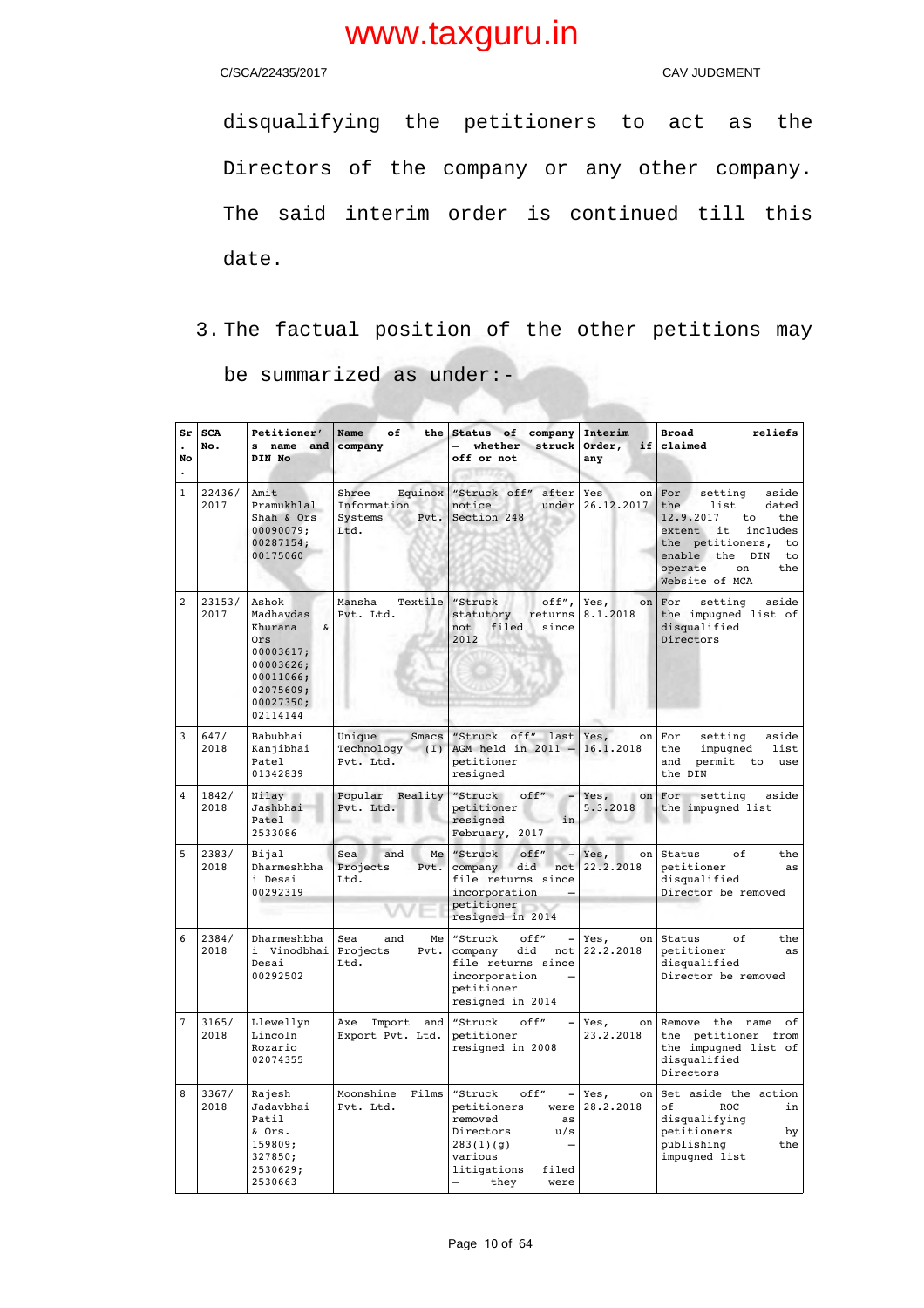## C/SCA/22435/2017 C/SCA/22435/2017

|                 |                    |                                                                                                                                                       |                                                             | restored by CLB's<br>order in $2006 - no$<br>meetings of Board<br>of Directors held<br>since 2010                                                                                                                   |                   |                                                                                                                                                                                |
|-----------------|--------------------|-------------------------------------------------------------------------------------------------------------------------------------------------------|-------------------------------------------------------------|---------------------------------------------------------------------------------------------------------------------------------------------------------------------------------------------------------------------|-------------------|--------------------------------------------------------------------------------------------------------------------------------------------------------------------------------|
| 9               | 3831/<br>2018      | Jaiprakash<br>Khanchand<br>Ahswani<br>00021449                                                                                                        | Galaxy<br>Organisers<br>Pvt.<br>Ltd.                        | "Struck<br>off"<br>petitioner<br>resigned in<br>2010<br>giving notice<br>ROC received the<br>letter                                                                                                                 | $-$ No            | aside impugned<br>Set<br>list u/s 248, so far<br>as the petitioner is<br>concerned                                                                                             |
|                 | 10   3924/<br>2018 | Prabodchand<br>ra<br>Vasantlal<br>Shah & Ors.<br>498261;<br>498420;<br>520987;<br>2384071                                                             | UAP Pharma Pvt.<br>Ltd.                                     | "Struck<br>off"<br>$\sim$<br>company has been<br>demerged by order<br>10.12.2012<br>dated<br>by<br>High<br>Court<br>while<br>sanctioning<br>the<br>scheme<br>оf<br>arrangement                                      | No                | To remove the names<br>of petitioners from<br>the<br>impugned<br>list<br>dated 12.9.2017                                                                                       |
|                 | 11   4492/<br>2018 | Arpit Mehta<br>& Ors.<br>00213945;<br>00213996                                                                                                        | Luv Kush Realty<br>Pvt. Ltd.                                | "Struck off" - $No No$<br>facts<br>are stated<br>in the petition -<br>only pressing of<br>law<br>and grounds<br>stated                                                                                              |                   | To remove the names<br>оf<br>the<br>petitioner<br>from<br>the<br>impugned<br>list                                                                                              |
| 12 <sub>1</sub> | 4865/<br>2018      | $M/s.$ Desh<br>Cam<br>Technologic<br>al<br>Resources<br>Pvt. Ltd.<br>thro. Amit<br>Ajay<br>Deshmukh<br>&<br>Ors.<br>2936080;<br>02936110;<br>02936139 | M/s.JSND Systems<br>Shree<br>Electricals Pvt.<br>Ltd.       | "Struck<br>off"<br>Pvt. Ltd. and applied for CODS<br>Renuka but could not open                                                                                                                                      | No                | aside<br>Set<br>the<br>impugned<br>list<br>permit<br>petitioners<br>to use DIN and to<br>access Website                                                                        |
|                 | 13   4897/<br>2018 | Alpesh<br>Pramodbhai<br>Prajapati<br>and Ors<br>03628759;<br>03600360;<br>03600348                                                                    | Raa<br>Pvt. Ltd.                                            | Automation   "Struck off"                                                                                                                                                                                           | No                | aside<br>the<br>Set<br>impugned list                                                                                                                                           |
| 14              | 6824/<br>2018      | Deepal<br>Vrajlal<br>Raval<br>oo176254;<br>01292764;<br>01682750                                                                                      | Additol<br>Lubricants Ltd                                   | "Struck<br>off"<br>$-$<br>company<br>did not<br>file<br>returns<br>petitioner<br>resigned in 2014                                                                                                                   | Yes               | aside<br>Set<br>the<br>impugned<br>list<br>оf<br>disqualified<br>Directors<br>$\overline{\phantom{a}}$<br>permit<br>petitioner<br>use<br>to<br>DIN and to<br>access<br>Website |
| 15              | 4982/<br>2018      | Amitkumar<br>Rameshchand<br>ra Agarwal<br>& Ors.<br>00481676;<br>00481732;<br>03092322                                                                | $M/s.Hi-Tech$<br>Technical<br>Textile Park (I)<br>Pvt. Ltd. | "Struck<br>off"<br>company<br>did<br>not<br>file returns since<br>incorporation,<br>as<br>not commenced its<br>operation/business<br>later restored<br>"Active"<br>by<br>as<br>order<br>dated<br>25.4.2018 of NCLT. | No                | aside<br>the<br>Set<br>impugned<br>list<br>оf<br>disqualified<br>Directors                                                                                                     |
|                 | 16   6594/<br>2018 | Anil<br>Shantilal<br>Parekh<br>&<br>Ors.<br>01831985;<br>01832017                                                                                     | Arsh Terpene and<br>Catalytsts<br>Pvt.<br>Ltd.              | "Struck<br>off"<br>$\overline{\phantom{0}}$<br>did<br>company<br>not<br>file returns since<br>incorporation,<br>as<br>not commenced its<br>operation/business<br>petitioners<br>resigned in 2009                    | No                | aside<br>the<br>Set<br>impugned<br>list<br>of<br>disqualified<br>Directors<br>and<br>to<br>take decision on the<br>representation dated<br>31.1.2018<br>and<br>5.3.2018        |
|                 | 17 21344/<br>2018  | Anil<br>Bhikabhai<br>Virani<br>00279789                                                                                                               | M/s.Parceria<br>Real<br>Estate<br>Developers Pvt.<br>Ltd.   | "Struck<br>off"<br>company<br>did<br>not<br>file<br>returns<br>petitioner<br>resigned in 2010                                                                                                                       | Yes<br>27.11.2017 | aside<br>the<br>Set<br>impugned<br>list<br>of<br>disqualified<br>Directors                                                                                                     |
|                 | 18 9281/<br>2018   | Kuljeetsing<br>h<br>Ujjalsingh                                                                                                                        | U<br>S<br>Cargo<br>Handlers<br>Pvt.<br>Ltd.                 | "Struck<br>off"<br>did<br>company<br>not<br>file<br>returns,<br>as                                                                                                                                                  | No                | aside<br>the<br>Set<br>impugned<br>list<br>of<br>disqualified                                                                                                                  |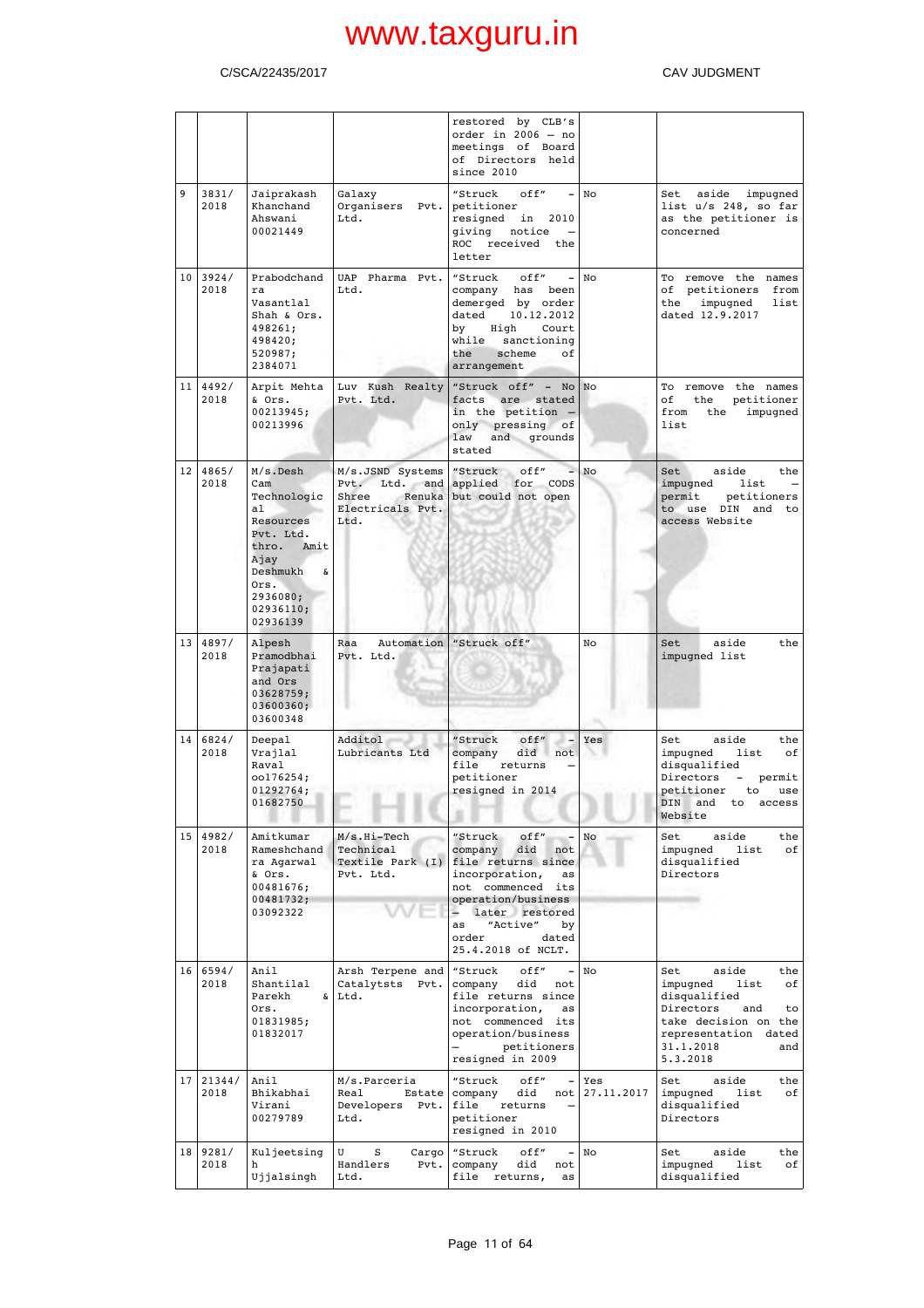### C/SCA/22435/2017 CAV JUDGMENT

|    |                     | Kochar<br>s.<br>Ors.<br>00296514;<br>06561162                 |                               | the<br>company<br>done<br>not<br>substantial<br>business | has<br>any                      |                                                                            | Directors and permit                                                                  |
|----|---------------------|---------------------------------------------------------------|-------------------------------|----------------------------------------------------------|---------------------------------|----------------------------------------------------------------------------|---------------------------------------------------------------------------------------|
|    | 19   11817/<br>2018 | Purushottam<br>Ramani &<br>Anr.<br>01940704;<br>02783171      | Morar Developers<br>Pvt. Ltd. | off"<br>"Struck<br>did<br>company<br>file returns        | ۳<br>not                        | No                                                                         | aside<br>the<br>Set<br>оf<br>list<br>impugned<br>disqualified<br>Directors and permit |
| 20 | 13876/<br>2018      | Dharmendra<br>Popatlal<br>Rami & Ors<br>00630925;<br>07229352 | Sucha<br>Exports<br>Pvt. Ltd. | off"<br>"Struck<br>did<br>company<br>file returns        | $\overline{\phantom{0}}$<br>not | No<br>(By)<br>NCLT order<br>dated<br>13.7.2018,<br>company is<br>restored) | aside<br>the<br>Set<br>оf<br>impugned<br>list<br>disqualified<br>Director             |
| 21 | 10234/<br>2018      | Bhupatbhai<br>Bhayani<br>00595732                             | Pvt.<br>Gems<br>Yuq<br>Ltd.   | off"<br>"Struck<br>did<br>company<br>file returns        | $\overline{\phantom{0}}$<br>not | No                                                                         | aside<br>the<br>Set.<br>оf<br>list<br>impugned<br>disqualified<br>Directors           |

4. Heard the learned Sr. Advocate Mr.Pahwa, learned Advocate Mr.A. S. Vakil, learned Advocate Mr.Sahil Thakore, learned Advocate Mr.Iyer,learned Advocate Mr.J. R. Dave, learned Advocate Mr.Monnal Davawala and other learned Advocates for the petitioners and the learned ASG Mr.Devang Vyas with learned Advocate Mr.Kshitij Amin for the respondents.

## **Submissions:-**

### WEB COPY

5. The learned Advocates for the petitioners submitted as under:-

· GUIARAI

(i) The list of disqualified Directors published on the Website of the Ministry of Corporate Affairs, Government of India dated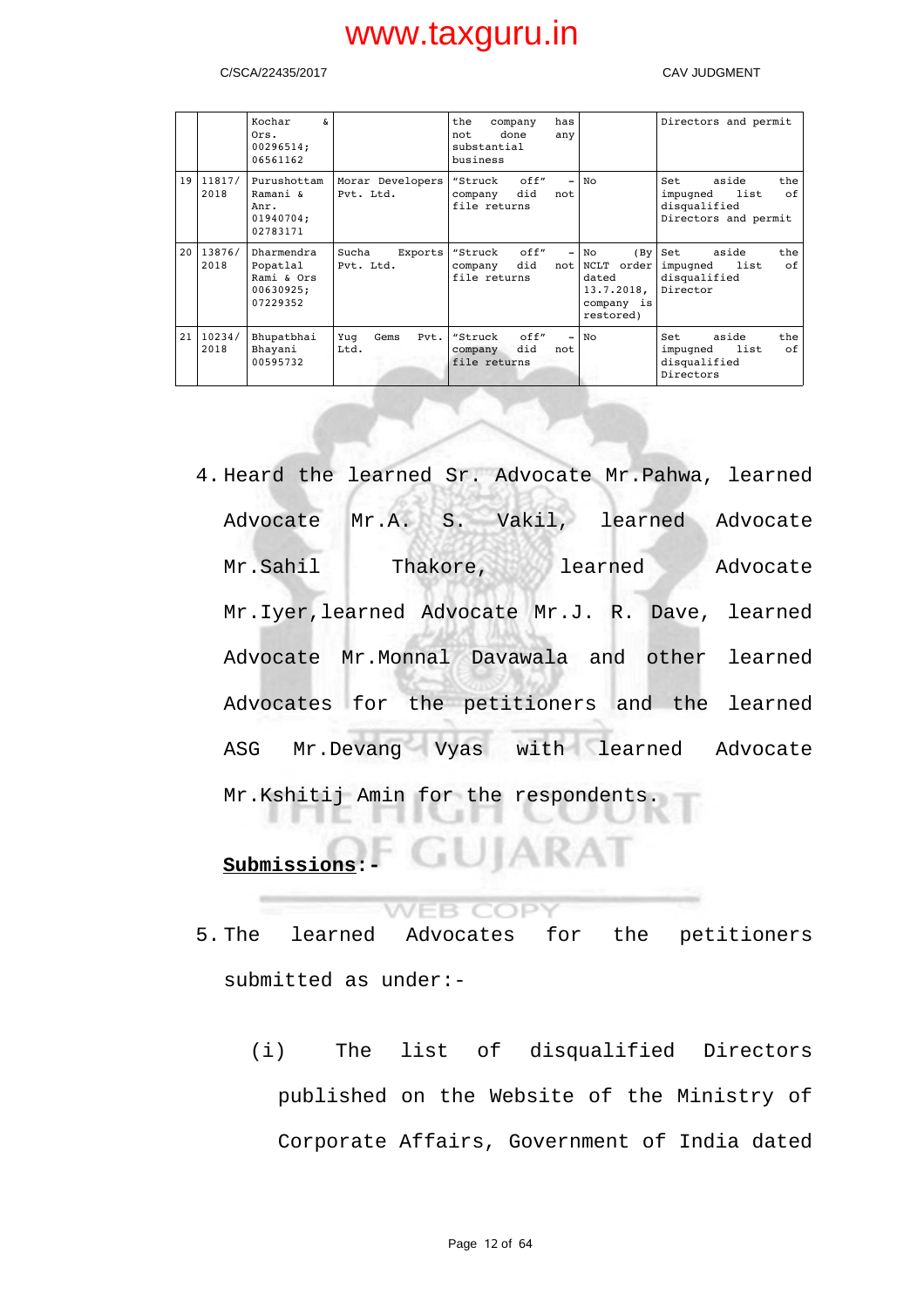12.9.2017 was in violation of the principles of natural justice as no opportunity was given to the petitioners before publishing the said list showing the status of the petitioners as disqualified Directors.

- (ii) Section 164(2) of the Act of 2013 came into force with effect from 1.4.2014 and can apply only prospectively and can not retrospectively. In this regard reliance is placed on the decision of the Supreme Court in case of **Keshavan Madhava Menon Vs. The State of Bombay, reported in AIR 1951 SC 128** to submit that every statute is presumed to be prospective.
- (iii) The three financial years beginning from 1.4.2014 would be financial year 2014- 15 to 2016-17 and the date for filing financial statements for the third financial year (1.4.2016 to 31.3.2017) was 30.10.2017 (with regular fees) and 27.7.2018 (with additional fees under Section 403 which provides for additional period of 270 days). Hence, no default attracting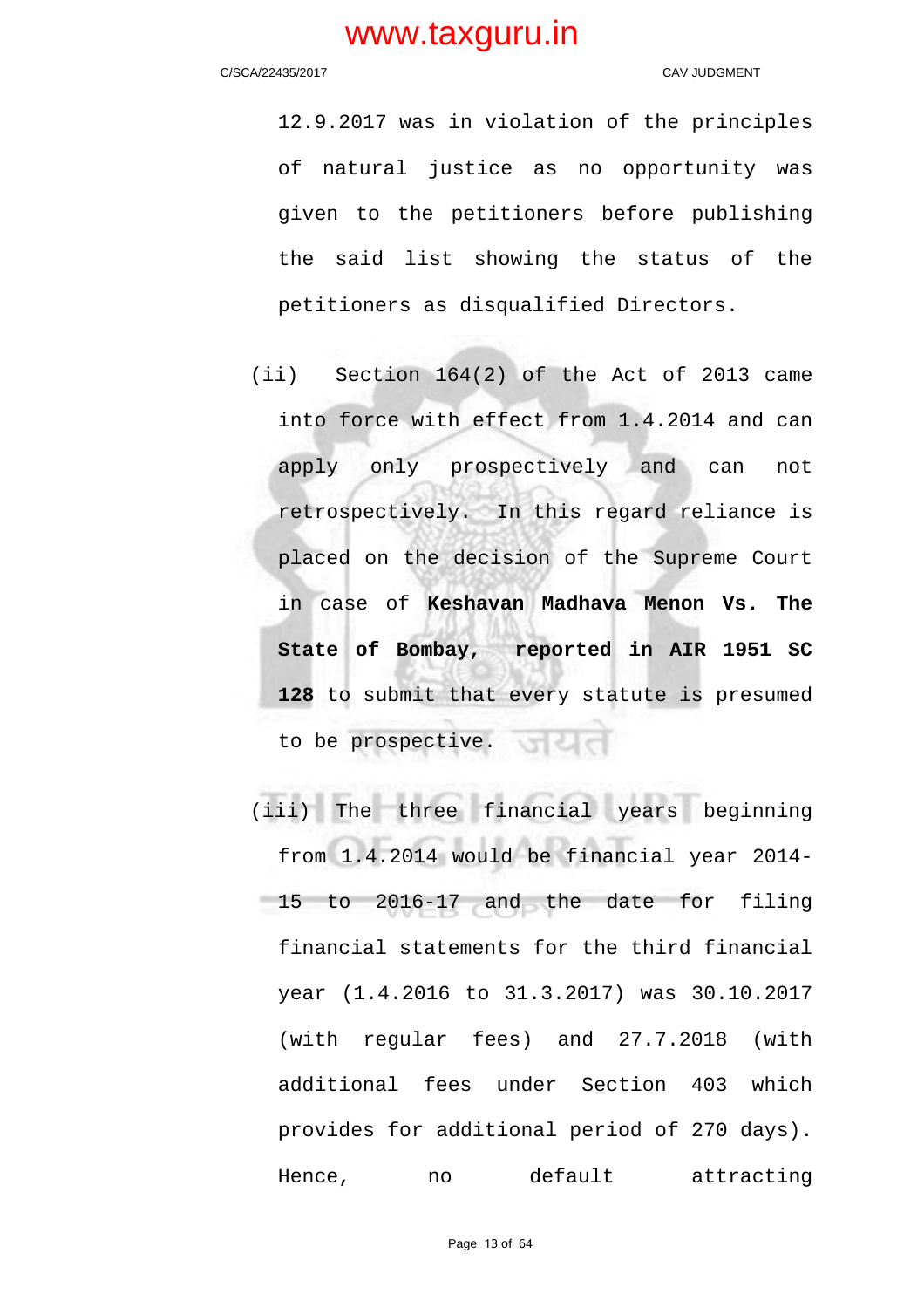### C/SCA/22435/2017 CAV JUDGMENT

disqualification under Section 164(2) could be said to have taken place before the said dates.

(iv) The respondents could not have treated the Directors as disqualified with effect from 1.11.2016, which is a date relating to the second financial year from 1.4.2015 to 31.3.2016, as even for the second financial year, the date for filing financial statements and returns was 27.7.2017 and 26.8.2017 respectively and not 1.11.2016. Section 164(2) of the said Act can not, in any manner, be interpreted to be applicable to the financial year 2013-14, ending on 31.3.2014 as that could amount to giving retrospective effect to the said provision. JIAKA . . . .

(v) Relying upon the decision of the Supreme Court in case of **Dilip Kumar Sharma and Ors. Vs. State of M. P., reported in AIR 1976 SC 133** and in case of **Tolaram Relumal and Anr. Vs. The State of Bombay, reported in AIR 1954 SC 496**, it is submitted that when two interpretations are possible, the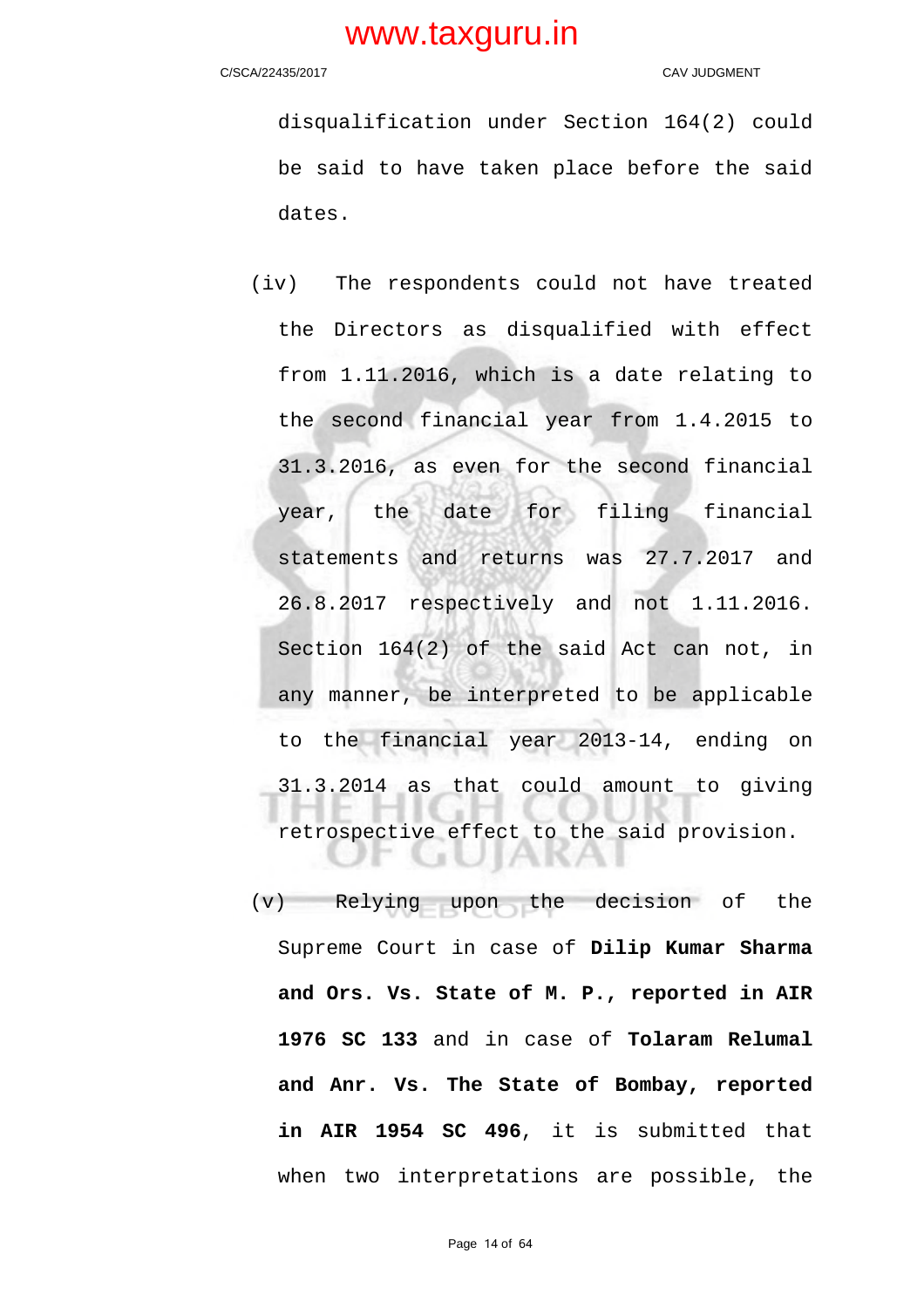### C/SCA/22435/2017 CAV JUDGMENT

one favouring the subject ought to be made applicable especially in case of penal statute. Reliance is also placed on the decision of the Supreme Court in case of State of **Madhya Pradesh Vs. Narmada Bachao Andolan and Anr., reported in (2011) 7 SCC 639** to submit that an interpretation, which is just, fair and sensible should be made and not an interpretation, which results in drastic consequences.

- (vi) When a Company is struck off, it ceases to exist and the question of filing documents with ROC would not arise, nor any obligation to hold AGM would arise. The obligation to file returns and financial statements arise only if there is obligation to hold an AGM and if the company is struck off the AGM could not be held.
- (vii) Section 403 of the Act of 2013 would be applicable to the Section 94(4) and Section 137(1) of the said Act, as the word "document" used in Section 403 would cover the documents as contemplated under Section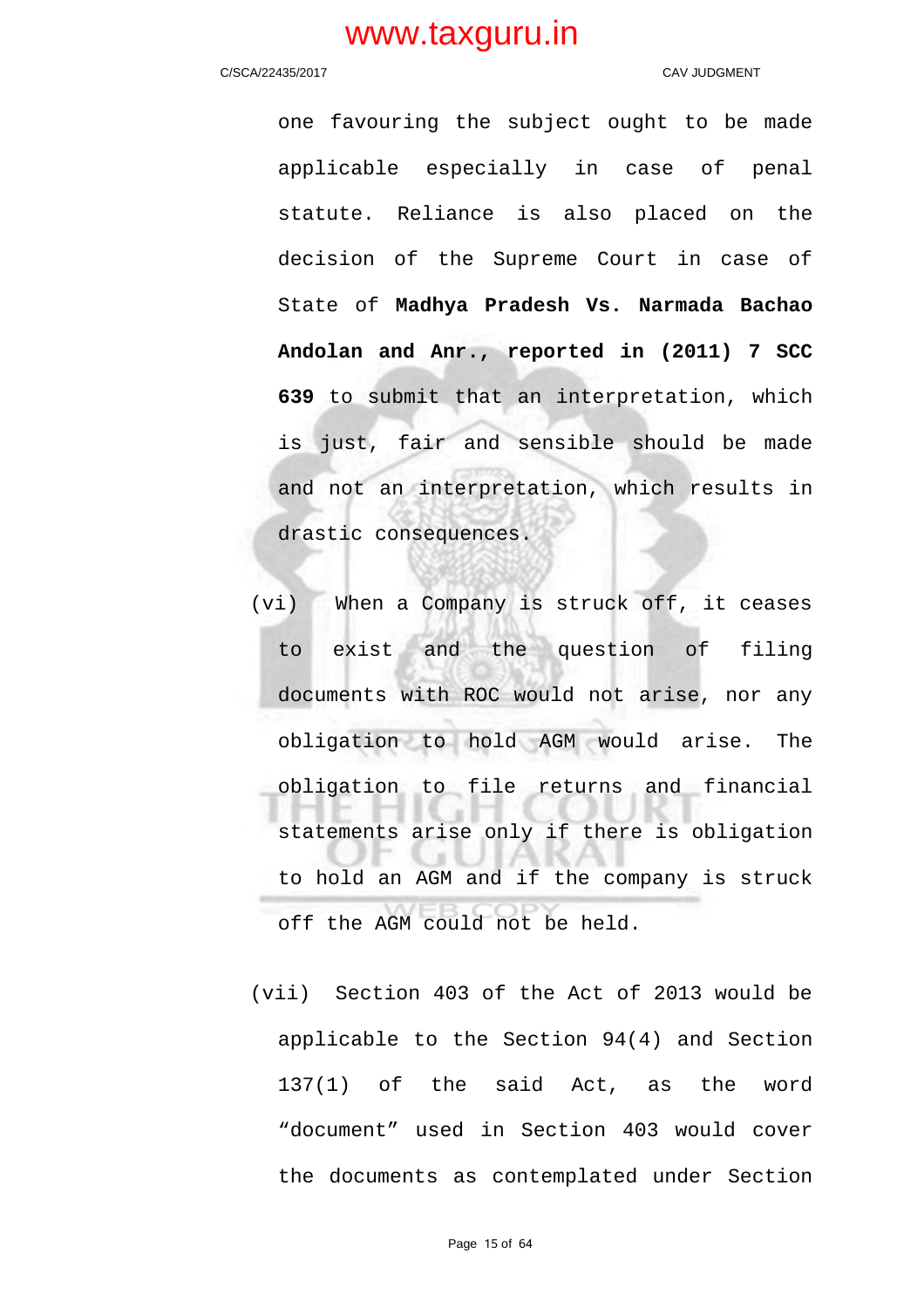### C/SCA/22435/2017 CAV JUDGMENT

2(36) of the said Act. In this regard, reliance is placed on the decision of the Supreme Court in case of **State Bank of Patiala thro. GM Vs. Commissioner of Income Tax, Patiala, reported in (2015) 15 SCC 483** and the Judgement of the **Queen's Bench Division in case of Gough Vs. Gough**.

(viii) Even if it is presumed for the sake of argument that a disqualification is attracted in case of the petitioners, they can not be disqualified in continuing as Directors in non-defaulting companies. Section 167(1)(a) targets continuance as Director in the same company and not continuance in the non-defaulting companies. The proviso to Clause-A of Sub-section (1) of Section 167 was added by the amendment, which came into force in January 2018 and would not be applicable to the Companies which are already struck of prior to the amendment in 2018. The decision of the Bombay High Court in respect of availing the benefits of the scheme could not be made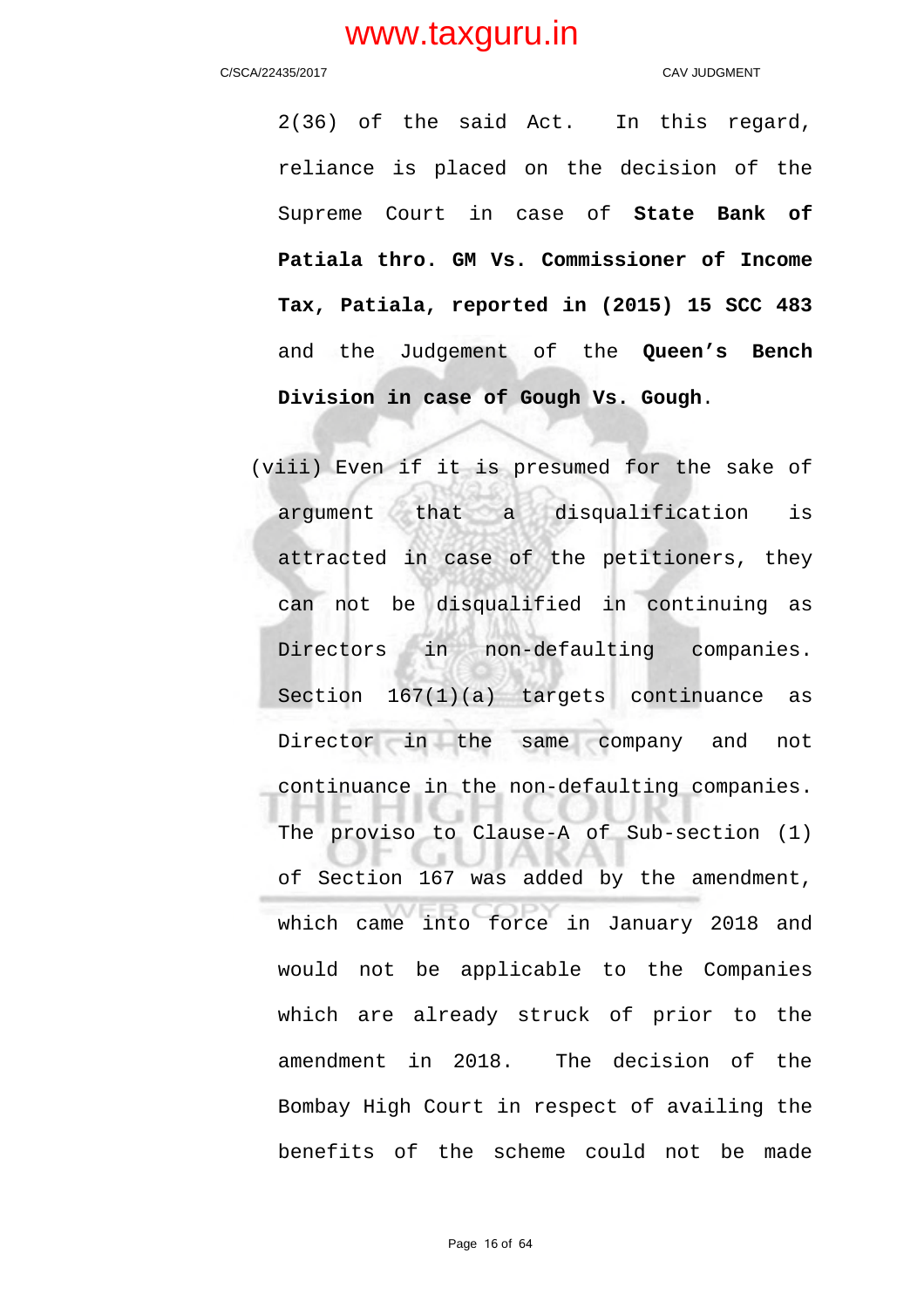### C/SCA/22435/2017 CAV JUDGMENT

applicable to the facts of the present case.

- (ix) Reliance is placed on the decision of the Madras High Court in case of **Bhagavan Das Dhananjaya Das Vs. Union of India and Anr. (W. P. No.25455 of 2017) delivered on** 3.8.2018, to buttress their submissions.
- (x) As regards SCA No.3367 of 2018, it was submitted that two rival groups of Directors of the company were litigating since the year 2005 and the litigation is pending before the Supreme Court as well as before the NCLT, Ahmedabad. In view of the restraint order passed in the said litigations, the annual general meeting of the company could not be held and as a result the financial statements or annual returns could not be filed. Hence, the default or failure of the company in not filing the final statements or annual returns could not be said to be deliberate, conscious or willful, and therefore, no disqualification under Section 164(2) could be attracted. Even if it is assumed that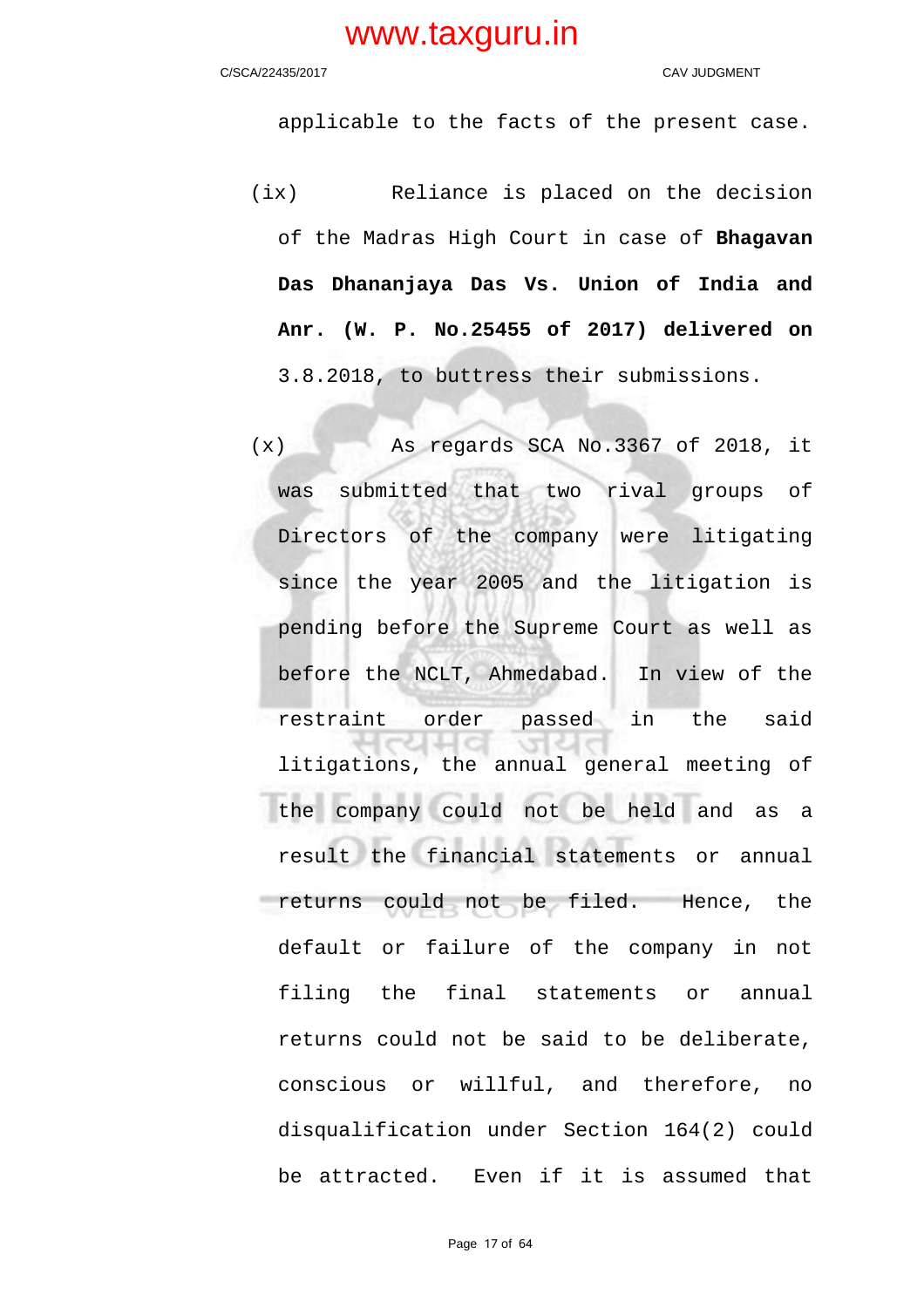### C/SCA/22435/2017 CAV JUDGMENT

the disqualification under Section 164 read with Section 167 happens by operation of law, the respondent No.1 ought to have issued notice to the Directors before discontinuing their DIN.

- (xi) As regards Special Civil Application Nos.4982 of 2018, 3924 of 2018 and 1842 of 2018, it has been submitted that the Subsection (2) of Section 164 does not provide for any disqualification per se. It provides only for the eligibility criteria namely that he would not be reappointed as a Director or appointed in any other company for a period of five years.
- (xii) Considering the provisions contained in Section 92, Section 96, Section 137(1) and Section 403, it clearly emerges that the impugned action of the respondents in disqualifying the petitioners without giving opportunity of hearing was illegal and premature, more particularly when the statute is silent about giving opportunity of hearing, and when the respondent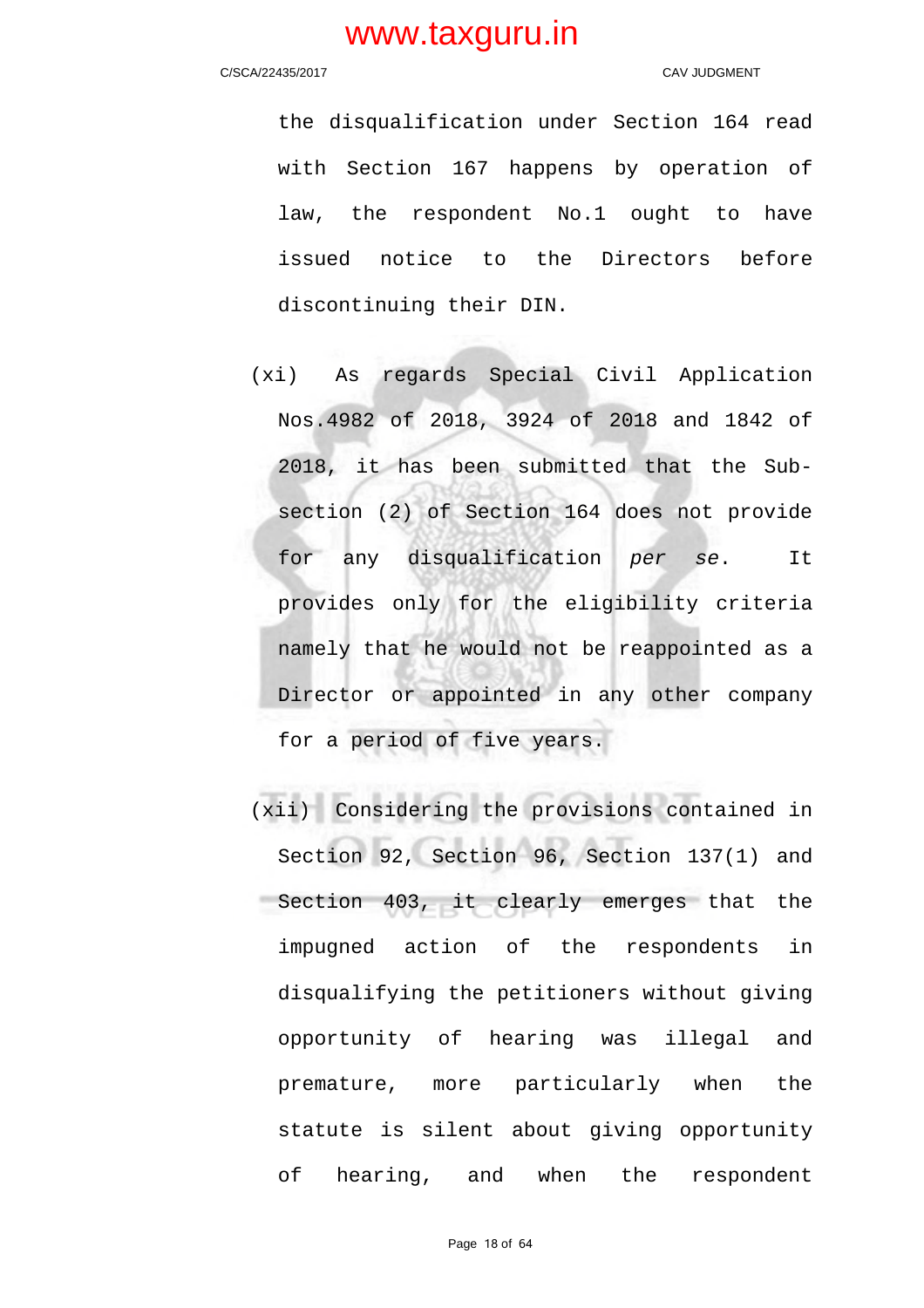### C/SCA/22435/2017 CAV JUDGMENT

authorities have to follow a fair procedure consistent with the principles of natural justice. In this regard, reliance is placed on the decisions of the Supreme Court in case of **A. K. Kraipak and Ors. Vs. Union of India, reported in AIR 1970 SC 150**, in case of **Dharampal Sathyapal Limited Vs. Deputy Commissioner of Central Excise and Ors., reported in 2015(8) SC 519** and in case of **Shriyans Prasad Jain Vs. Income Tax Officer and Ors., reported in 1993(4) SCC 727**.

6. Learned ASG Mr.Devang Vyas for the respondent authorities has made the following submissions:-

(i) Section 164 of the Act of 2013 corresponds to the Section 274 of the erstwhile Companies Act 1956 and Section 167 of the Act of 2013 corresponds to the Section 283 of the Act of 1956. Hence, from the conjoint reading of the said provisions, it is clear that for the defaults covered under Section 164, the person would disqualify himself from being Director of any company as also would become ineligible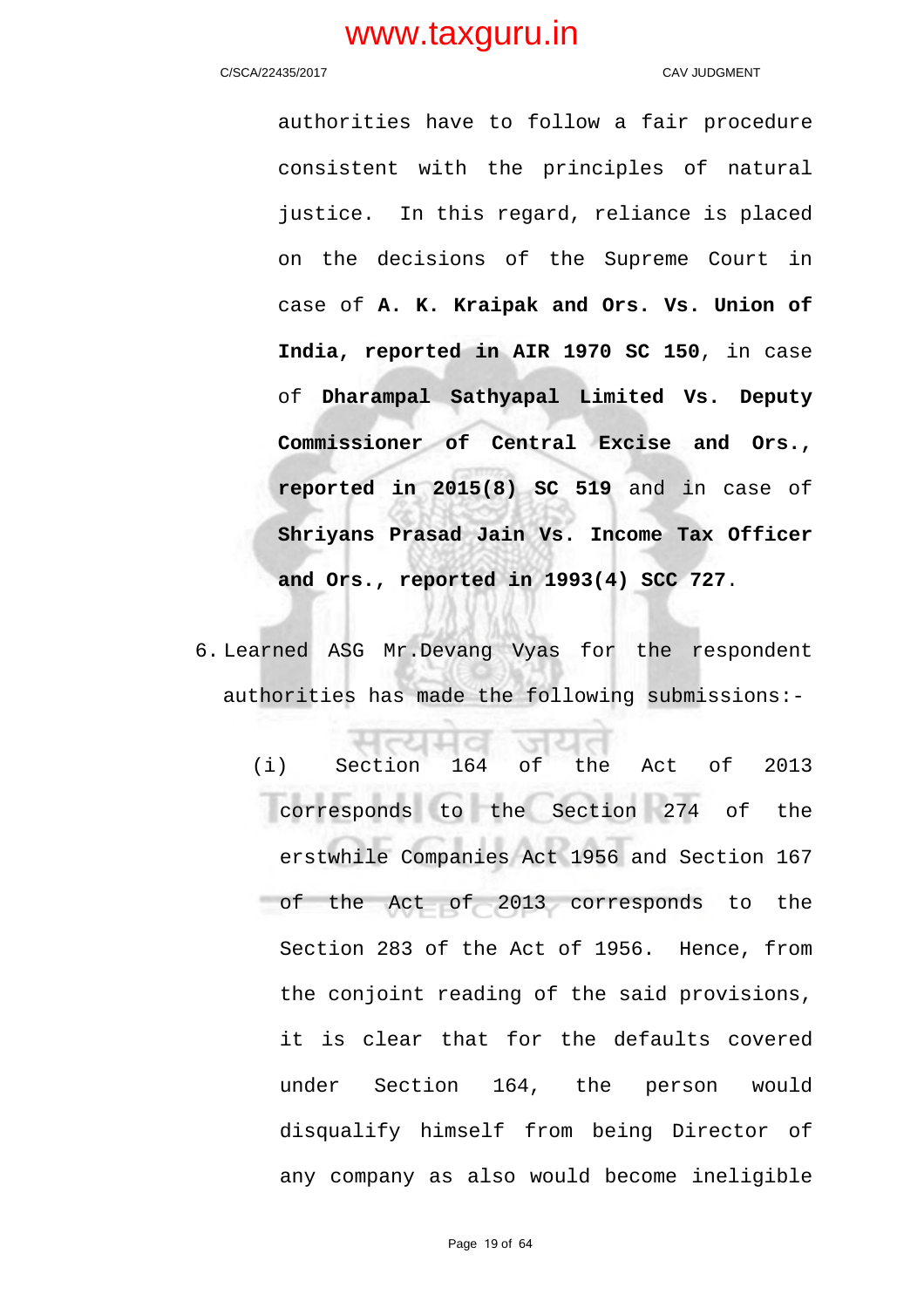C/SCA/22435/2017 CAV JUDGMENT

for reappointment or appointment as Director in any other company for five years.

- (ii) Section 92 of the Act of 2013 corresponds to Sections 169, 160, 161, and 162 of the Act of 1956, which pertained to filing of annual returns. The said provision applies to every company. Section 164(2)(a) would include filing of financial statements and annual returns falling due after 1.4.2014, which would include annual returns for the year 2013-14 as well. The Section inter alia provides that annual returns for any continuous period of three financial years would thus include the annual returns that fell due after 1.4.2014. Hence, if the filing of financial statements and annual returns for any continuous three years after 1.4.2014 is considered, the same would come to annual returns for the year 2013-14, 2014-15, and 2015-16 and the default would start after 1.4.2017.
- (iii) Keeping in mind the resultant disqualification, the Company Law Settlement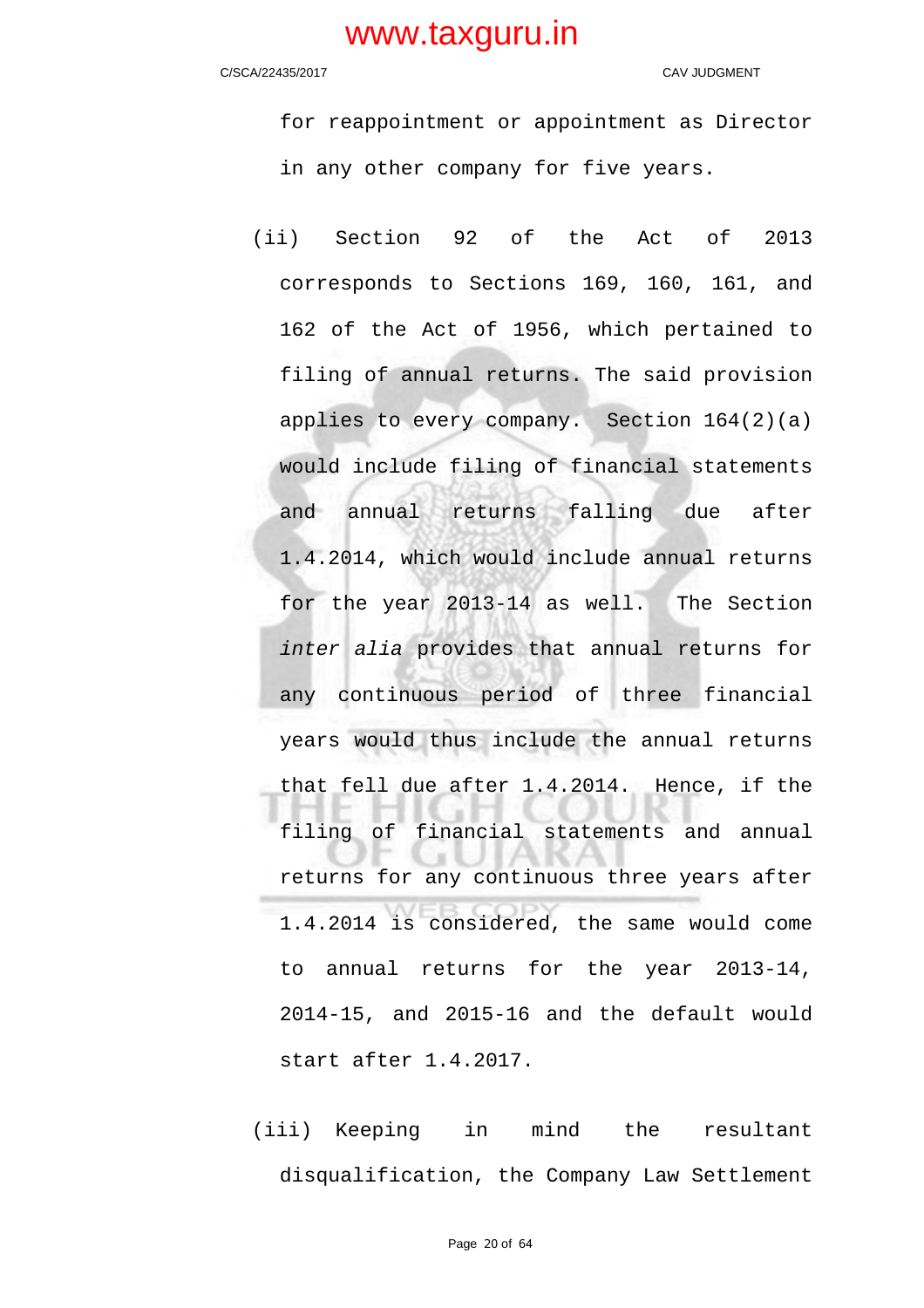### C/SCA/22435/2017 CAV JUDGMENT

Scheme 2014 was floated vide the Circular dated 12.8.2014, which came into force from 15.8.2014 remained in force up to 15.10.2014. The said scheme was for giving an opportunity to the defaulting companies to enable them to make their default good. While clarifying that the provisions of Section 164(2) was applied only to the prospective defaults, the said scheme contemplated that companies who failed to avail benefits of the said scheme and are in default in filing the requisite documents, necessary action under the Act would be taken.

(iv) Another opportunity was also given to the erring companies by way of condonation of delay scheme on 29.12.2017. The said scheme had come into force from 1.1.2018 and was extended up to 1.5.2018. The said delay condonation scheme was for giving opportunity to file returns for the financial years 2013-14 to 2015-16.

(v) The provision of Section 164(2) has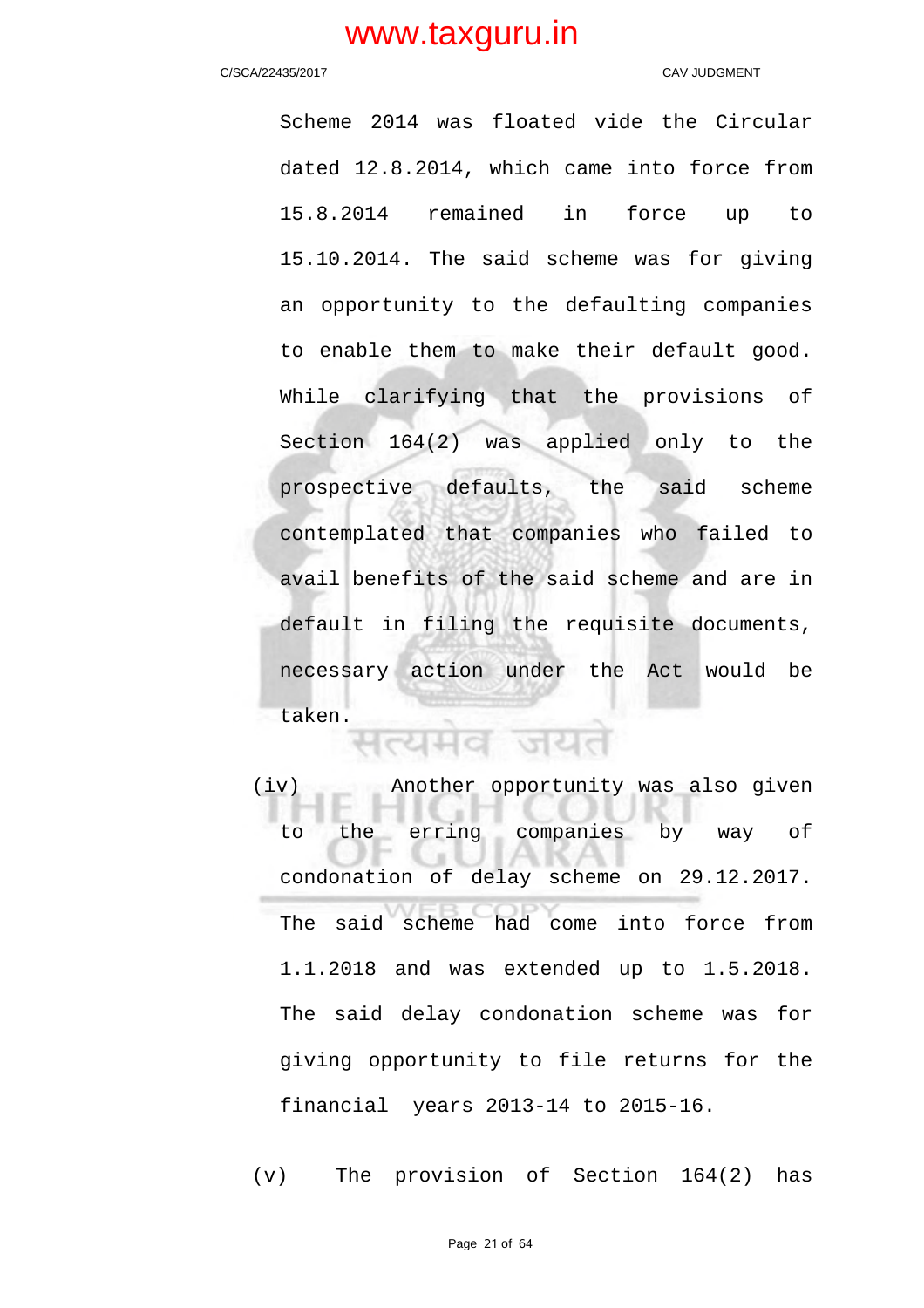### C/SCA/22435/2017 CAV JUDGMENT

been applied only prospectively and not retrospectively. The statutory filing of returns and financial statements were mandatory even under the old Act for both private and public limited companies, and the consequence of non-compliance included disqualification of the Directors.

(vi) The Sub-section (3) of Section 274 of the Act of 1956 provided that a private company may in its Article provide for disqualification of appointment as Director in addition to the grounds over and above those specified in the Section itself. The corresponding Section 164 also contains similar provisions. If Section 274 of the Act of 1958 was read as a whole, it provided that a person shall not be capable of being appointed as Director of the company if the contingencies enumerated in Clause (a) to (g) were attracted. There was no distinction sought to be drawn by the legislature with regard to the same being applicable only to the public companies.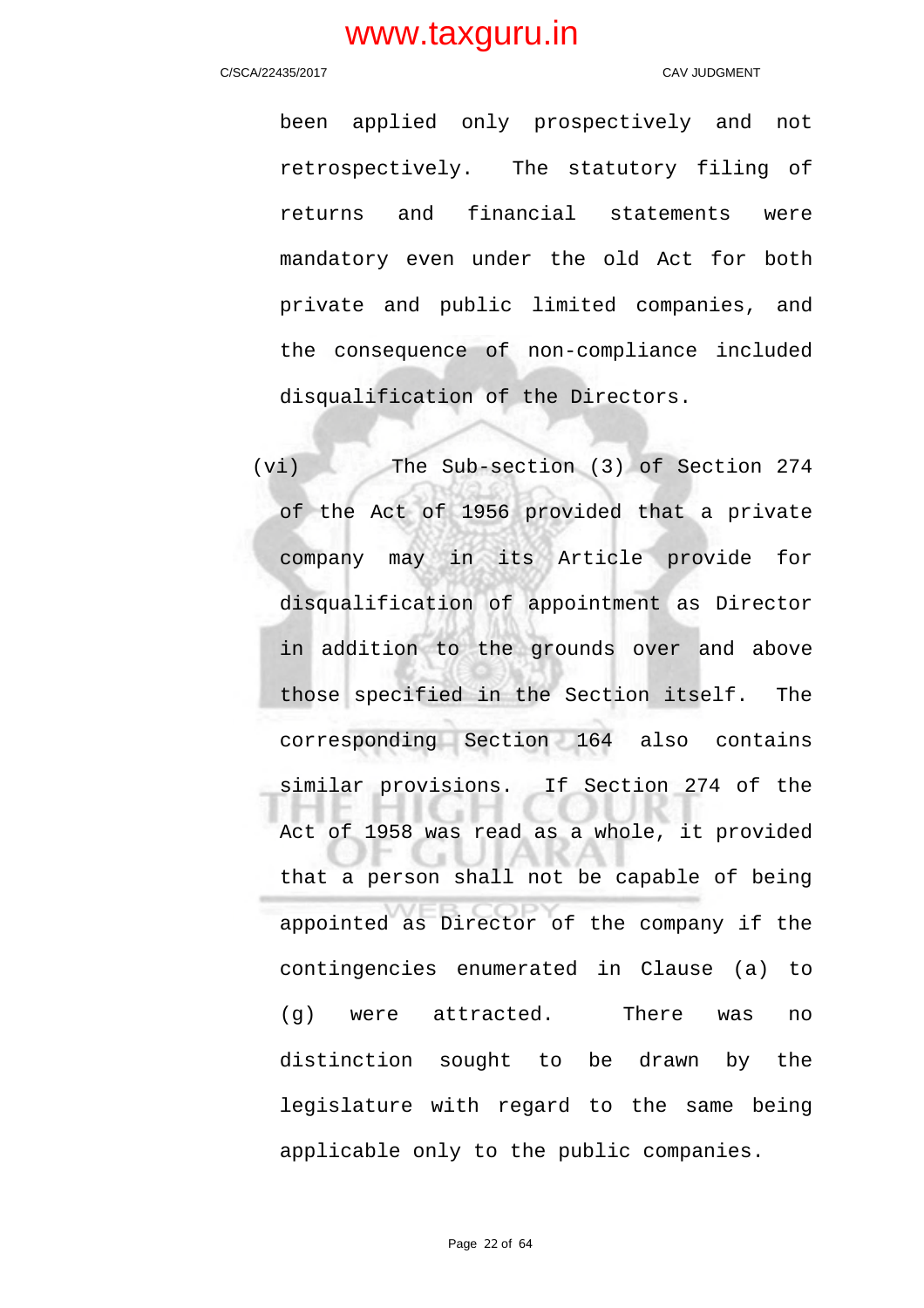### C/SCA/22435/2017 CAV JUDGMENT

- (vii) Disqualification happens pursuant to the operation of law and the Section only enumerates the disqualification as a consequence statutorily provided for noncompliance with Section 164. Thus, the vacation of office is by operation of law where no hearing is contemplated.
- 7. At the outset, it may be noted that the petitioners in all the petitions have broadly challenged the action of the respondents in publishing the list dated 12.9.2017 of Directors associated with the "struck off companies" under Section 248, whereby the status of the petitioners has been shown as "disqualified" with effect from 1.11.2016 to 31.10.2021. However, it is further required to be noted that most of the petitions lack basic facts with regard to the status of the company of which they were Directors and now shown as "struck off". The petitioners have not even bothered to annex the copies of the relevant pages under challenge from the portal of the Ministry of Corporate Affairs. In most of the petitions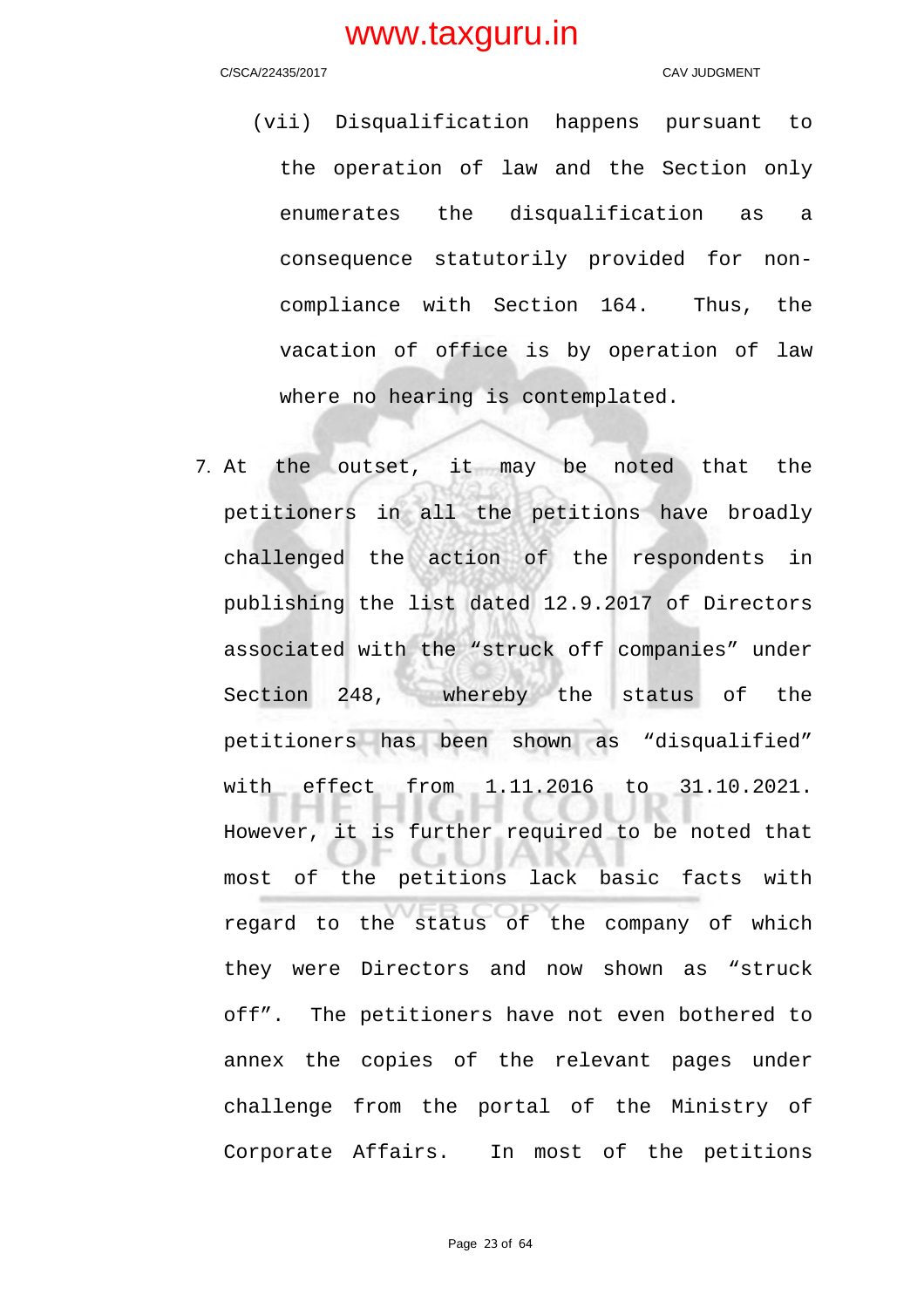### C/SCA/22435/2017 CAV JUDGMENT

only a copy of the relevant page of the impugned list showing the status of the concerned company and the Directors has been annexed, which in the opinion of the Court could not be said to be a "complete document" to challenge the same in the writ petition invoking the extraordinary jurisdiction under Article 226 of the Constitution of India. It is needless to say that every petition must contain basic facts and particulars, and the certified/true copies of the complete documents under challenge, failure thereof otherwise would entail dismissal of petition on that ground alone. The very basis of the writ jurisdiction rests on the disclosure of true, complete and correct facts. In this  $\sqrt{2}$ regard, a very pertinent observations made by the Supreme Court in case of **Prestige Lights Ltd. Vs. State Bank of India, reported in (2007) 8 SCC 449** deserve to be reproduced as under:-

"33. It is thus clear that though the appellant-Company had approached the High Court under Article 226 of the Constitution, it had not candidly stated all the facts to the Court. The High Court is exercising discretionary and extraordinary jurisdiction under Article 226 of the Constitution. Over and above, a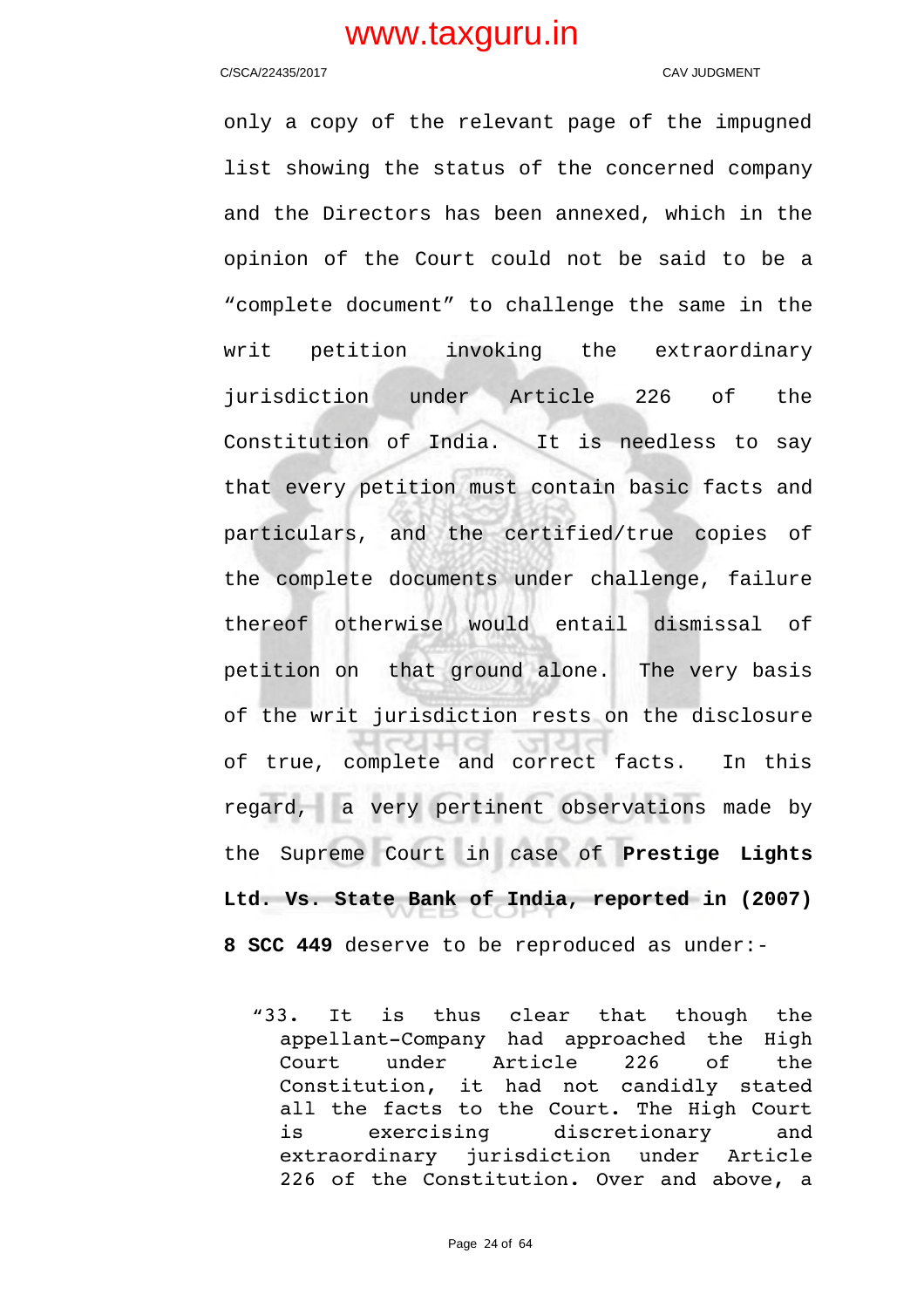C/SCA/22435/2017 CAV JUDGMENT

Court of Law is also a Court of Equity. It is, therefore, of utmost necessity that when a party approaches a High Court, he must place all the facts before the Court without any reservation. If there is suppression of material facts on the part of the applicant or twisted facts have been placed before the Court, the Writ Court may refuse to entertain the petition and dismiss it without entering into merits of the matter.

- 34. The object underlying the above principle has been succinctly stated by Scrutton, L.J., in R v. Kensington Income Tax Commissioners, [(1917) 1 KB 486 : 86 LJ KB 257 : 116 LT 136], in the following words:
	- "It has been for many years the rule of the Court, and one which it is of the greatest importance to maintain, that when an applicant comes to the Court to obtain relief on an ex parte statement he should make a full and fair disclosure of all the material facts facts, not law. He must not misstate the law if he can help it. The Court is supposed to know the law. But it knows nothing about the facts, and the applicant must state fully and fairly the facts, and the penalty by which the Court enforces that obligation is that if it finds out that the facts have not been fully and fairly stated to it, the Court will set aside, any action which it has taken on the faith of the imperfect statement".
- 35. It is well settled that a prerogative remedy is not a matter of course. In exercising extraordinary power, therefore, a Writ Court will indeed bear in mind the conduct of the party who is invoking such jurisdiction. If the applicant does not disclose full facts or suppresses relevant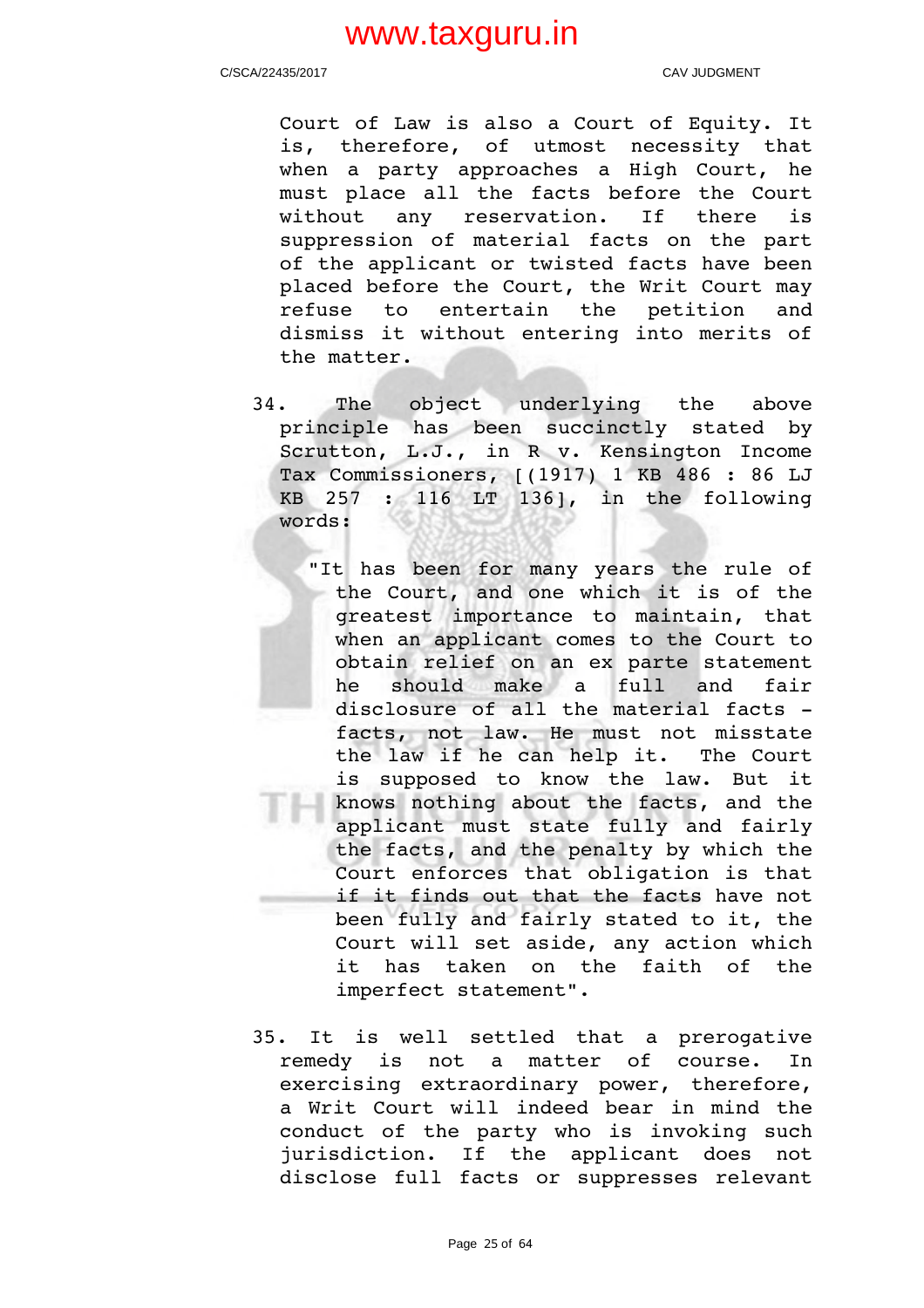C/SCA/22435/2017 CAV JUDGMENT

materials or is otherwise quilty of misleading the Court, the Court may dismiss the action without adjudicating the matter. The rule has been evolved in larger public interest to deter unscrupulous litigants from abusing the process of Court by deceiving it. The very basis of the writ jurisdiction rests in disclosure of true, complete and correct facts. If the material facts are not candidly stated or are suppressed or are distorted, the very functioning of the writ courts would become impossible."

8. In the instant petitions, it was incumbent on the part of each of the petitioners to place on record the full and correct facts necessary for deciding the issues involved, more particularly about the status of the company prior to the publication of the impugned list, their own status as the Directors of the concerned **CHHO** जयत company, about the resignation, if any given by them, and if given whether the requisite procedure was followed by them and the company as required to be followed under the Act and Rules. For example, SCA No.4492 of 2018 does not contain any facts. Only provisions of law and legal submissions have been stated in the petition. Needless to say that application of law would depend on facts of each case. As observed by the Supreme Court in the afore-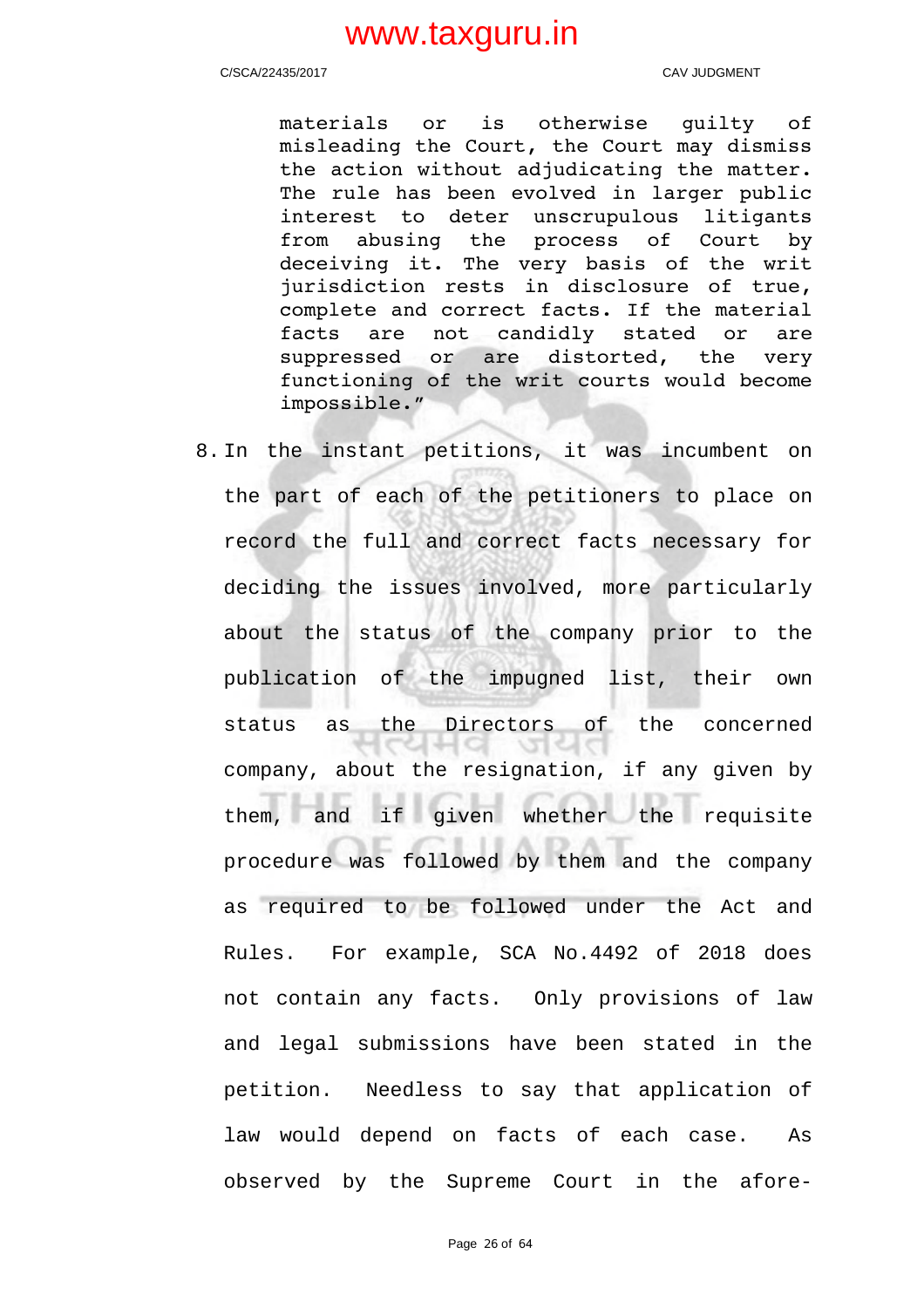### C/SCA/22435/2017 CAV JUDGMENT

stated decision, the applicant should make full and fair disclosure of all material facts – facts, not law, as the Courts know nothing about the facts of the case. Such petitions deserve to be dismissed at the threshold, however, since all the petitions were heard simultaneously, the Court without being technical in the matter proceeds to decide the broad issues involved in the petitions.

9. As transpiring from Annexure-A annexed to the lead petition, Special Civil Application No.22435 of 2017, a list of Directors associated with the "struck off companies" under Section 248 of the said Act of 2013 was published by the MCA on 12.9.2017 on its portal. Section 248 of the said Act empowers the Registrar to remove the name of the Company from the register of companies, after following the procedure laid down therein, where the Registrar has reasonable cause to believe that a company has failed to commence its business within one year of its incorporation or a company is not carrying on any business or operation for a period of two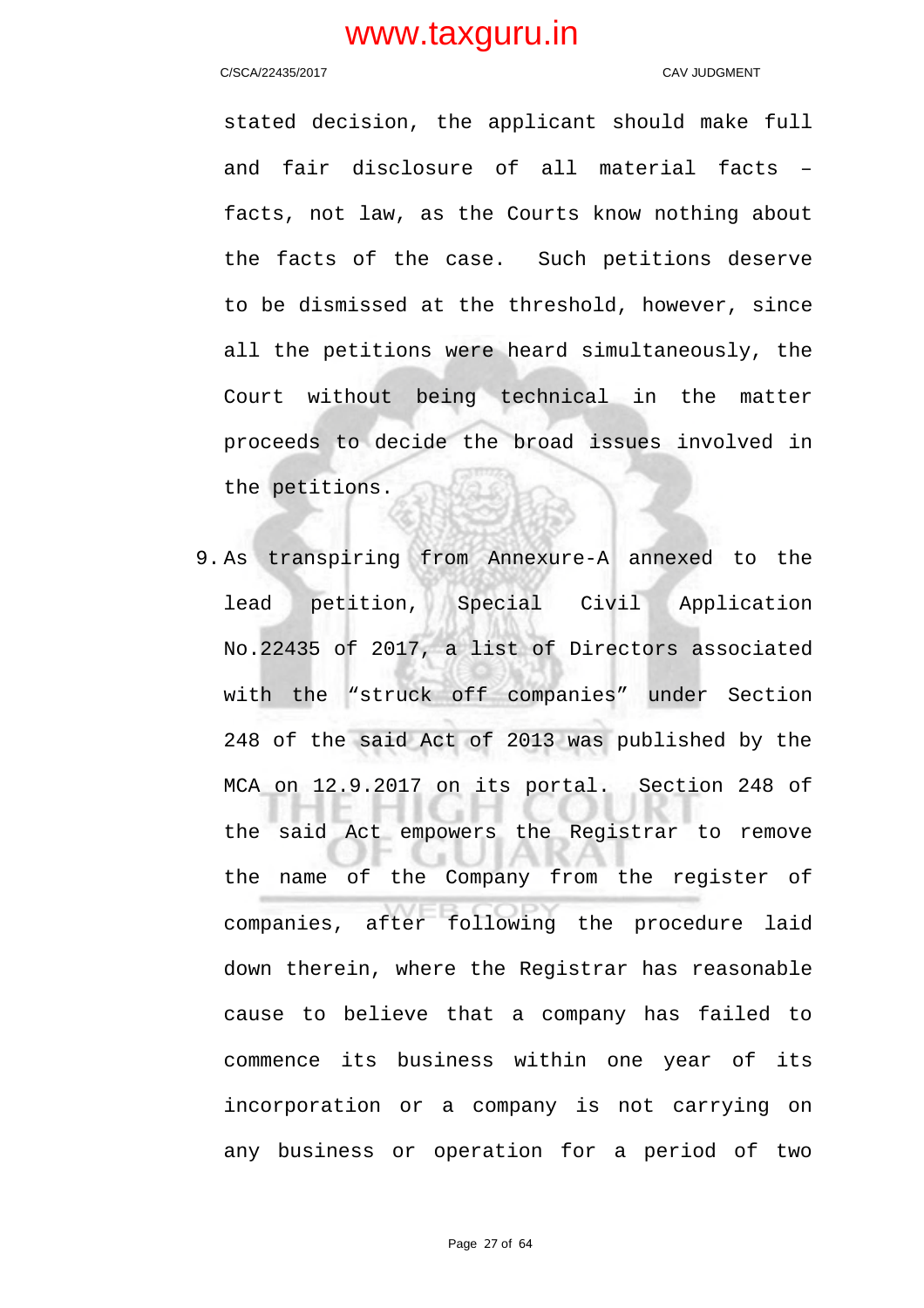### C/SCA/22435/2017 CAV JUDGMENT

immediately proceeding financial year and has not made any application within such period for obtaining the status of a dormant company under Section 455. It is pertinent to note that though in the impugned list dated 12.9.2017 published by the MCA, the companies of which the petitioners were Directors, have been shown as the "struck of companies", none of the petitioners or the concerned companies appear to have challenged the said status of the concerned company as "struck off companies" by filing appropriate proceedings before the Tribunal as contemplated under Section 252 of the said Act of 2013, nor the petitioners have made any averment in the present set of petitions with regard to the non-following of the procedure laid down in Section 248 of the said Act by the Registrar. On the contrary in all cases, it appears from the memo of petitions that the concerned companies had either not commenced their businesses right from their incorporation or had become nonfunctional since last many years.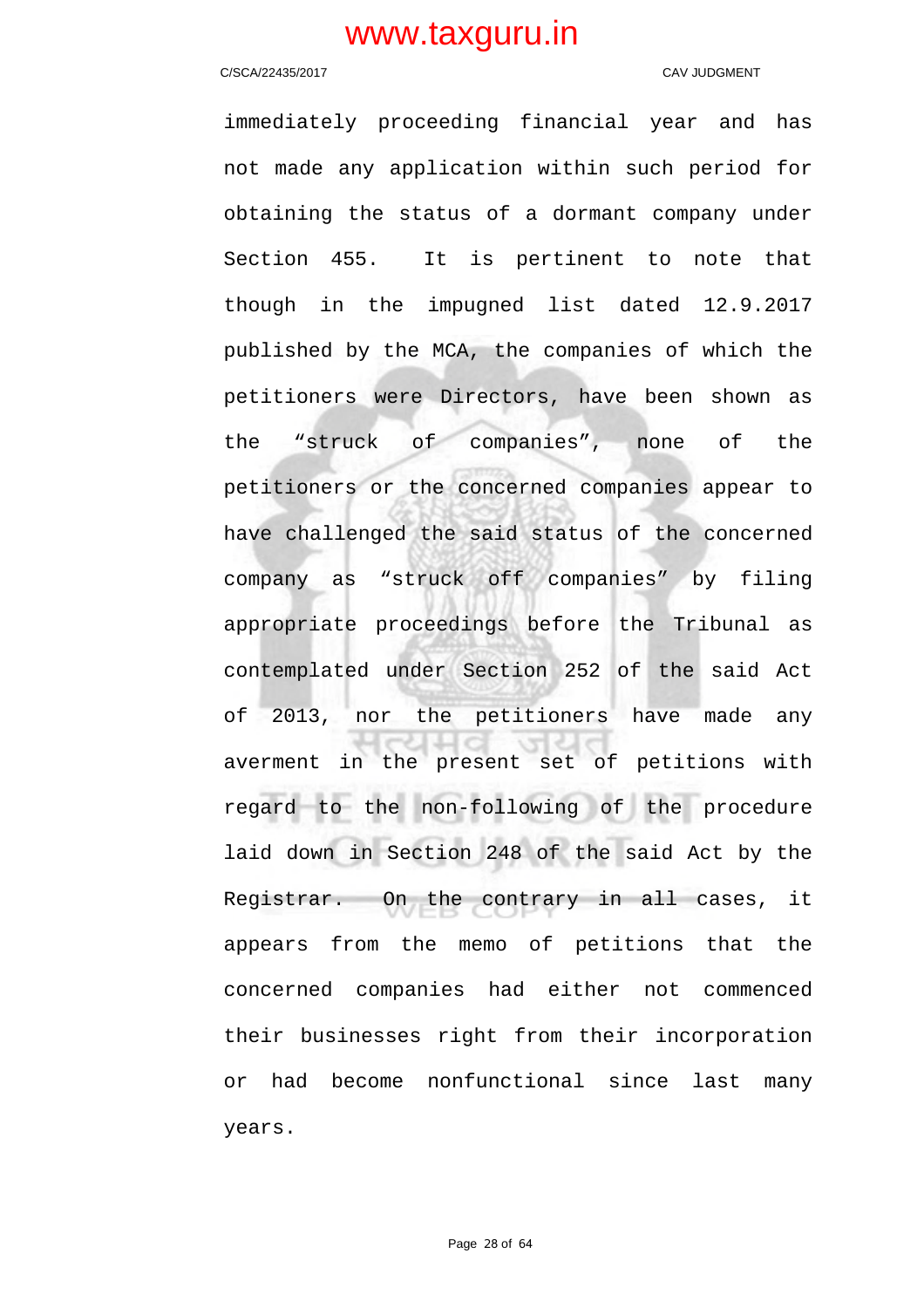C/SCA/22435/2017 CAV JUDGMENT

10. So far as the provisions contained in Section 248 are concerned, Sub-section (5) thereof provides that on the expiry of the time mentioned in the notice issued in the prescribed manner, the Registrar may strike off the name of the company from the register of the companies and on the publication of the notice thereof in the official gazette, the company stands dissolved. As per Section 250, such company which has stood dissolved under Section 248, ceases to operate as a company and the certificate of incorporation issued to it, is deemed to have been cancelled from such date, except for the purpose of realizing the amount due to the company and for repayment or discharge of liabilities or obligations of the company. Meaning thereby, even if the company is struck off and stands dissolved under Section 248, it could still realize the amount due to the company, as also it is obliged to discharge the liabilities or obligations of the company. Hence, in the opinion of the Court, even if the company is struck off and has stood dissolved under Section 248 of the Act of 2013, it is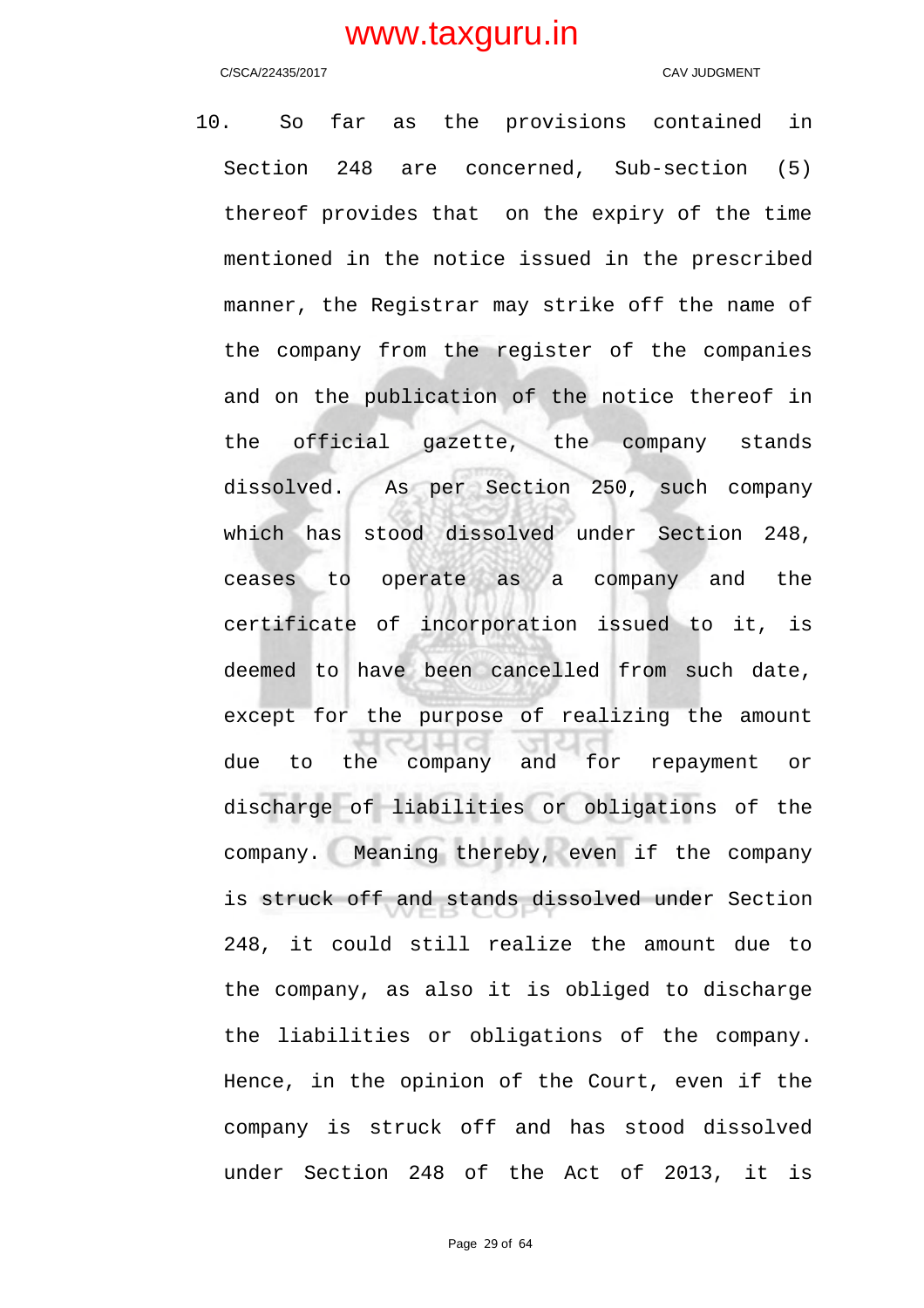C/SCA/22435/2017 CAV JUDGMENT

liable to discharge its liabilities and obligations, more particularly the statutory obligations.

- 11. However, the moot questions that fall for consideration are whether the status of the Directors of the "struck off" companies could have been shown as "disqualified" for a period of five years as shown in the impugned list dated 12.9.2017 and whether their DINs could have been deactivated by the respondents, as a consequence thereof ?
- 12. In order to advert to the said questions, it would be useful to refer to some of provisions of the Act of 2013 and the Rules of 2014, made thereunder. The provision pertaining to disqualification of Director in the Act of 2013 is Section 164, which reads as under:-

 "**164. Disqualifications for appointment of** director.- (1) A person shall not be eligible for appointment as a director of a company, if —

> (a) he is of unsound mind and stands so declared by a competent court;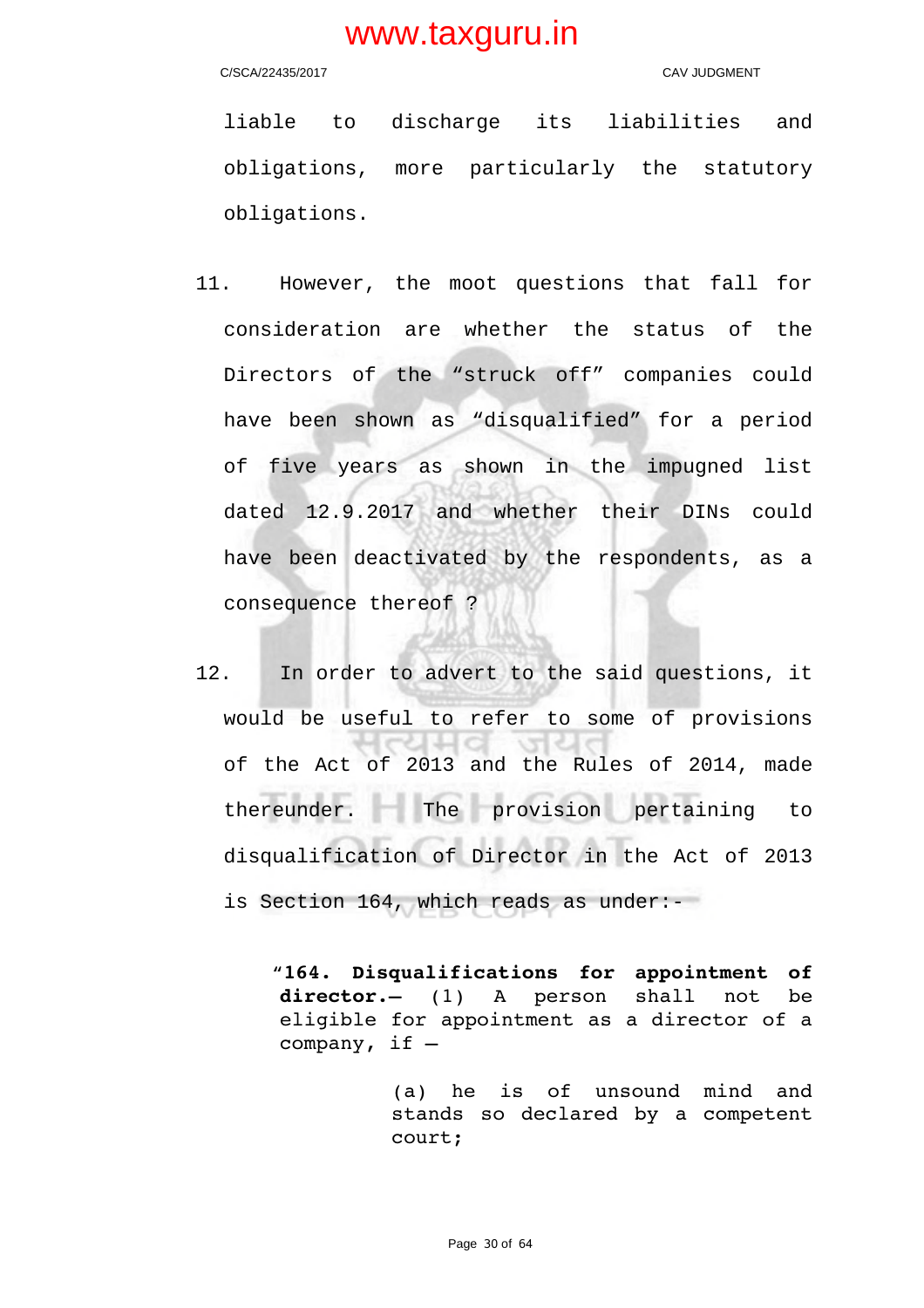C/SCA/22435/2017 CAV JUDGMENT

(b) he is an undischarged insolvent;

(c) he has applied to be adjudicated as an insolvent and his application is pending;

(d) he has been convicted by a court of any offence, whether involving moral turpitude or otherwise, and sentenced in respect thereof to imprisonment for not less than six months and a period of five years has not elapsed from the date of expiry of the sentence:

Provided that if a person has been convicted of any offence and sentenced in respect thereof to imprisonment for a period of seven years or more, he shall not be eligible to be appointed as a director in any company;

(e) an order disqualifying him for appointment as a director has been passed by a court or Tribunal and the order is in force;

(f) he has not paid any calls in respect of any shares of the company held by him, whether alone or jointly with others, and six months have elapsed from the last day fixed for the payment of the call;

(g) he has been convicted of the offence dealing with related party transactions under section 188 at any time during the last preceding five years; or

(h) he has not complied with subsection (3) of section 152.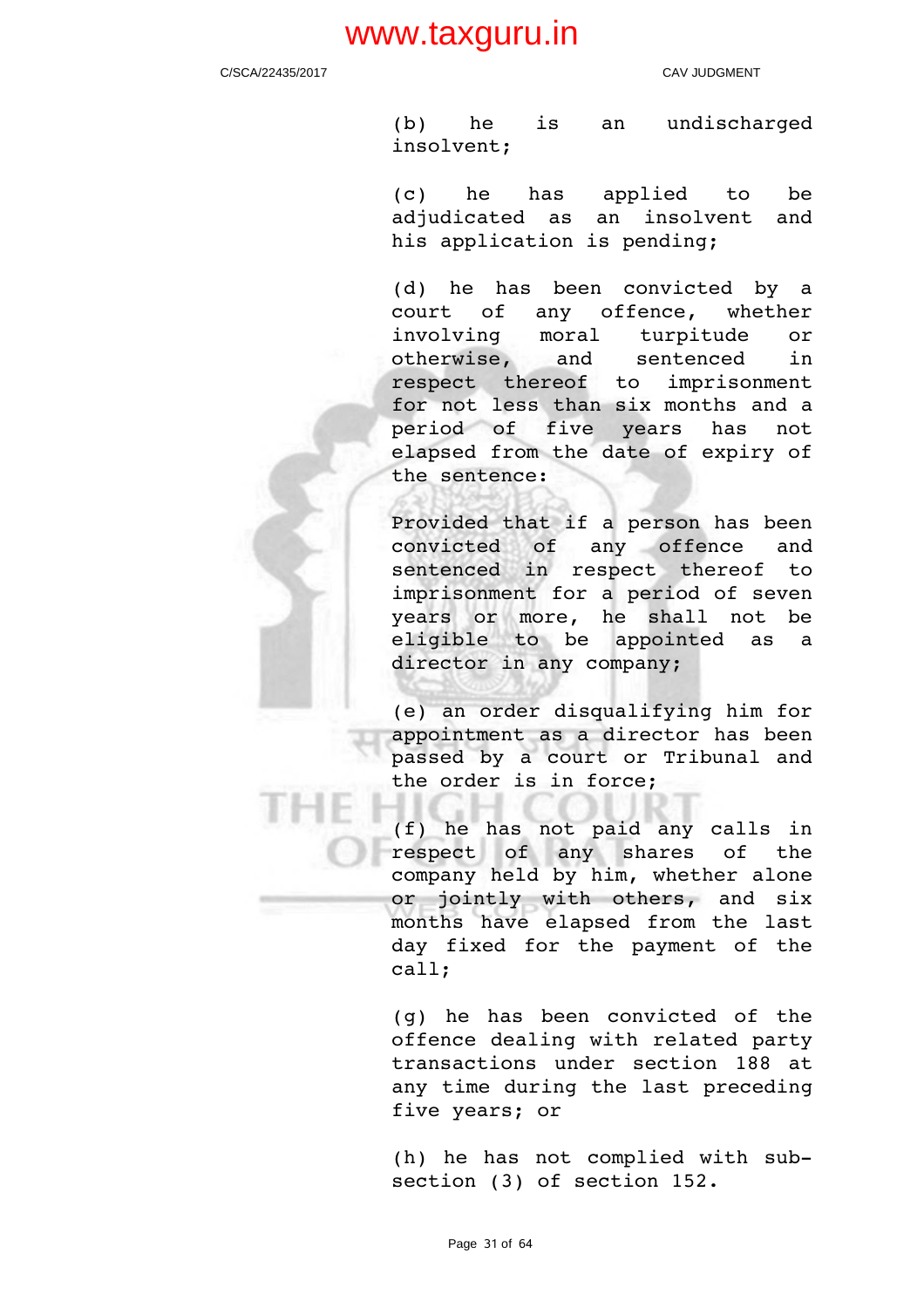C/SCA/22435/2017 CAV JUDGMENT

(2) No person who is or has been a director of a company which—

> (a) has not filed financial statements or annual returns for any continuous period of three financial years; or

> (b) has failed to repay the deposits accepted by it or pay interest thereon or to redeem any debentures on the due date or pay interest due thereon or pay any dividend declared and such failure to pay or redeem continues for one year or more, shall be eligible to be re-appointed as a director of that company or appointed in other company for a period of five years from the date on which the said company fails to do so.

(3) A private company may by its articles provide for any disqualifications for appointment as a director in addition to those specified in sub-sections  $(1)$  and  $(2)$ :

Provided that the disqualifications referred to in clauses  $(d)$ ,  $(e)$  and  $(q)$ of sub-section (1) shall not take effect— **IAKAI** 

(i) for thirty days from the date of conviction or order of disqualification;

(ii) where an appeal or petition is preferred within thirty days as aforesaid against the conviction resulting in sentence or order, until expiry of seven days from the date on which such appeal or petition is disposed off; or

(iii) where any further appeal or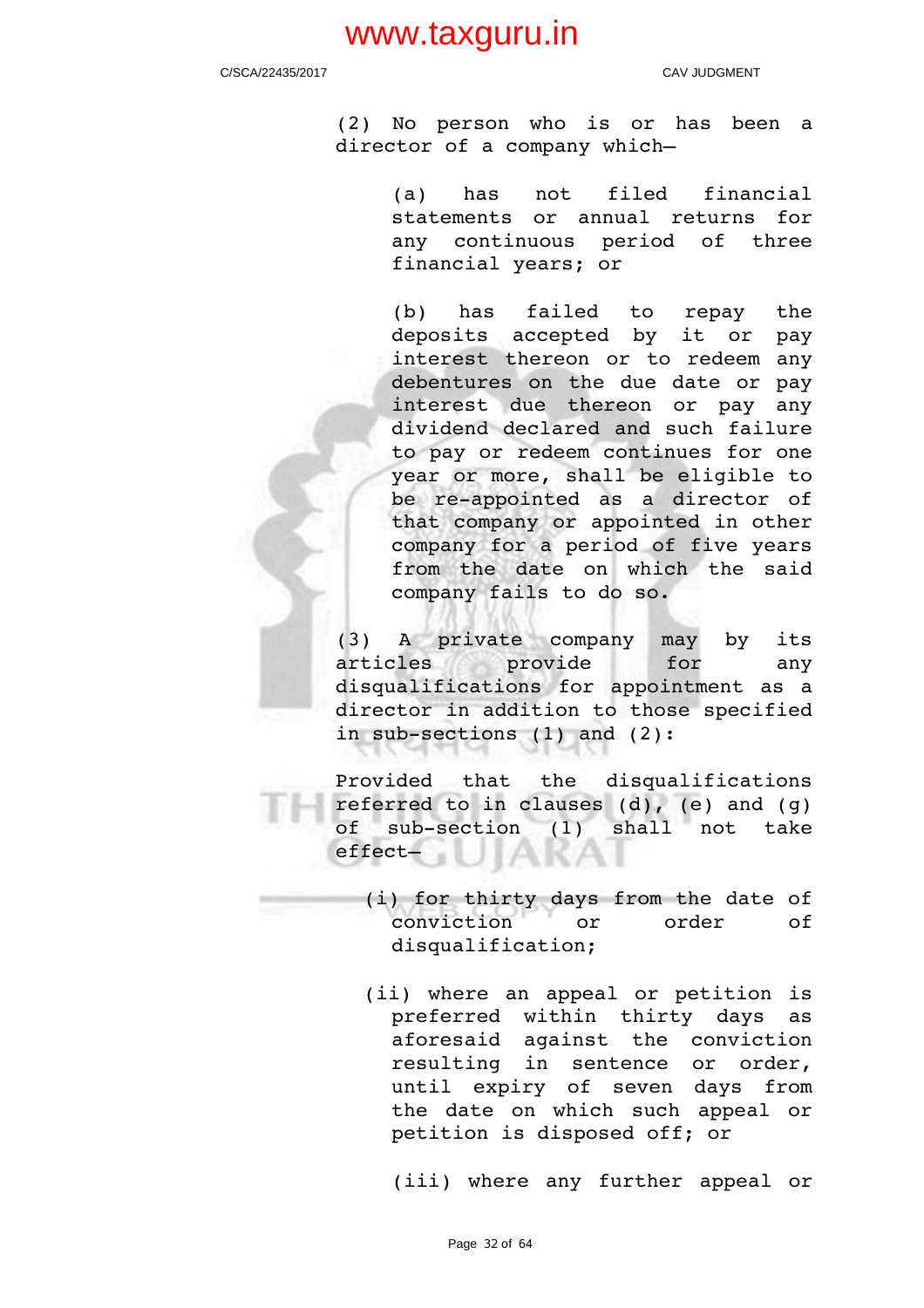C/SCA/22435/2017 CAV JUDGMENT

petition is preferred against order or sentence within seven days, until such further appeal or petition is disposed off."

- 13. As per Rule 14 of the said Rules of 2014, the Director is required to inform the company concerned about his disqualification, if any, under Sub-section (2) of Section 164 in the prescribed form DIR-8, before he is appointed or reappointed. Similarly the company is also required to file form DIR-9 to the Registrar in case of defaults specified in Sub-section (2) of Section 164, during the relevant financial years.
- 14. Section 167 of the Act of 2013 pertains to the 내쉬야 vacation of office of director. Clause (a) of Sub-section (1) of Section 167 states that the office of a director shall become vacant in case he incurs any of the disqualifications specified in Section 164. Recently the said Section 167 has been amended by the Companies (Amendment) Act, 2017, published in the official gazette on 3.1.2018, whereby a proviso is added to the said Clause (a) of Sub-section (1) of Section 167. The said amendment having been published on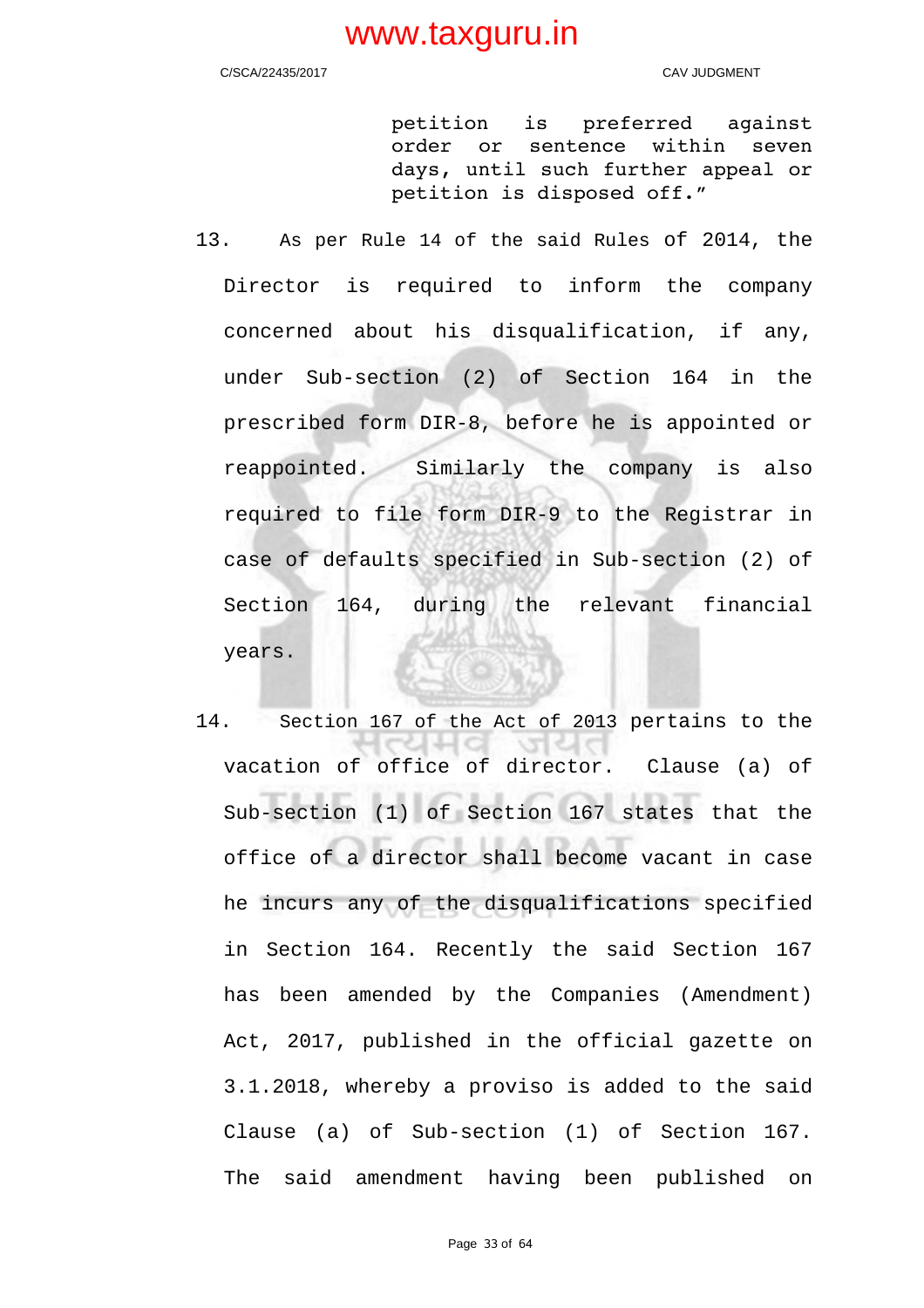C/SCA/22435/2017 CAV JUDGMENT

3.1.2018, that is pending the present petitions, the Court is not required to deal with the same. It is also not clear whether the same has come into force as on the date, as it had to come into force from such date as the Central Government may by notification in the official gazette appoint.

15. The liability to file the annual returns has been incorporated in Section 92 of the said Act. Sub-section (4) thereof states that every company shall file with the Registrar, a copy of the annual returns within 60 days from the date on which the annual general meeting is held or where no annual general meeting is held in any year, within 60 days from the date on which the annual general meeting should have been held together with the statement specifying the reasons for not holding the annual general meeting, with such fees or additional fees, as may be prescribed within the time specified under Section 403. Sub-section (5) thereof prescribes punishment if the company fails to file its annual returns under Sub-section (4).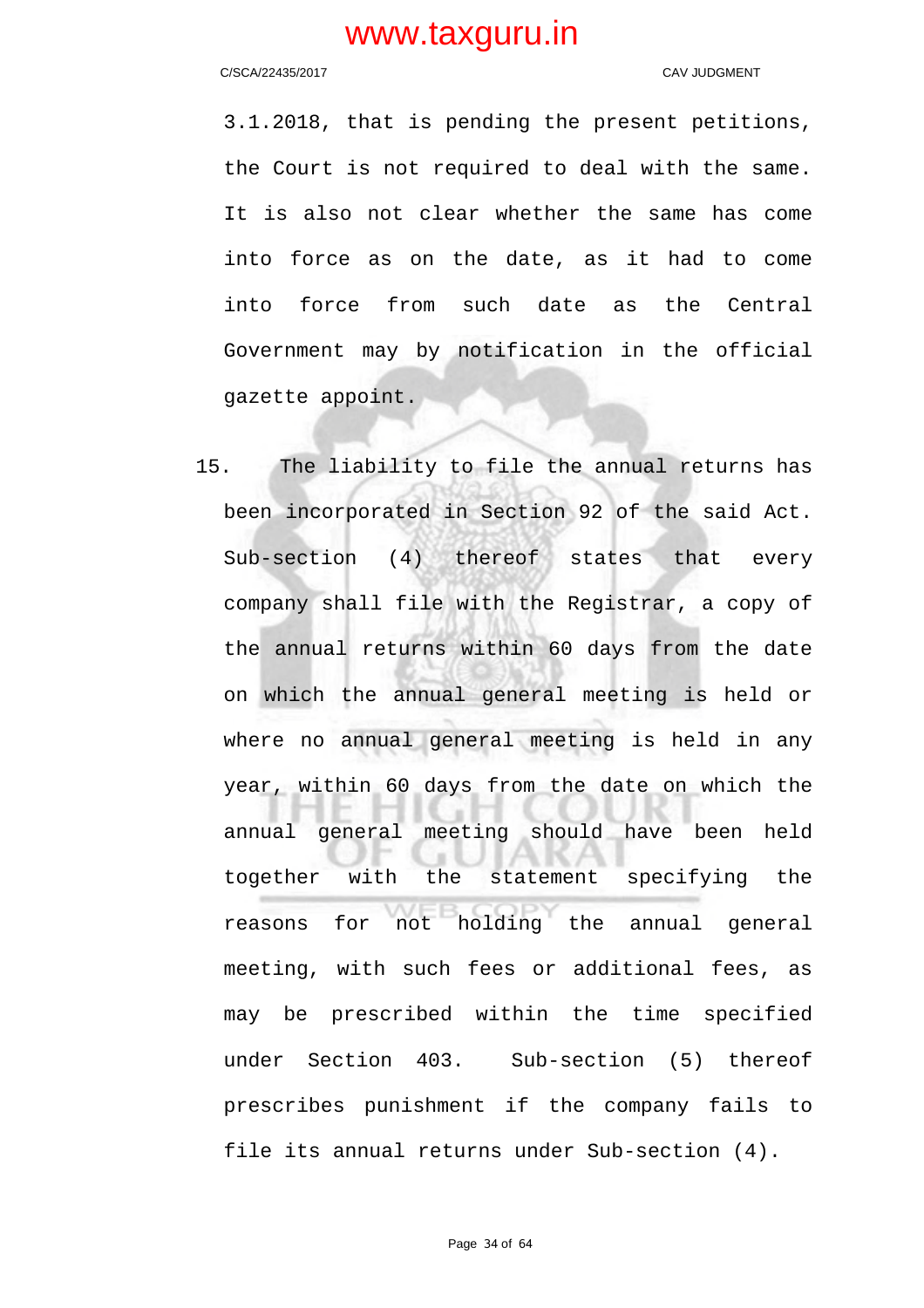C/SCA/22435/2017 CAV JUDGMENT

- 16. As per Section 96, every company other than one person company has to hold in addition to any other meeting, a general meeting as its annual general meeting in each year within six months from the date of closing of the financial year. It is further provided that not more than 15 months should elapse between the date of one annual general meeting of a company and that of a next.
- 17. Similarly, as per Section 137, it is obligatory on the part of the company to file a copy of the financial statements, including consolidated financial statement, if any, along with all the documents, duly adopted at the annual general meeting of the company within 30 days of the date of annual general meeting in such manner, with such fees or additional fees as may be prescribed within the time specified under Section 403.
- 18. Section 403 envisages filing of documents required to be submitted, filed, registered or recorded, any fact or information required to register under the Act, to be submitted, filed,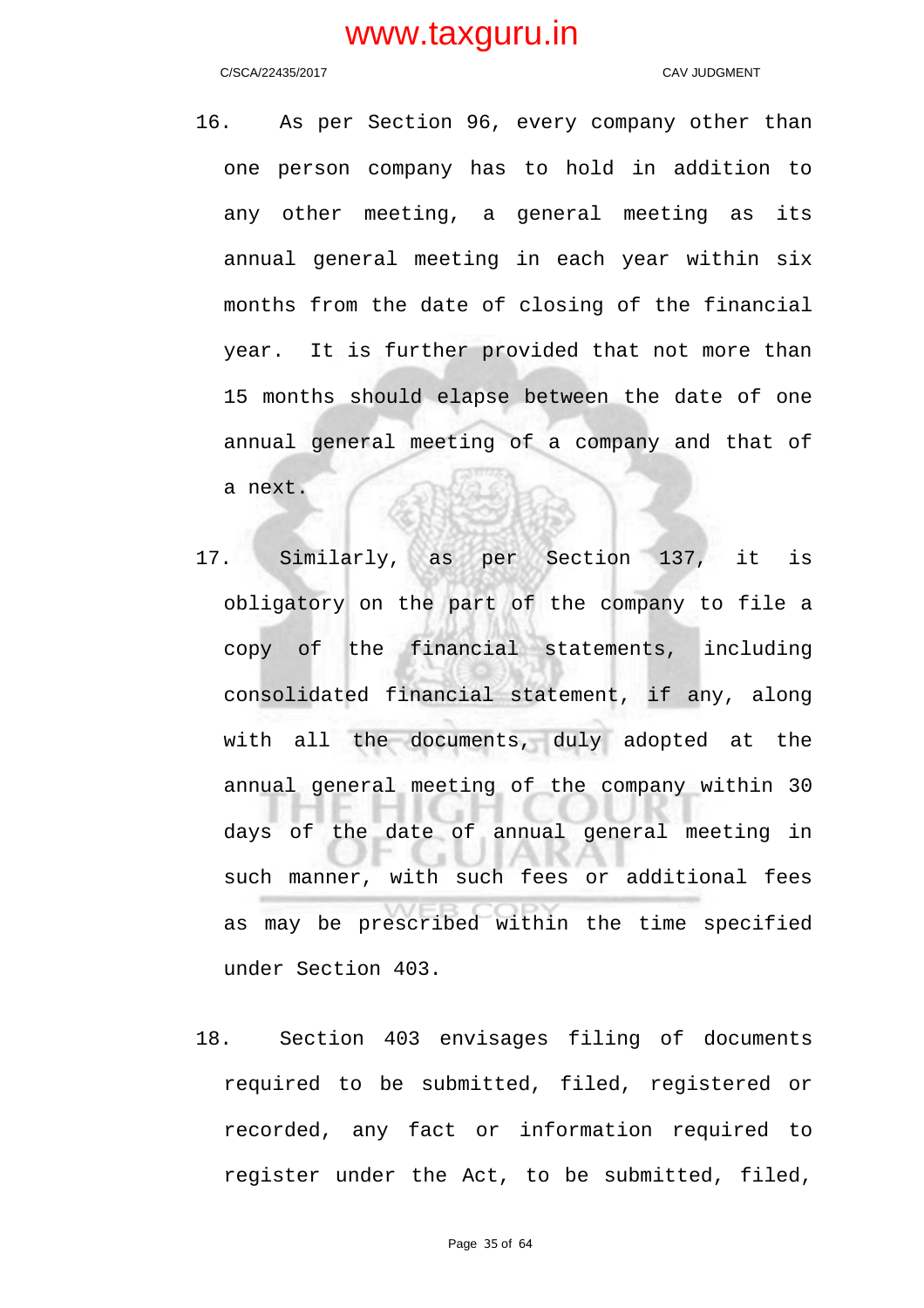### C/SCA/22435/2017 CAV JUDGMENT

registered or recorded within the time specified in the relevant provisions on the payment of the prescribed fees, and as per the first proviso thereof within 270 days from the date by which it should have been submitted on the payment of additional fees as prescribed. As per second proviso to Section 403(1), any such document, fact or information could be submitted, filed or recorded after the said period of 270 days on payment of additional prescribed fees, however, the same would be without prejudice to any other legal action or liability under the Act.

19.From the conjoint reading of Sections 92, 96, 137 and 403, it is discernible that the company is statutorily obliged to file a copy of the annual returns within 60 days and copy of financial statements within 30 days from the date on which the annual general meeting is held, and that the AGM has to be held once in the financial year and within six months from the date of closing of financial year, latest before the expiry of 15 months of the last AGM. Hence, if the AGM of previous year is held on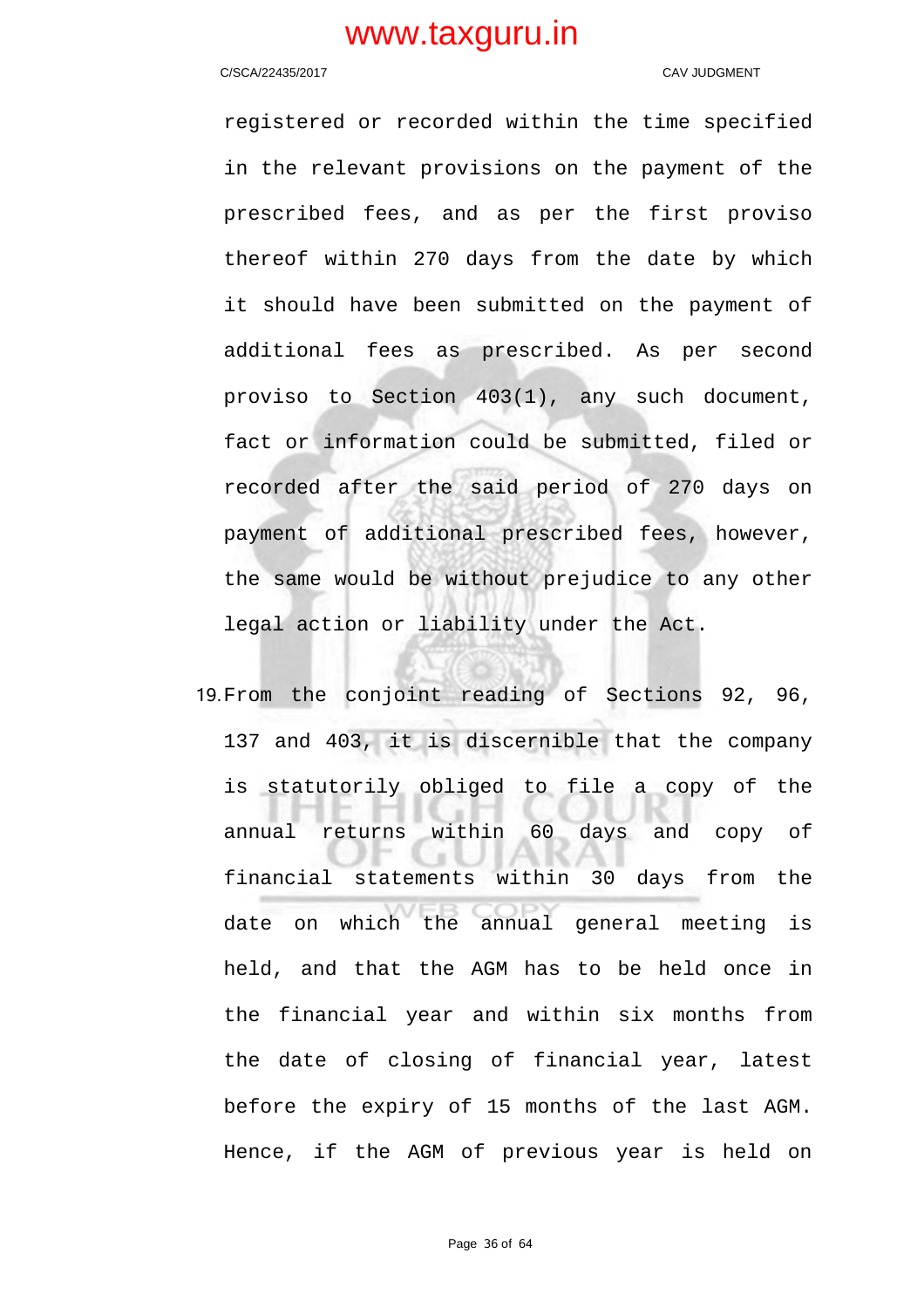### C/SCA/22435/2017 C/SCA/22435/2017

31<sup>st</sup> March, the next AGM has to be held latest by 30th September of the next year and the annual returns could filed within 60 days and financial statements within 30 days of holding of the last AGM, i.e. latest by 30<sup>th</sup> of November and 3oth of October respectively. Further, the first proviso to Section 403(1) allows documents to be submitted, filed or registered within a period of 270 days from the date by which they could have been submitted, filed or registered, as the case may be, on the payment of additional prescribed fees. The second proviso thereof allows the same to be filed, submitted or registered even after the said period of 270 days, however, the same would be without prejudice to any other legal action or liability under the said Act. Thus, though the second proviso to Section 403(1) permits the delayed filing of annual returns and financial statements, such filing would be without prejudice to the other legal action or liability under the Act. The necessary corollary would be that if the documents are not filed or submitted within the time specified in the relevant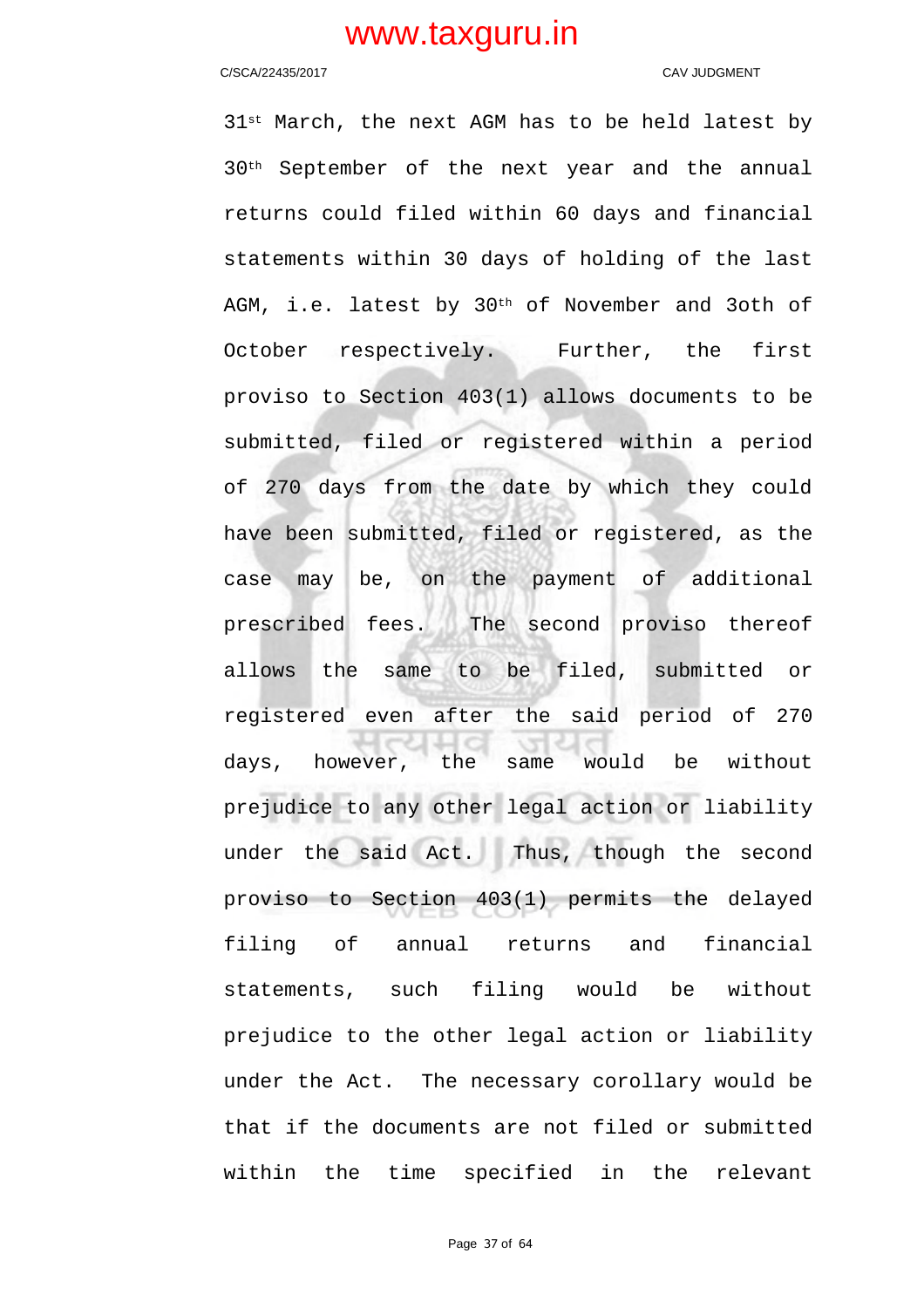### C/SCA/22435/2017 C/SCA/22435/2017

provision and also not filed within the period permissible under the first proviso to Section 403, the legal action or liability under the Act would follow. In any case, even if the additional period provided in the first proviso to Sub-section (1) of Section 403 is not availed of, the company could file its annual returns latest by 30th of November and financial statements by 30th of October for the relevant financial year ending on  $31^{st}$  of March, in view of Section 92 and Section 137 read with Section 96 of the Act of 2013.

20. So far as Section 164 of Act of 2013 is concerned, it is titled as "Disqualifications for appointment of Director". On close reading of the said Section 164, it transpires that Subsection (1) thereof speaks about the ineligibility or disqualification of a person to be appointed as a director in future, whereas Sub-section (2) speaks about the ineligibility of the director, who is already working as a director or has worked as a director in the past, in the company which has committed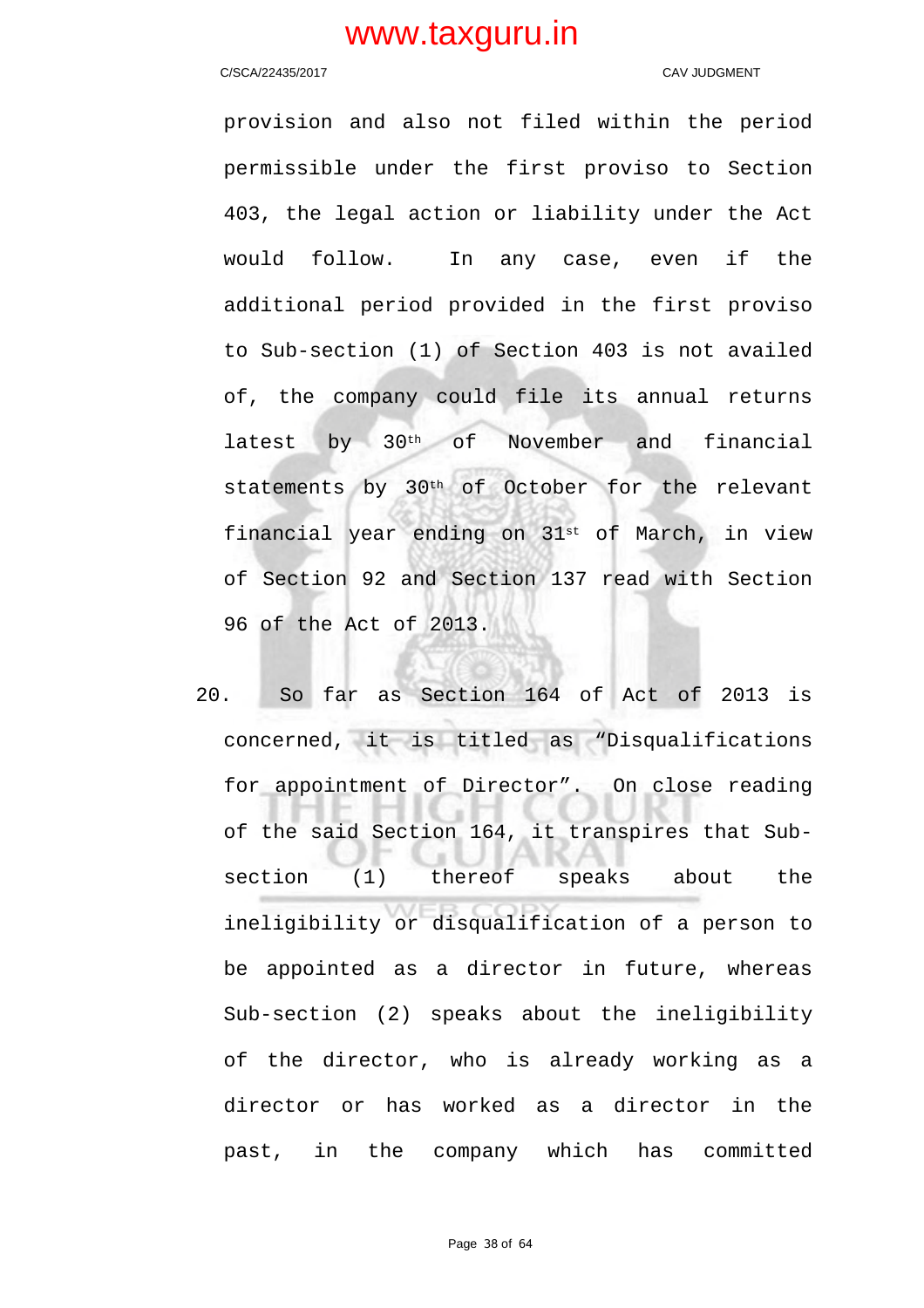### C/SCA/22435/2017 C/SCA/22435/2017

defaults as mentioned therein, to be reappointed as a director of that company or appointed in other company. As such, there is no procedure required to be followed by the respondent authorities for declaring any person or Director ineligible or disqualified under the said provision. A person would be ineligible to be appointed as Director, if he falls in any of the Clauses mentioned in Sub-section (1) and the person is or has been a Director in a company, and the company makes defaults as contemplated in Clause (a) of (b) of Sub-section (2) thereof, he would be ineligible to be reappointed in the said defaulting company and appointed in any other company. The ineligibility is incurred by the person/director by operation of law and not by any order passed by the respondent authorities, and therefore, adherence of principles of natural justice by the respondents is not warranted in the said provision, as sought to be submitted by learned Advocates for the petitioners. As such, as per Rule 14 of the said Rules of 2014, the Director has to inform the company in Form DIR-8 and the company has to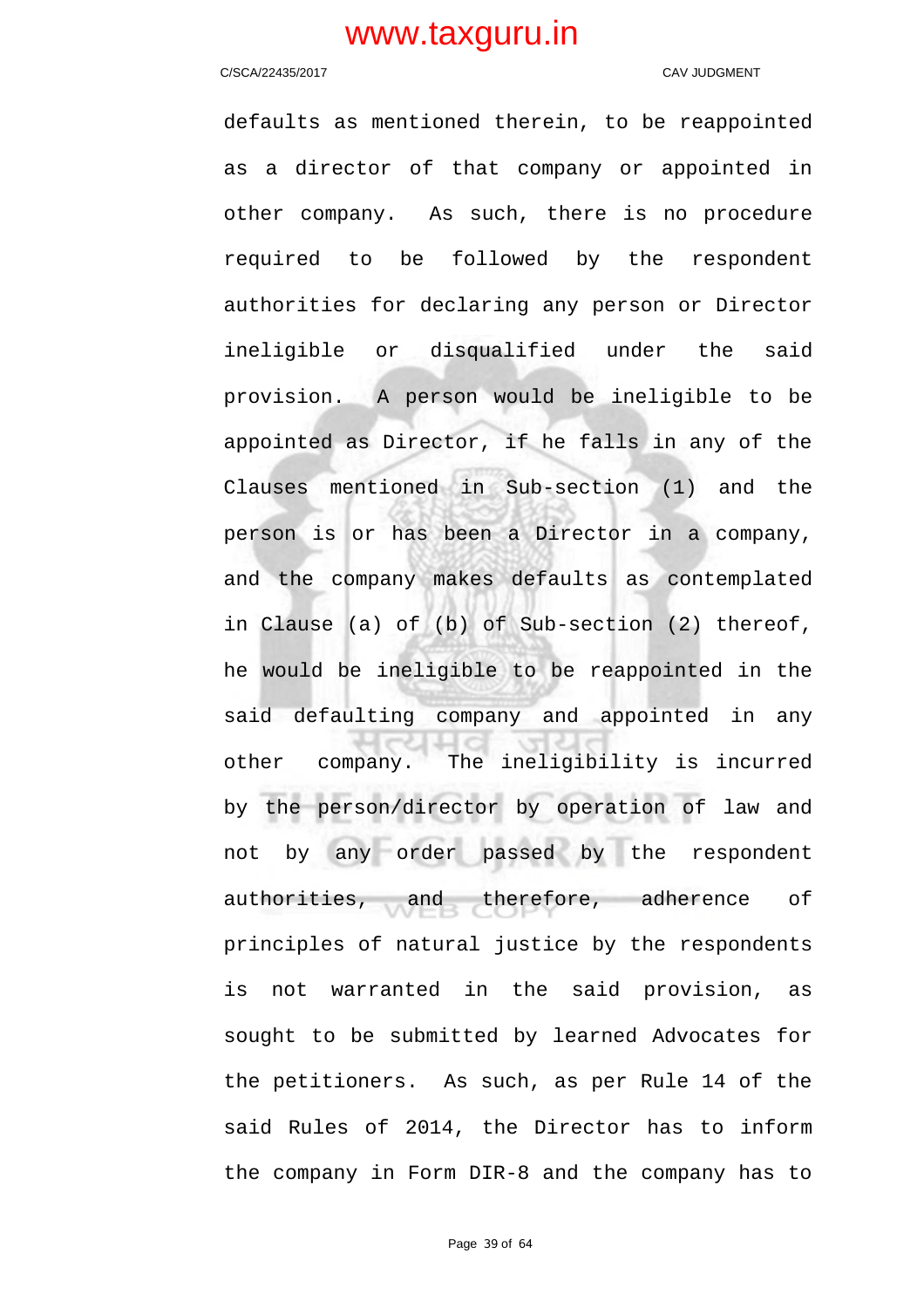### C/SCA/22435/2017 CAV JUDGMENT

inform the Registrar in Form DIR-9, when its director incurs disqualification under Section 164(2) of the Act. However, the question still remains to be examined as to whether the respondents could have shown the status of the petitioners as disqualified in the impugned list?

21. As per Clause (a) of Sub-section (2) of Section 164, no person, who is or has been a Director of a company, which has not filed financial statements or annual returns for any continuous period of three financial years shall be eligible to be reappointed as a Director of that company or appointed in any other company for a period of five years from the date on which the said company fails to do so. The said provision has come into force w.e.f. 1.4.2014. Hence, three financial years, if counted from the said date would be the financial years 2014-15, 2015- 16, and 2016-17. At this stage, it is pertinent to note that the Companies Act, 1956 has stood repealed in view of Section 465 of the Act of 2013, and the corresponding Section 274 of the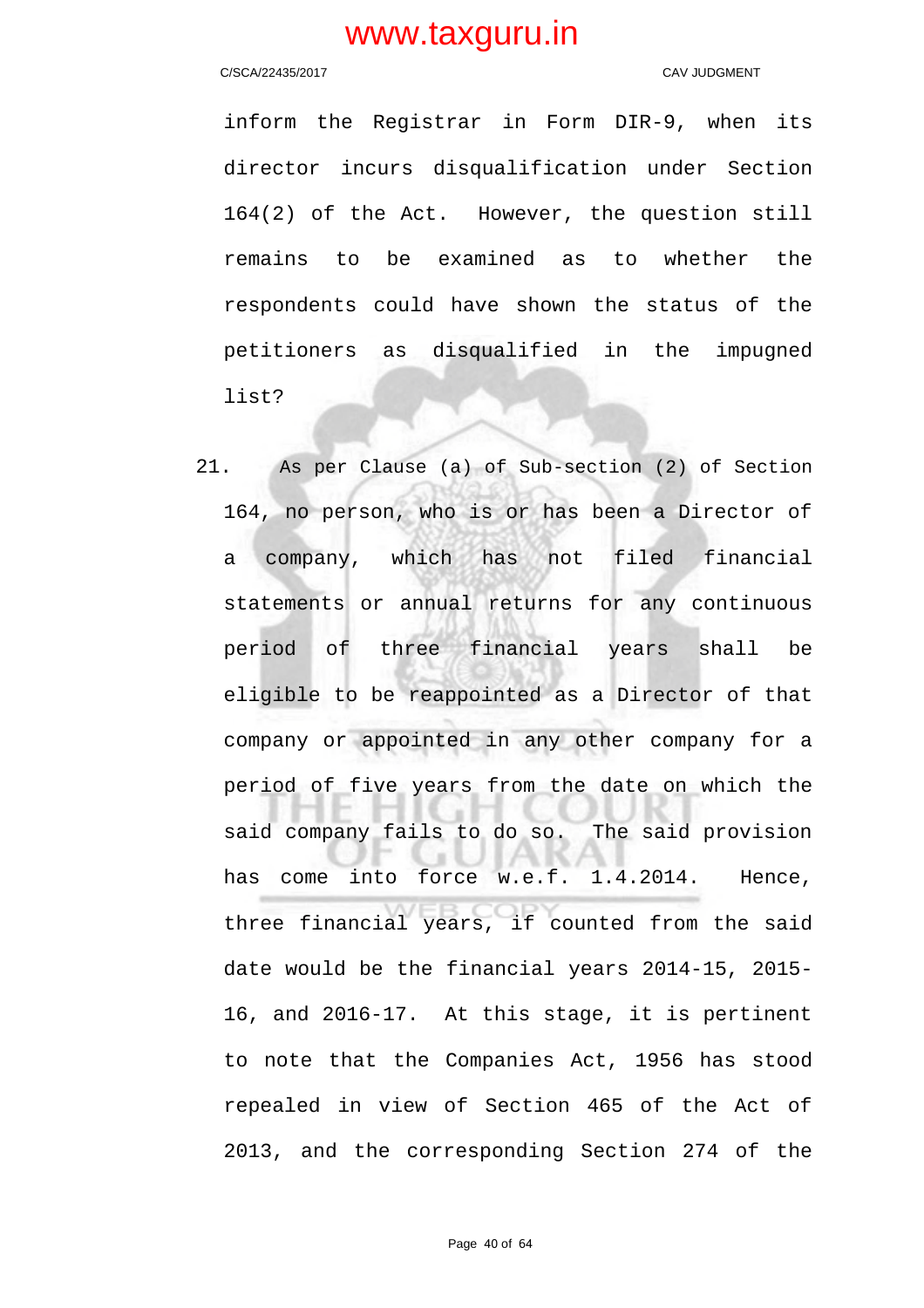### C/SCA/22435/2017 C/SCA/22435/2017

Act of 1956 regarding disqualification of the directors did not prescribe disqualification for the Directors of a private company for not filing financial statements or annual returns for continuous period of three financial years. Of course, it was incumbent on the part of every company not having a share capital, to file with the Registrar annual returns as per Section 160 and failure to file such returns entailed penal consequences as per Section 162 of the Act of 1956. However, no such disqualification as under Section 164(2) of the Act of 2013, was being incurred by the Directors of private company under Section 274 of the Act of 1956, inasmuch as, Clause (g) of Sub-section (1) of Section 274 of the Act of 1956 contemplated disqualification of a Director of a public company only. It is only by virtue of Section 164(2) the Director of any company would become ineligible to be reappointed as Director in the defaulting company or appointed as Director in other company, if the defaults under the said provision applied. The said provision having come into force w.e.f. 1.4.2014, the three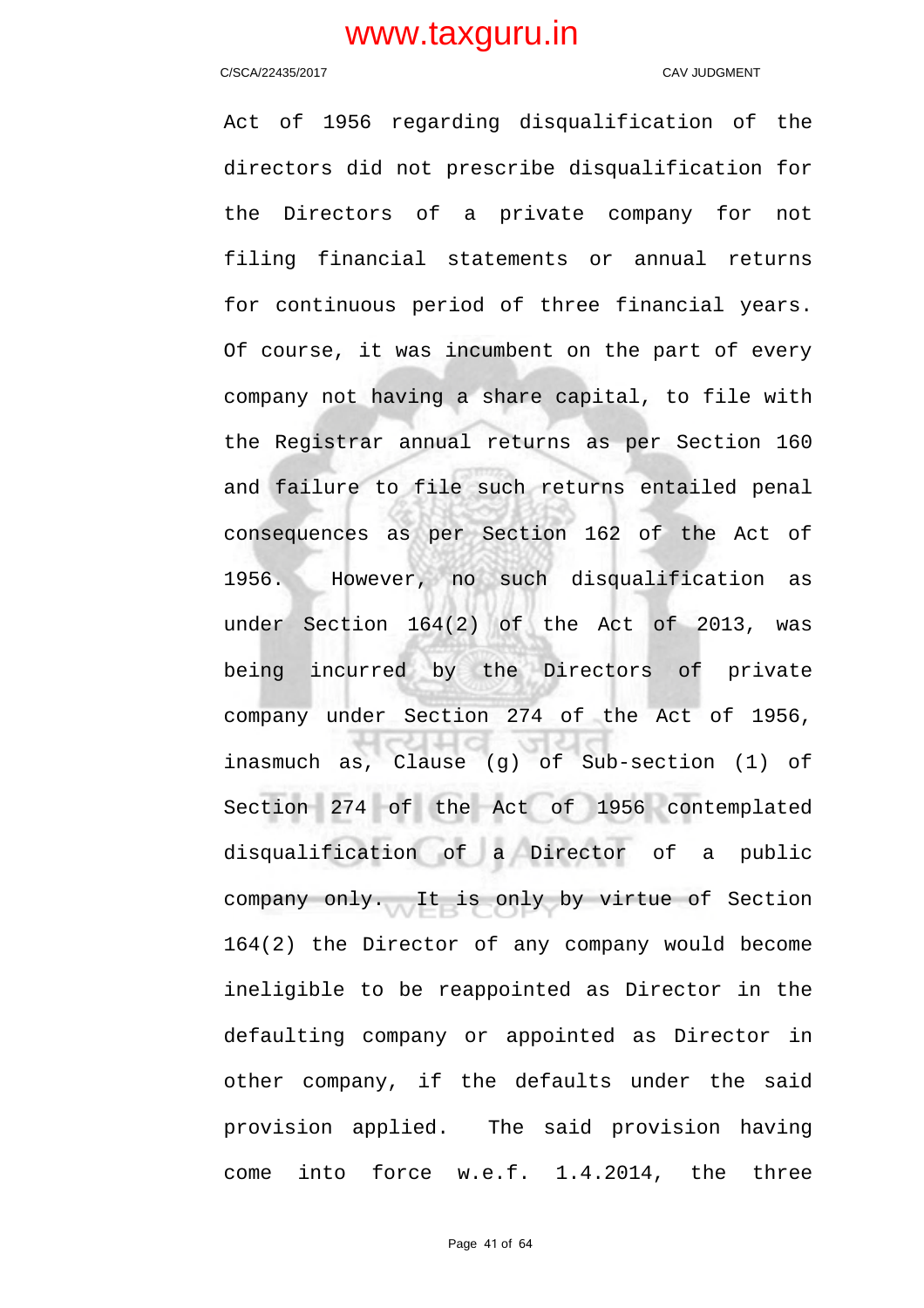### C/SCA/22435/2017 CAV JUDGMENT

financial years contemplated in the said provision would be 2014-15, 2015-16, and 2016-17 only. The submission of Mr.Devang Vyas for the respondents that filing of documents due after 1.4.2014 would include the documents to be submitted for the year 2013-14 as well, and therefore, failure to file the documents continuously for three financial years for the purposes of Section 164(2)(a) would be 2013-14, 2014-15, and 2015-16, could not be accepted, as it would tantamount to giving effect to the Section  $164(2)(a)$  retrospectively.

22.It cannot be gainsaid that every statue is prima facie prospective, unless it is expressly or by necessary implication made to have retrospective operation. As this juncture, it would be useful to reproduce the general principles concerning retrospectivity, as narrated by the Supreme Court in case of **Commissioner of Income Tax (Central)-I, New Delhi Vs. Vatika Township Private Limited, reported in (2015) 1 SCC 1** :-

## **"General Principles concerning retrospectivity:**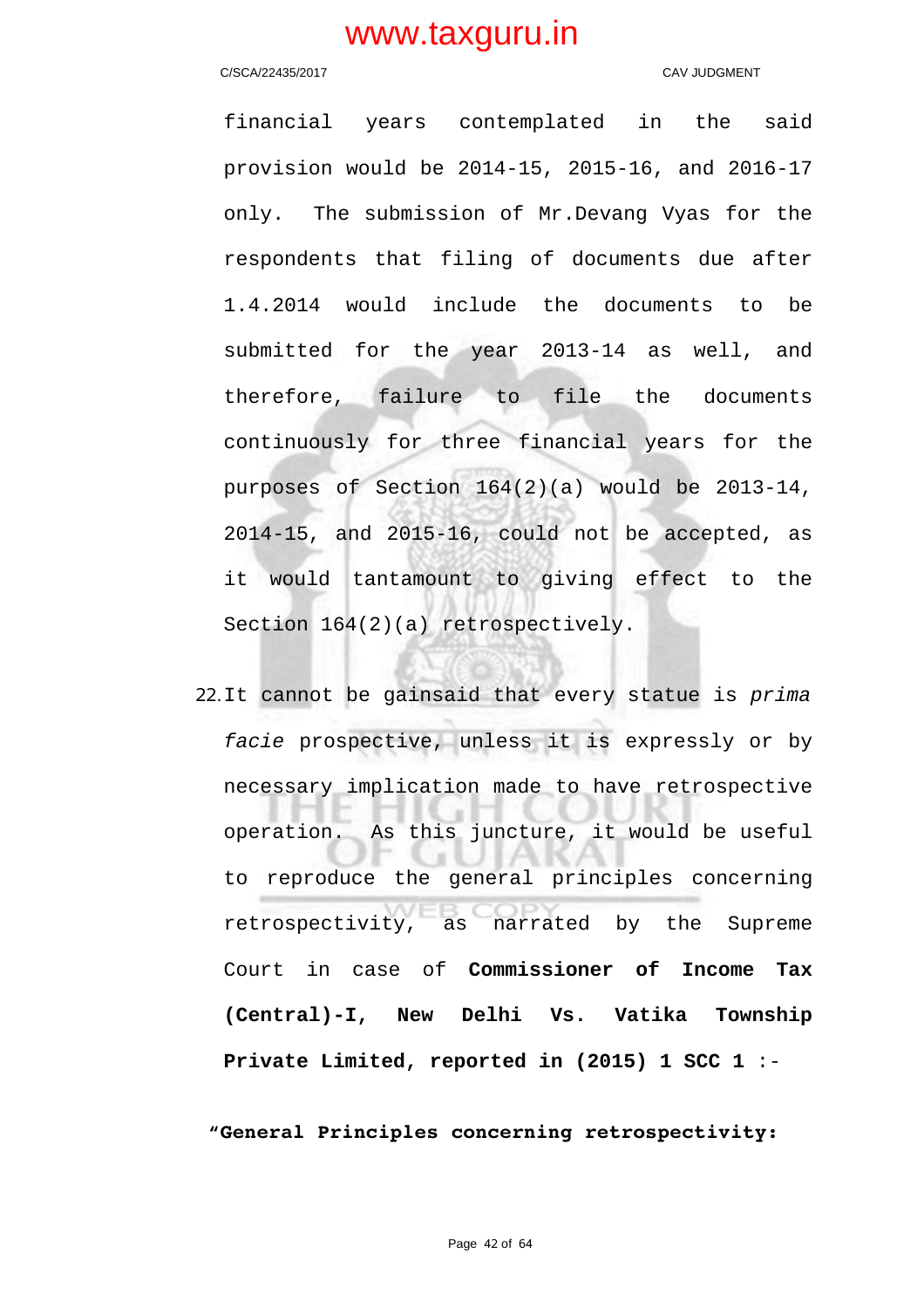C/SCA/22435/2017 CAV JUDGMENT

- 27. A legislation, be it a statutory Act or a statutory Rule or a statutory Notification, may physically consists of words printed on papers. However, conceptually it is a great deal more than an ordinary prose. There is a special peculiarity in the mode of verbal communication by a legislation. A legislation is not just a series of statements, such as one finds in a work of fiction/non fiction or even in a judgment of a court of law. There is a technique required to draft a legislation as well as to understand a legislation. Former technique is known as legislative drafting and latter one is to be found in the various principles of 'Interpretation of Statutes'. Vis-à-vis ordinary prose, a legislation differs in its provenance, layout and features as also in the implication as to its meaning that arise by presumptions as to the intent of the maker thereof.
- 28. Of the various rules quiding how a legislation has to be interpreted, one established rule is that unless a contrary intention appears, a legislation is presumed not to be intended to have a retrospective operation. The idea behind the rule is that a current law should govern current activities. Law passed today cannot apply to the events of the past. If we do something today, we do it keeping in view the law of today and in force and not tomorrow's backward adjustment of it. Our belief in the nature of the law is founded on the bed rock that every human being is entitled to arrange his affairs by relying on the existing law and should not find that his plans have been retrospectively upset. This principle of law is known as lex prospicit non respicit : law looks forward not backward. As was observed in Phillips vs. Eyre, a retrospective legislation is contrary to the general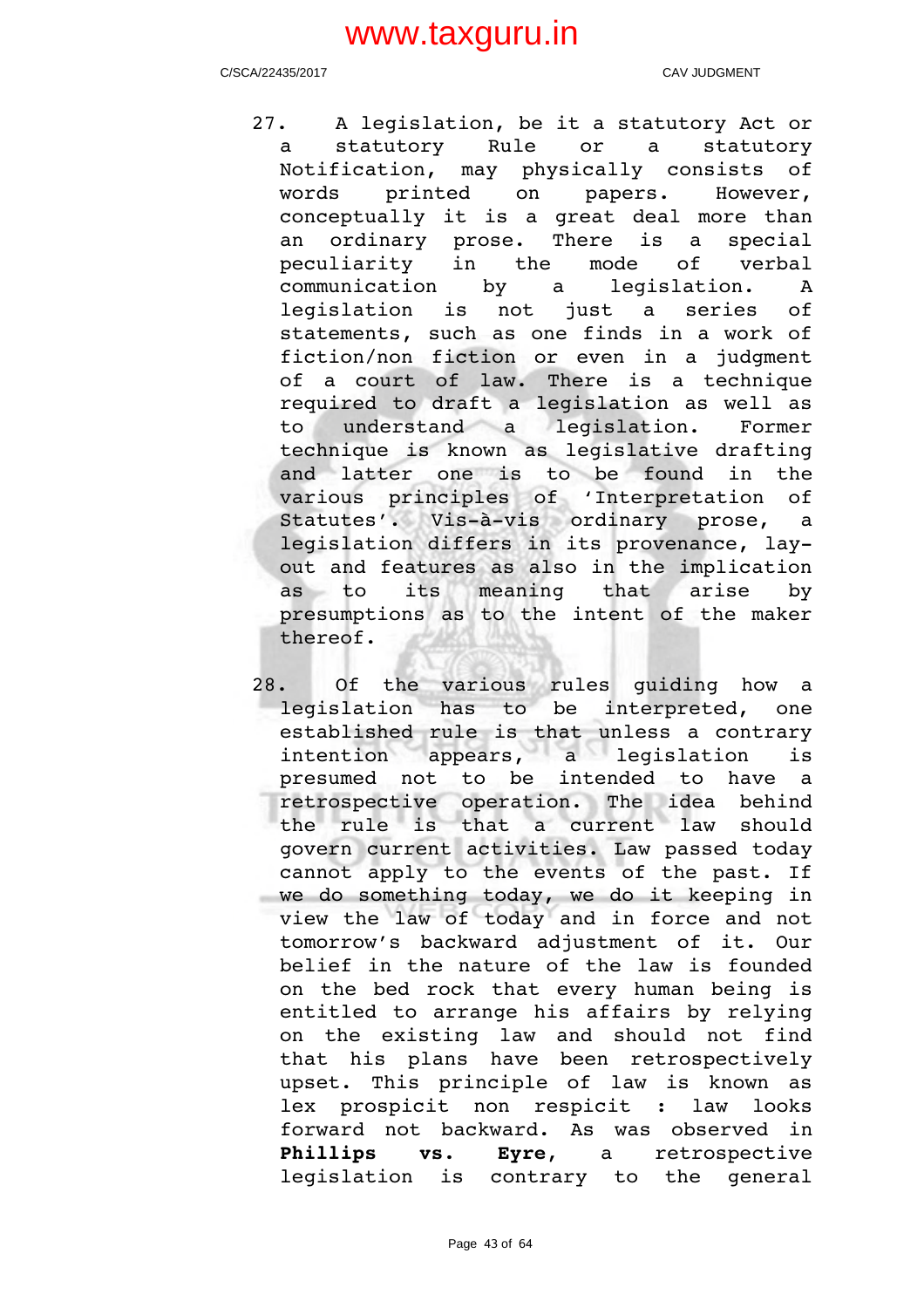C/SCA/22435/2017 CAV JUDGMENT

principle that legislation by which the conduct of mankind is to be regulated when introduced for the first time to deal with future acts ought not to change the character of past transactions carried on upon the faith of the then existing law.

- 29. The obvious basis of the principle against retrospectivity is the principle of 'fairness', which must be the basis of every legal rule as was observed in the decision reported in **L'Office Cherifien des** Phosphates v. Yamashita-Shinnihon Steamship **Co.Ltd**. Thus, legislations which modified accrued rights or which impose obligations or impose new duties or attach a new disability have to be treated as prospective unless the legislative intent is clearly to qive the enactment a retrospective effect: unless the legislation is for purpose of supplying an obvious omission in a former legislation or to explain a former legislation. We need not note the cornucopia of case law available on the subject because aforesaid legal position clearly emerges from the various decisions and this legal position was conceded by the counsel for the parties. In any case, we shall refer to few judgments containing this dicta, a little later.
- 30. We would also like to point out, for the sake of completeness, that where a benefit is conferred by a legislation, the rule against a retrospective construction is different. If a legislation confers a benefit on some persons but without inflicting a corresponding detriment on some other person or on the public generally, and where to confer such benefit appears to have been the legislators object, then the presumption would be that such a legislation, giving it a purposive construction, would warrant it to be given a retrospective effect. This exactly is the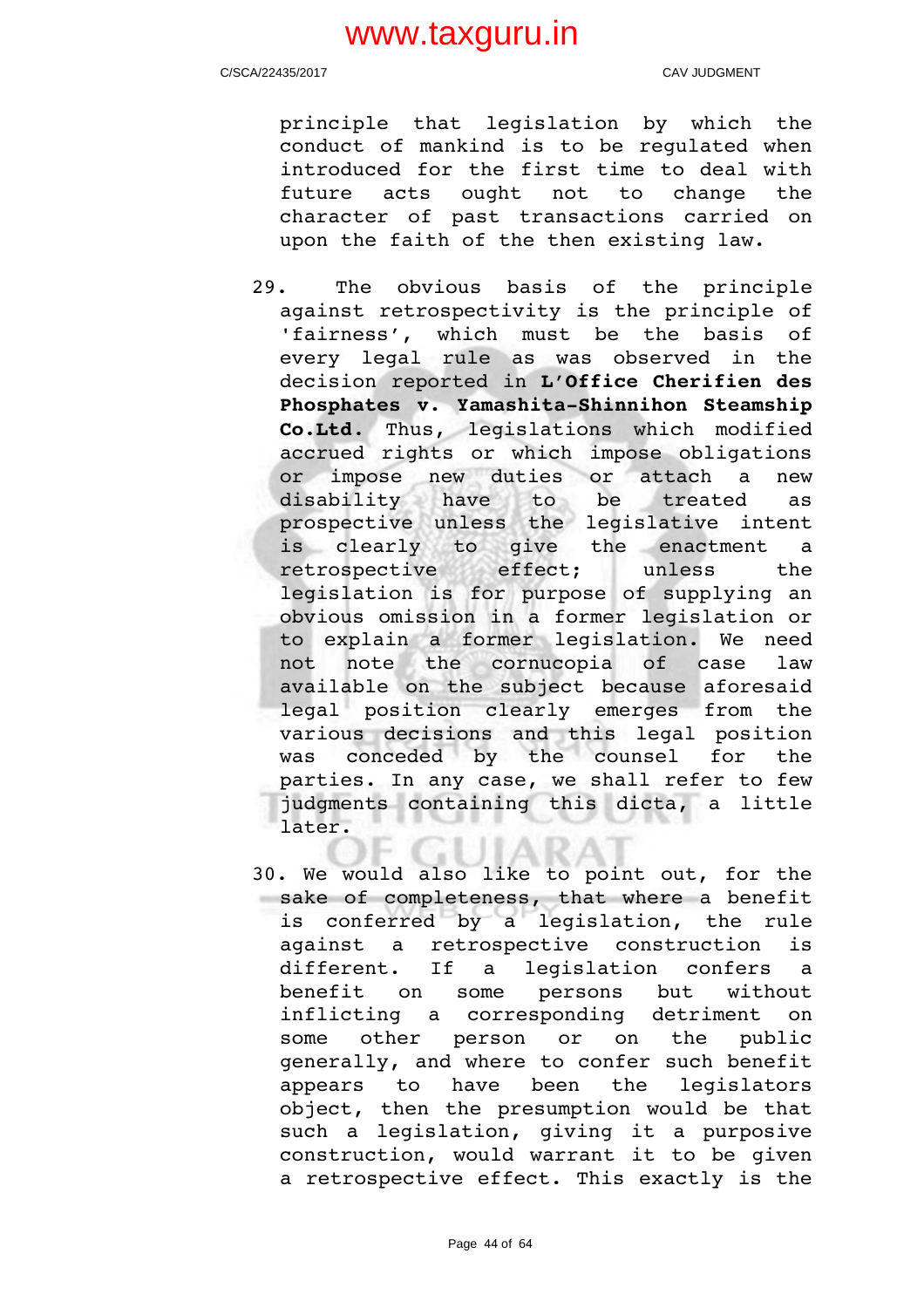C/SCA/22435/2017 CAV JUDGMENT

iustification to treat procedural provisions as retrospective. In **Government of India & Ors. v. India Tobacco** Association, the doctrine of fairness was held to be relevant factor to construe a statute conferring a benefit, in the context of it to be given a retrospective operation. The same doctrine of fairness, to hold that a statute was retrospective in nature, was applied in the case of **Vijay v. State of Maharashtra & Ors.** It was held that where a law is enacted for the benefit of community as a whole, even in the absence of a provision the statute may be held to be retrospective in nature. However, we are confronted with any such situation here.

- 31. In such cases, retrospectivity is attached to benefit the persons in contradistinction to the provision imposing some burden or liability where the presumption attaches towards prospectivity. In the instant case, the proviso added to Section 113 of the Act is not beneficial to the assessee. On the contrary, it is a provision which is onerous to the assessee. Therefore, in a case like this, we have to proceed with the normal rule of presumption against retrospective operation. Thus, the rule against retrospective operation is a fundamental rule of law that no statute shall be construed to have a retrospective operation unless such a construction appears very clearly in the terms of the Act, or arises by necessary and distinct implication. Dogmatically framed, the rule is no more than a presumption, and thus could be displaced by out weighing factors.
- 32. Let us sharpen the discussion a little more. We may note that under certain circumstances, a particular amendment can be treated as clarificatory or declaratory in nature. Such statutory provisions are labeled as "declaratory statutes". The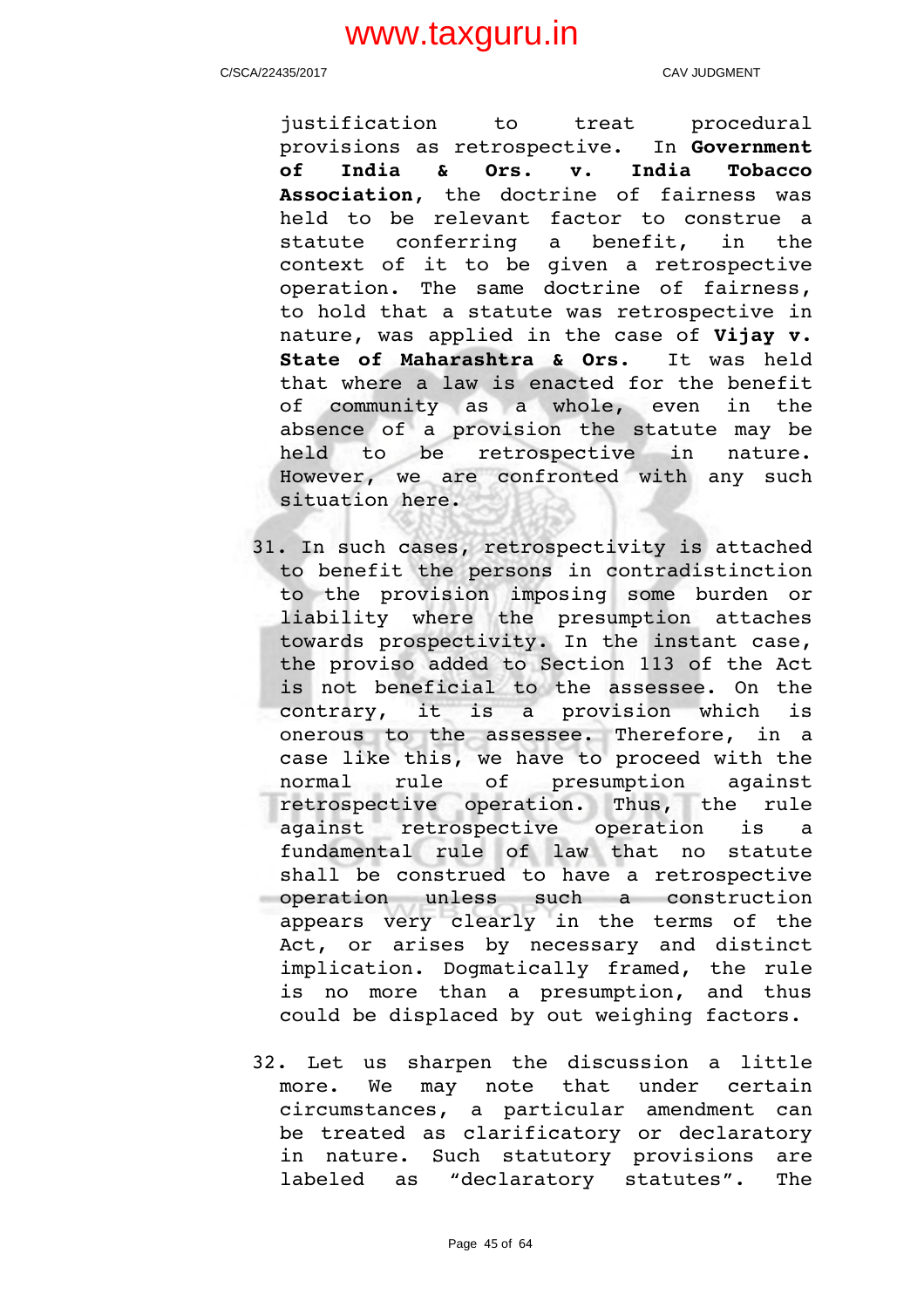C/SCA/22435/2017 CAV JUDGMENT

circumstances under which a provision can be termed as "declaratory statutes" is explained by Justice G.P. Singh in the following manner:

"Declaratory statutes

The presumption against retrospective operation is not applicable to declaratory statutes. As stated in **CRAIES** and approved by the Supreme Court : "For modern purposes a declaratory Act may be defined as an Act to remove doubts existing as to the common law, or the meaning or effect of any statute. Such Acts are usually held to be retrospective. The usual reason for passing a declaratory Act is to set aside what Parliament deems to have been a judicial error, whether in the statement of the common law or in the interpretation of statutes. Usually, if not invariably, such an Act contains a preamble, and also the word 'declared' as well as the word 'enacted'. But the use of the words 'it is declared' is not conclusive that the Act is declaratory for these words may, at times, be used to introduced new rules of law and the Act in the latter case will only be amending the law and will not necessarily be retrospective. In determining, therefore, the nature of the Act, regard must be had to the substance rather than to the form. If a new Act is 'to explain' an earlier Act, it would be without object unless construed retrospective. An explanatory Act is generally passed to supply an obvious omission or to clear up doubts as to the meaning of the previous Act. It is well settled that if a statute is curative or merely declaratory of the previous law retrospective operation is generally intended. The language 'shall be deemed always to have meant' is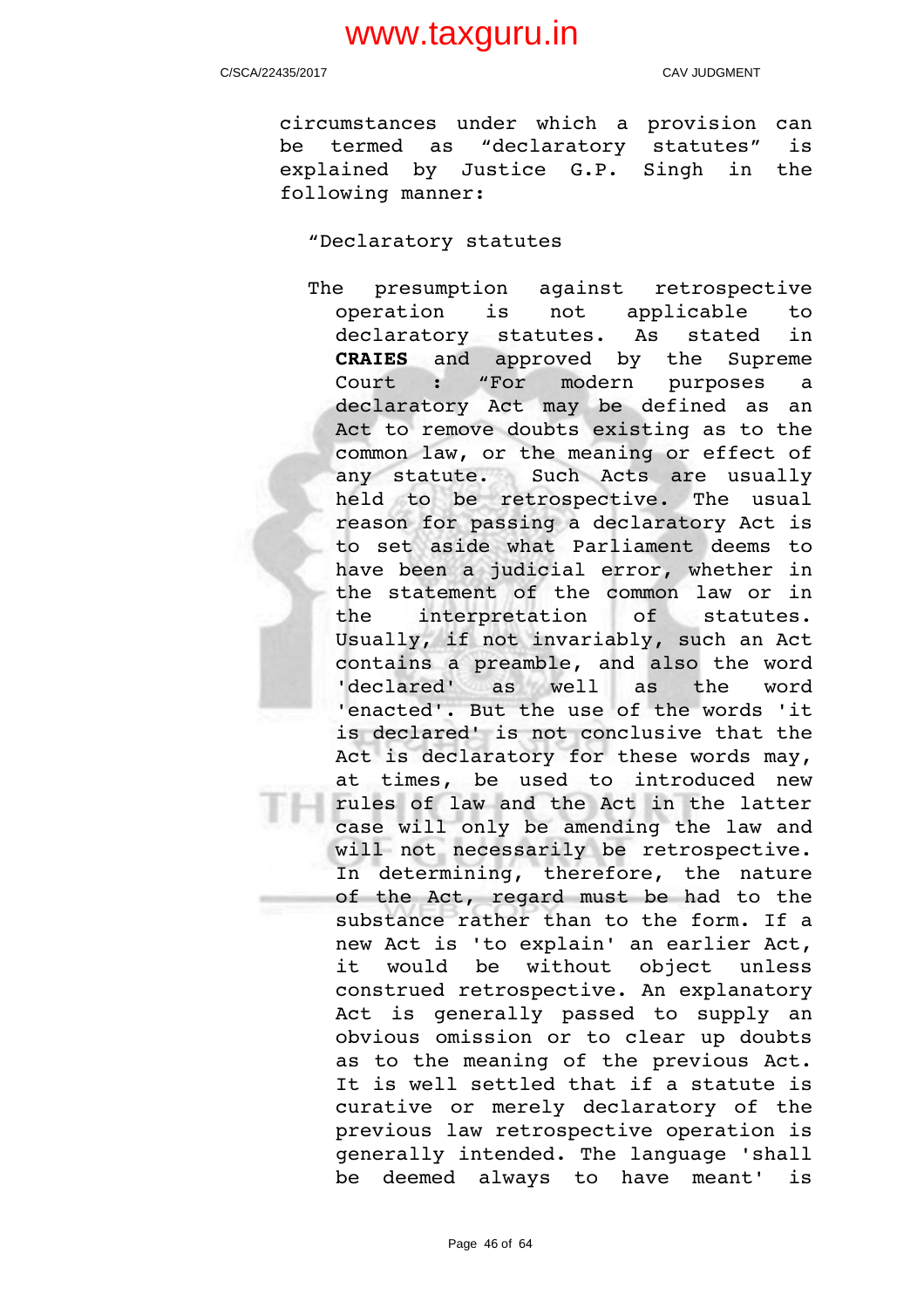C/SCA/22435/2017 CAV JUDGMENT

declaratory, and is in plain terms retrospective. In the absence of clear words indicating that the amending Act is declaratory, it would not be so construed when the pre-amended provision was clear and unambiguous. An amending Act may be purely clarificatory to clear a meaning of a provision of the principal Act which was already implicit. A clarificatory amendment of this nature will have retrospective effect and, therefore, if the principal Act was existing law which the Constitution came into force, the amending Act also will be part of the existing law."

The above summing up is factually based on the judgments of this Court as well as English decisions.

- 33. A Constitution Bench of this Court in **Keshavlal Jethalal Shah v. Mohanlal Bhagwandas & Anr.**, while considering the nature of amendment to Section 29(2) of the Bombay Rents, Hotel and Lodging House Rates Control Act as amended by Gujarat Act 18 of 1965, observed as follows:
	- "8. ..The amending clause does not<br>seek to explain any pre-existing seek to explain any pre-existing legislation which was ambiguous or defective. The power of the High Court to entertain a petition for exercising revisional juris-diction was before the amendment derived from Section 115, Code of Civil Procedure, and the legislature has by the amending Act attempted to explain the meaning of that provision. An explanatory Act is generally passed to supply an obvious omission or to clear up doubts as to the meaning of the previous Act."
- 34. It would also be pertinent to mention that assessment creates a vested right and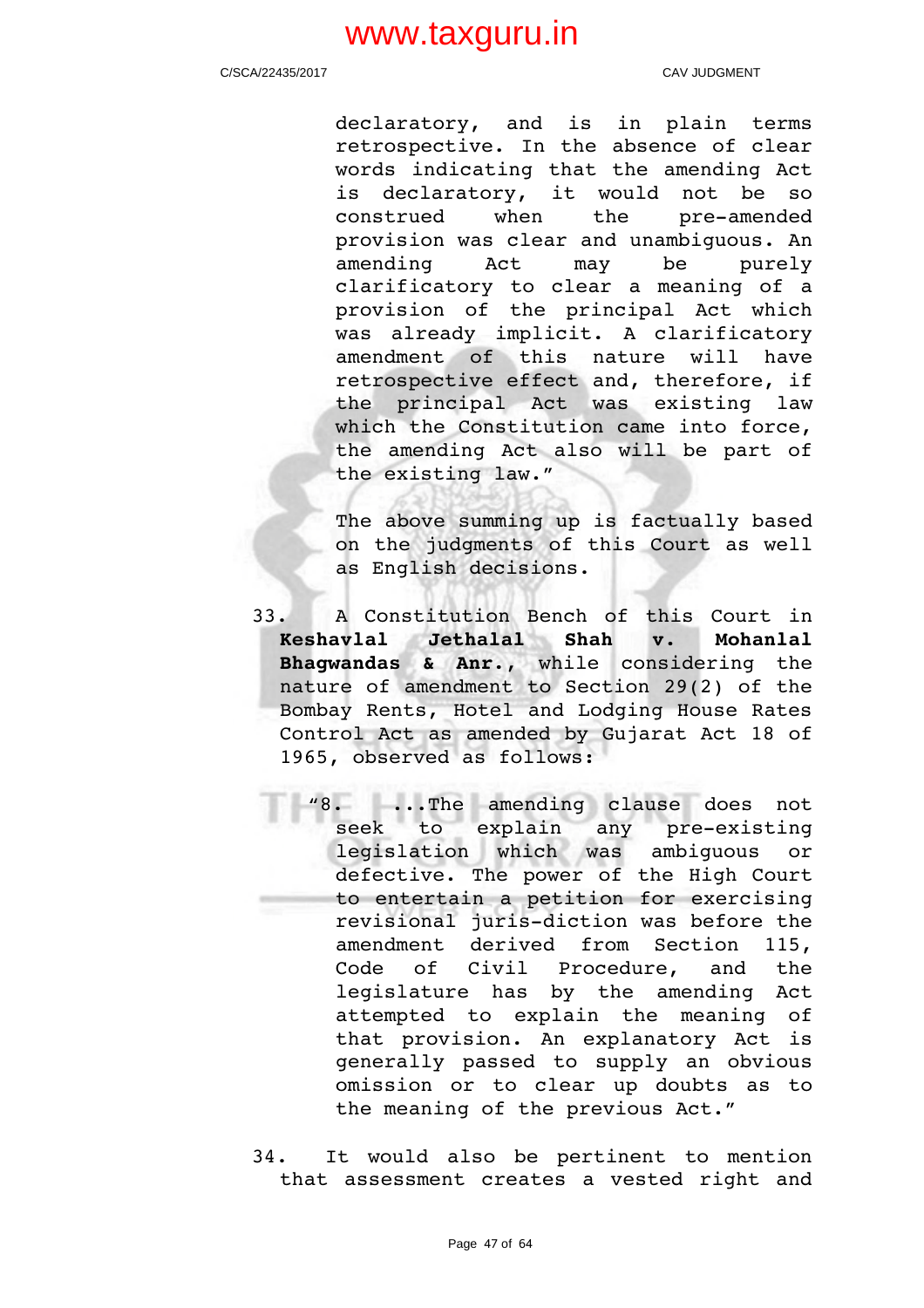C/SCA/22435/2017 CAV JUDGMENT

an assessee cannot be subjected to reassessment unless a provision to that effect inserted by amendment is either expressly or by necessary implication retrospective.

- 35. We would also like to reproduce hereunder the following observations made by this Court in the case of **Govinddas v.** Income-tax Officer, while holding Section 171(6) of the Income Tax Act to be prospective and inapplicable for any assessment year prior to 1st April, 1962, the date on which the Income Tax Act came into force:
	- "11. Now it is a well settled rule of interpretation hallowed by time and sanctified by judicial decisions that, unless the terms of a statute expressly so provide or necessarily require it, retrospective operation should not be given to a statute so as to take away or impair an existing right or create a new obligation or impose a new liability otherwise than as regards matters of procedure. The general rule as stated by Halsbury in Vol. 36 of the Laws of England (3rd Edn.) and reiterated in several decisions of this Court as well as English courts is that

'all statutes other than those which are merely declaratory or which relate only to matters of procedure or of evidence are prima facie prospectively and retrospective operation should not be qiven to a statute so as to affect, alter or destroy an existing right or create a new liability or obligation unless that effect cannot be avoided without doing violence to the language of the enactment. If the enactment is expressed in language

Page 48 of 64

. . . . **.**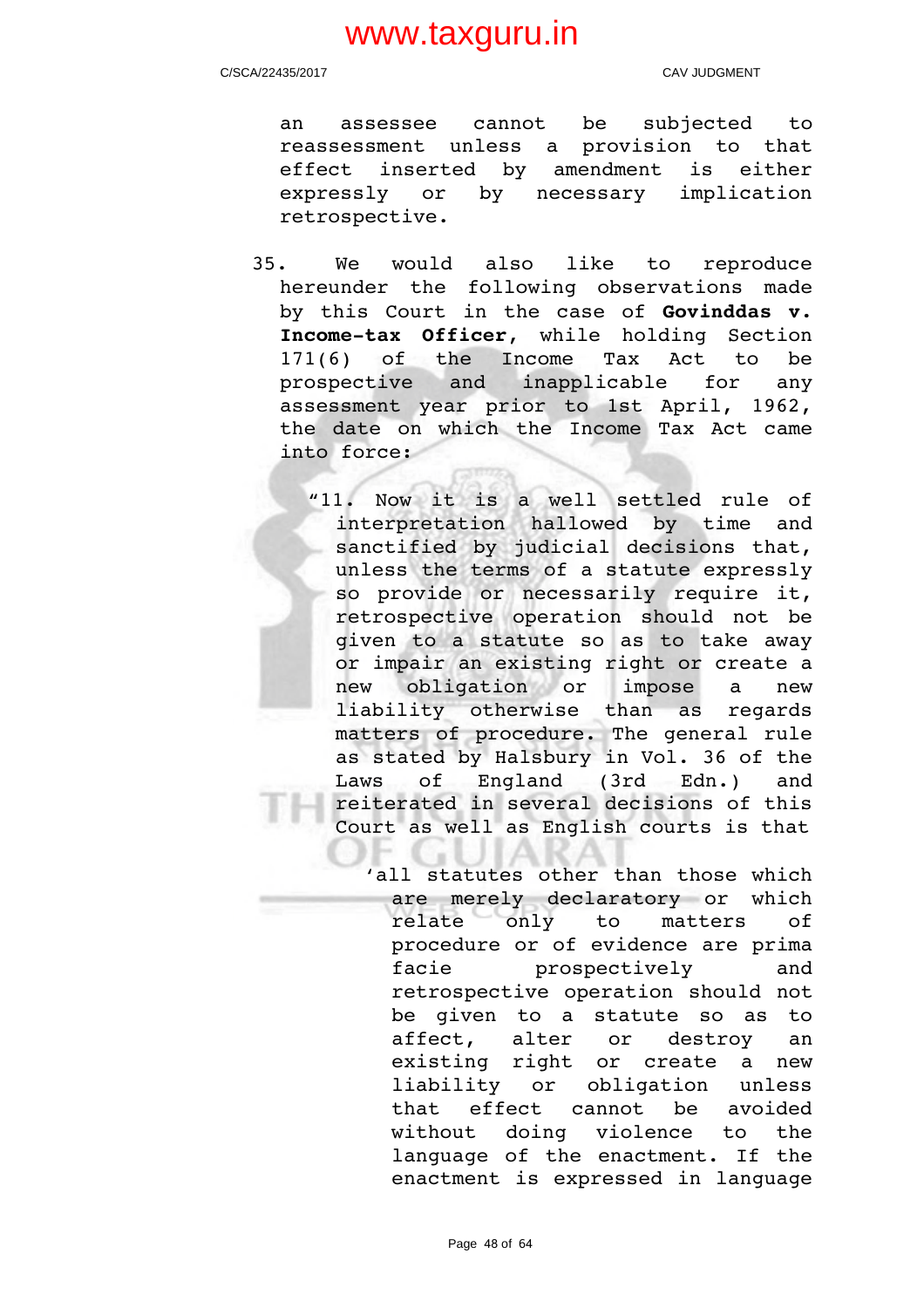C/SCA/22435/2017 CAV JUDGMENT

which is fairly capable of either interpretation, it ought to be construed as prospective only.'"

- 36. In the case of **C.I.T., Bombay v. Scindia Steam Navigation Co. Ltd.**, this Court held that as the liability to pay tax is computed according to the law in force at the beginning of the assessment year, i.e., the first day of April, any change in law affecting tax liability after that date though made during the currency of the assessment year, unless specifically made retrospective, does not apply to the assessment for that year."
- 23.So far as the issue involved in the present petitions is concerned, as discussed earlier, no disqualification was attached to the directors of private companies for not filing the annual returns and the financial statements by the concerned companies under the Act of 1956. Such provision of disqualification for the director ு 1 of a company – public or private company, has been incorporated for the first time in Section **WEB COPY** 164(2) of the Act of 2013. Such being the case, the said provision has to be construed as having prospective effect. If retrospective effect is given to it, that would destroy, alter and affect the right of the Directors of private company existing under the Act of 1956. It is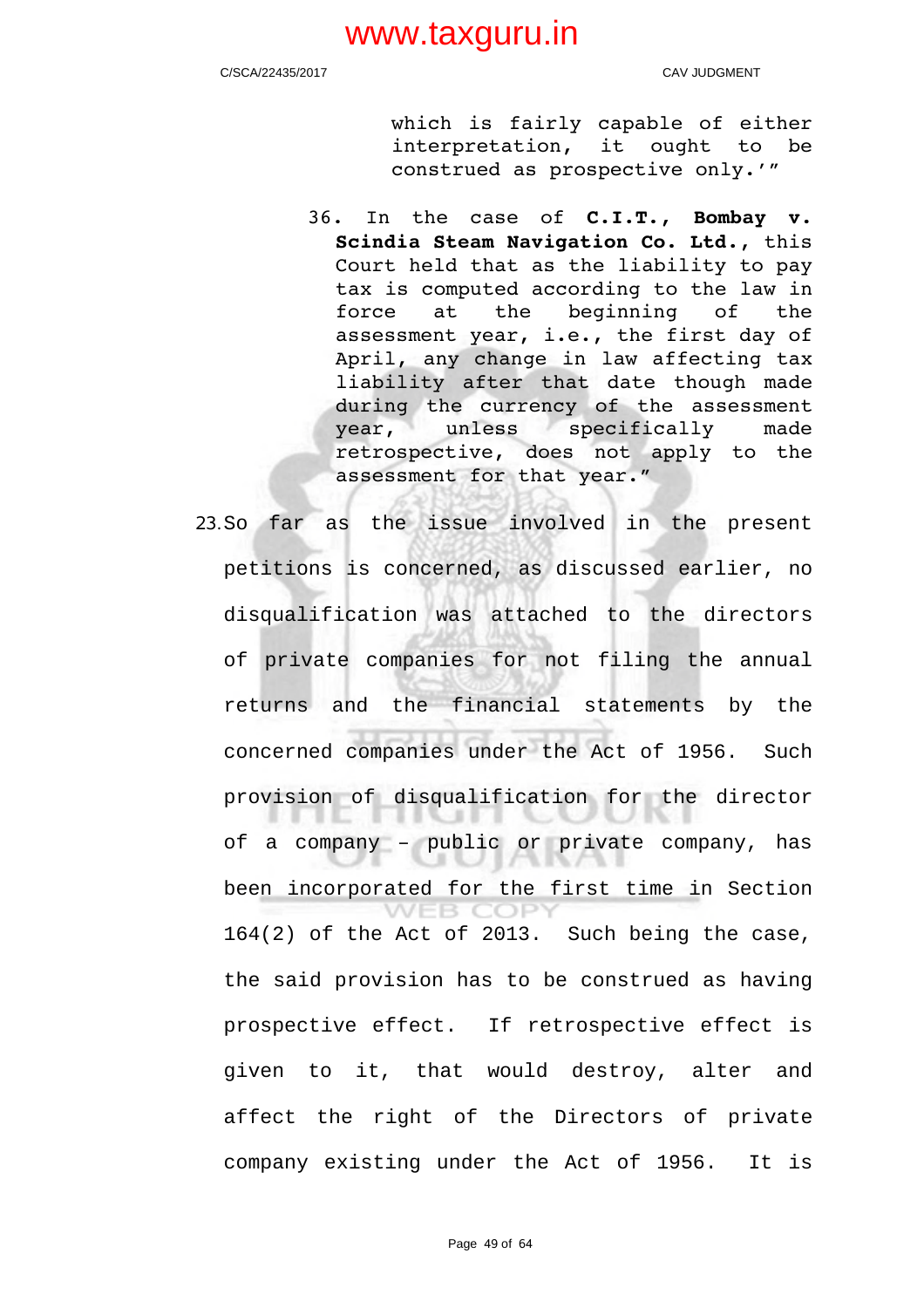### C/SCA/22435/2017 CAV JUDGMENT

also a settled legal position that Section 6 of the General Clauses Act, saves a right accrued and/or a liability incurred, under the repealed Act, whenever any Act is repealed. Learned Advocates for the petitioners have also rightly relied upon the decision of the Supreme Court in case of **Dilip Kumar Sharma and Ors. Vs. State of M. P. (supra)** and in case of **Tolaram Relumal and Anr. Vs. The State of Bombay (supra),** in which it has been held inter alia that when two interpretations are possible, one favouring the subject ought to be made applicable especially in case of penal statute. It is also held by the Supreme Court in case of **Madhya Pradesh Vs. Narmada Bachao Andolan and Anr. (supra)** that an interpretation, which is just, fair and sensible should be made and not an interpretation which results in drastic consequences.

24.In the light of the said legal position, it is required to be held that Sub-section (2) of Section 164 of 2013 could be made applicable only prospectively and not retrospectively. Therefore, the financial years contemplated in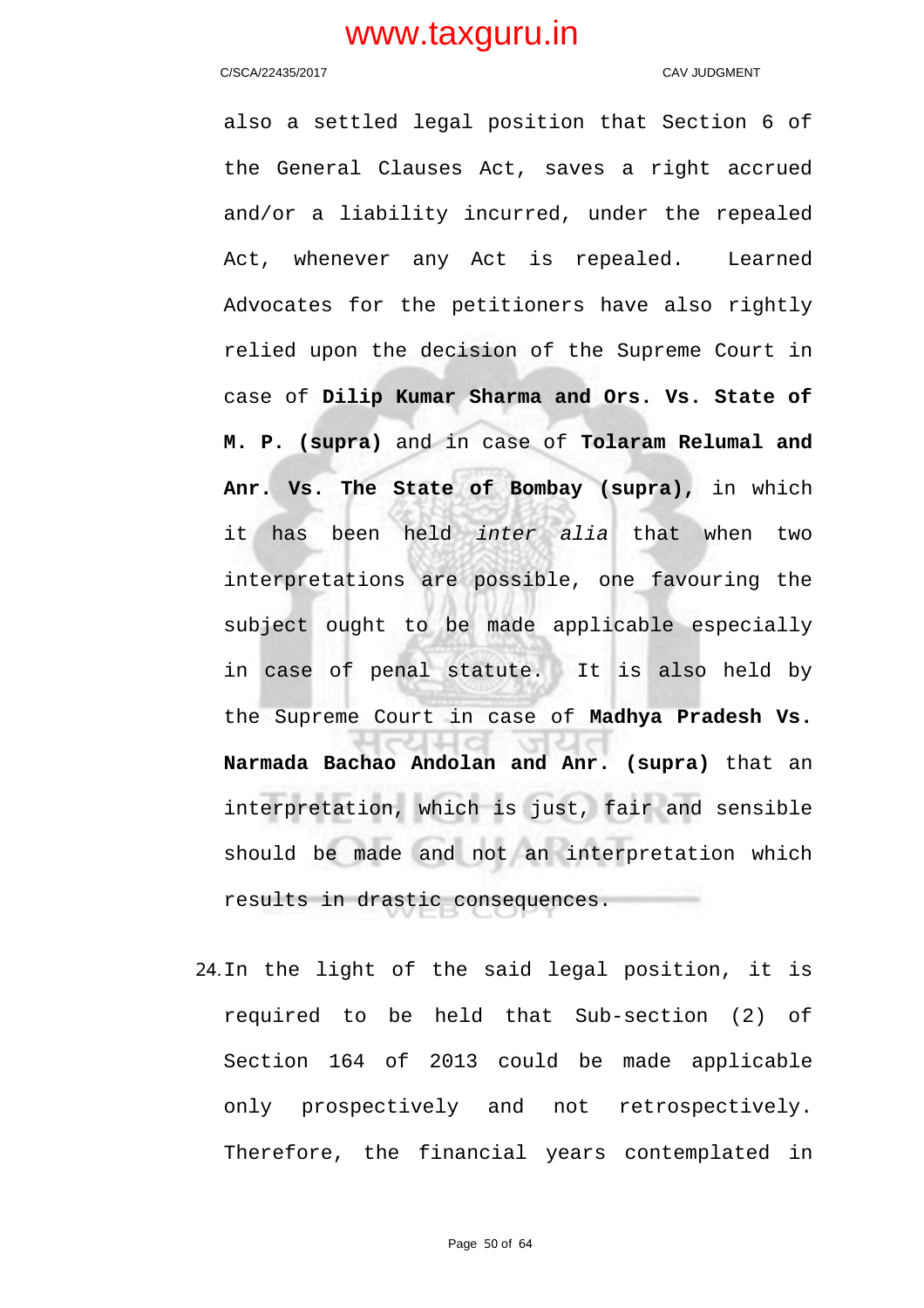### C/SCA/22435/2017 CAV JUDGMENT

the said provision have to be counted from  $1^{st}$  of April 2014 i.e. financial years 2014-15, 2015- 16, and 2016-17. The disqualification under the said provision would be attracted, or the Director of a company would become ineligible to be reappointed as the Director of the defaulting company or appointed in other company for a period of five years, only if the company in which he was the Director had not filed the financial statements or annual returns for continuous period of three financial years from 2014-15.

25.As discussed herein above, the annual general meeting has to be held within six months from the date of closing of the financial year. In case of Financial Year 2016-17, AGM could be held up to 30th September 2017, and the annual returns could be filed within 60 days and financial statements within 30 days of holding of such AGM i.e. up to 30<sup>th</sup> of November and 30<sup>th</sup> of October 2017 respectively, even if the benefit of additional period available under Section 403 was not availed of. Under the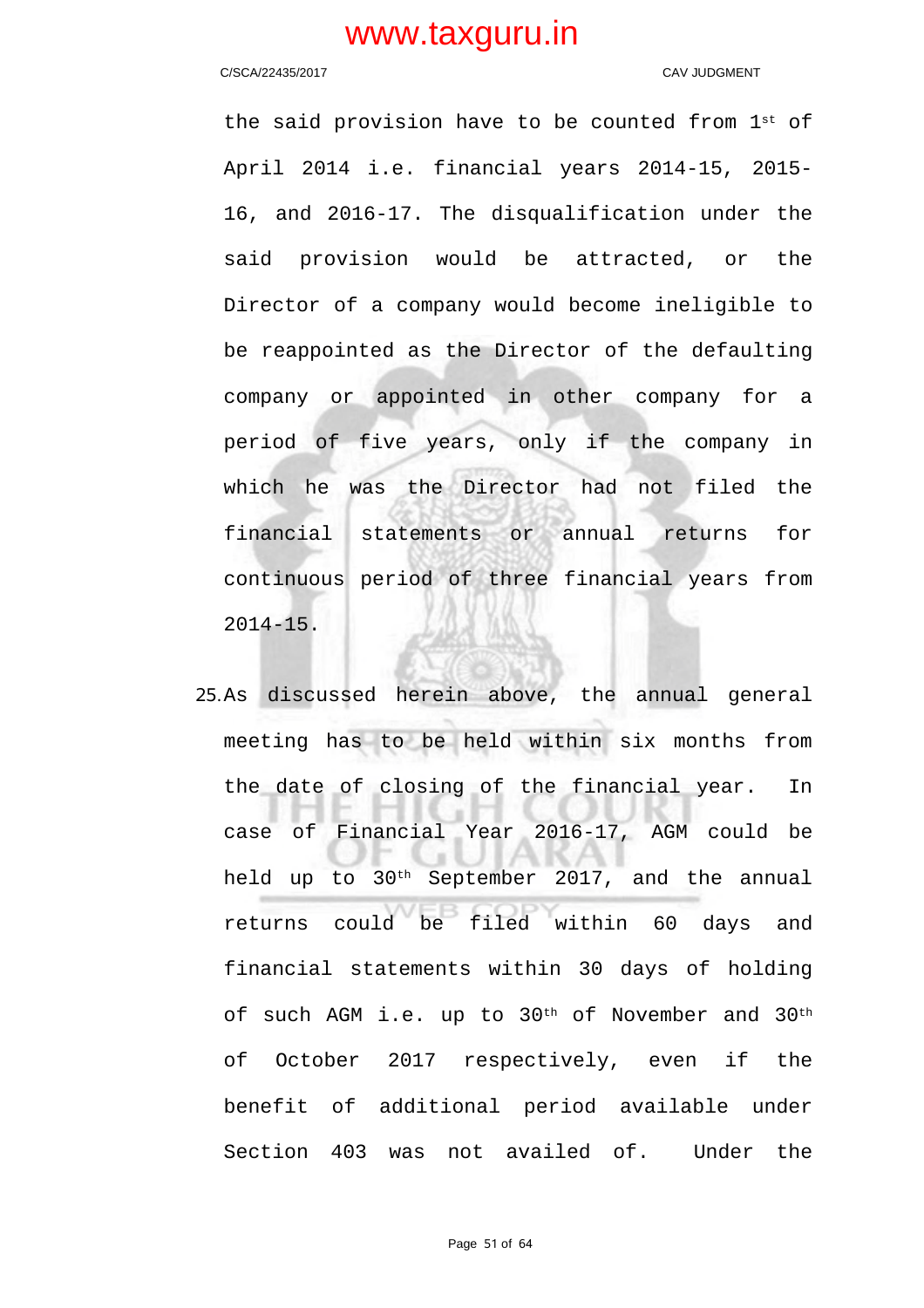### C/SCA/22435/2017 CAV JUDGMENT

circumstances, the Director would incur disqualification or would become ineligible to be reappointed as a Director of a company or appointed in other company for a period of five years, for the defaults under Clause (a) of Subsection (2) of Section 164, only after 30<sup>th</sup> of October or 30th of November, as the case may be, of the year 2017. Hence, the impugned list dated 12.9.2017 showing the petitioners as disqualified for a period of five years from 1.11.2016 to 31.10.2021, therefore, appears to be not only premature, but untenable at law.

26. Of course, such disqualification as contemplated under Section 164 would take place automatically on any of the eventualities as mentioned therein taking place, and therefore, would be incurred by operation of law. As rightly submitted by Mr.Vyas, as such no declaration is required to be made or any action required to be taken or any order required to be passed by any authority under the Act. However, the action of the respondents in publishing the impugned list on 12.9.2017 of the Directors associated with the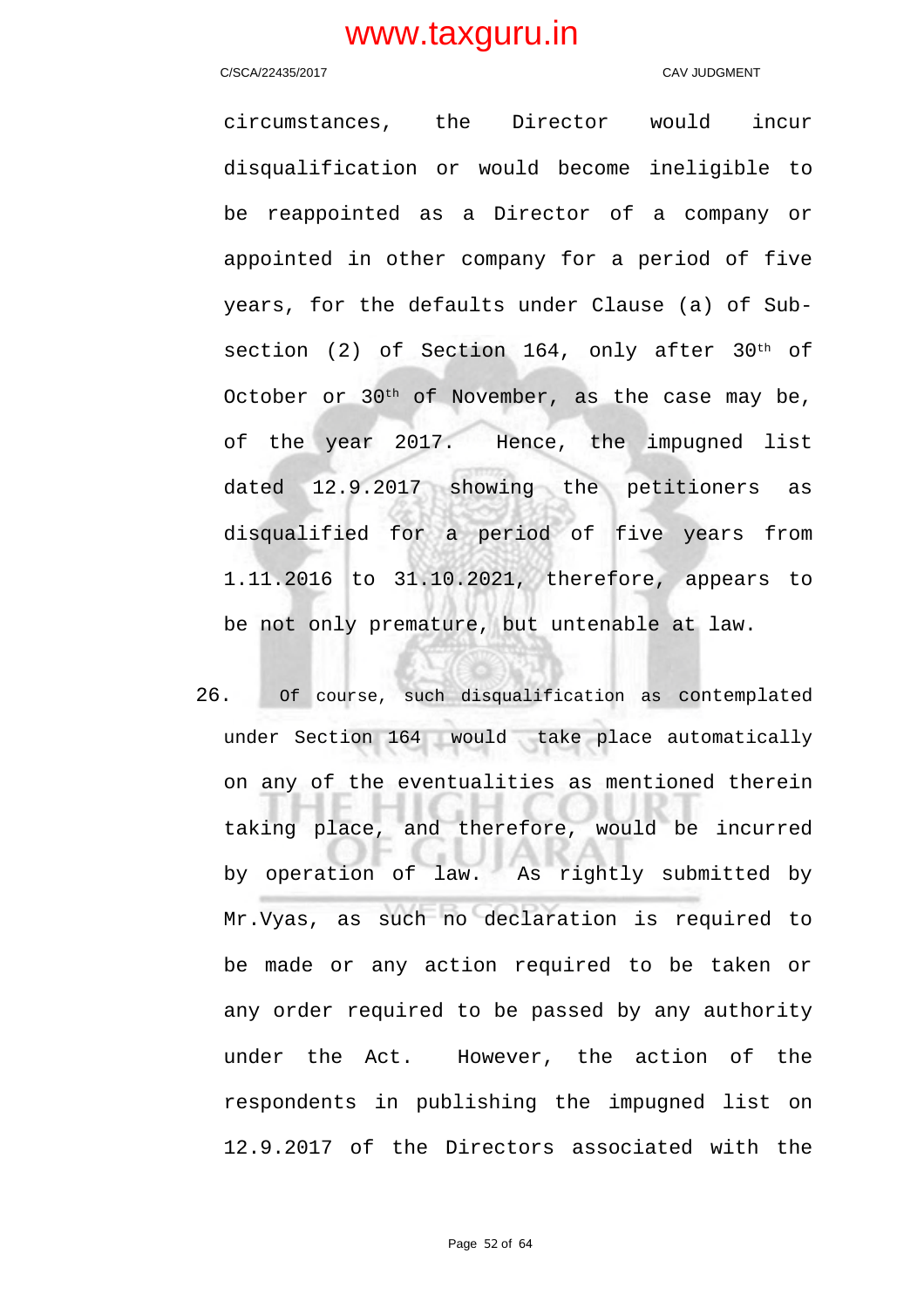### C/SCA/22435/2017 CAV JUDGMENT

"struck off companies" under Section 248, showing the concerned Directors of the companies, including the petitioners as disqualified for a period of five years from 1.11.2016 to 31.11.2021 by no stretch of imagination is justified, and could not be said to be in consonance with the provisions contained in Section 164(2) of the Act of 2013. Neither the replies filed by the respondents to the petitions contain any explanation, nor Mr.Vyas in his submissions was able to explain as to how the petitioners could be shown as disqualified Directors for the period from 1.11.2016 to 31.11.2021, when even according to him, the provisions contained in Section 164(2) were applied prospectively, and the default would start after 1.4.2017. The Court, therefore, is of the opinion that the impugned list published on 12.9.2017 by the respondent No.1 deserves to be quashed and set aside.

27. In that view of the matter, the other issue with regard to some of the petitioners having tendered their resignations and having ceased to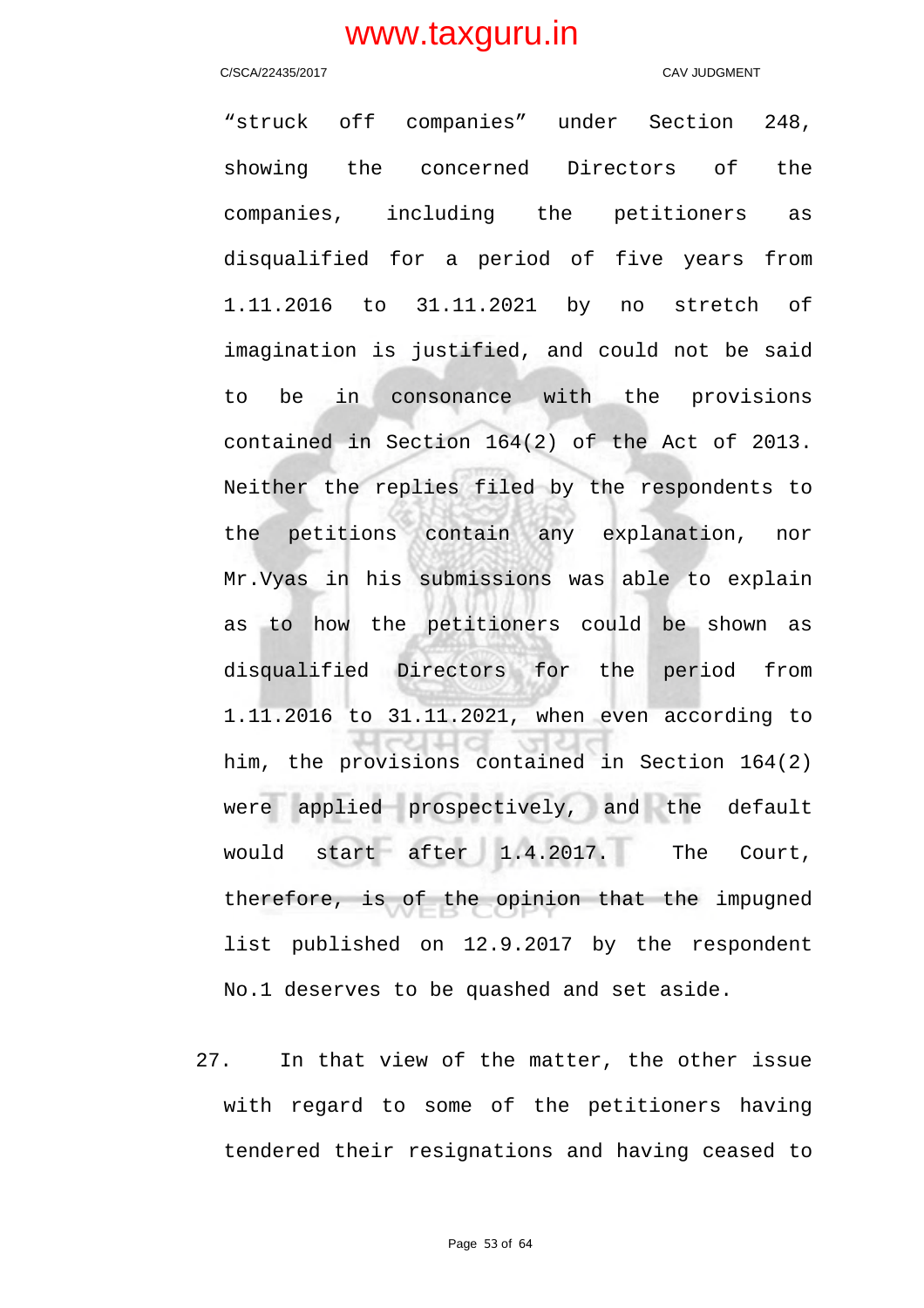### C/SCA/22435/2017 CAV JUDGMENT

become the Directors prior to the publication of the impugned list pales into insignificance, nonetheless, since the learned Advocates for the parties have made submissions on the said issue also, it is required to be dealt with and decided. Section 168 of the Act of 2013 pertains to the resignation of the Directors, which reads as under:-

"168. **Resignation of director.**— (1) A director may resign from his office by giving a notice in writing to the company and the Board shall on receipt of such notice take note of the same and the company shall intimate the Registrar in such manner, within such time and in such form as may be prescribed and shall also place the fact of such resignation in the report of directors laid in the immediately following general meeting by the company:

Provided that a director shall also forward a copy of his resignation along with detailed reasons for the resignation to the Registrar within thirty days of resignation in such manner as may be prescribed.

### **WEB COPY**

The resignation of a director shall take effect from the date on which the notice is received by the company or the date, if any, specified by the director in the notice, whichever is later:

Provided that the director who has resigned shall be liable even after his resignation for the offences which occurred during his tenure.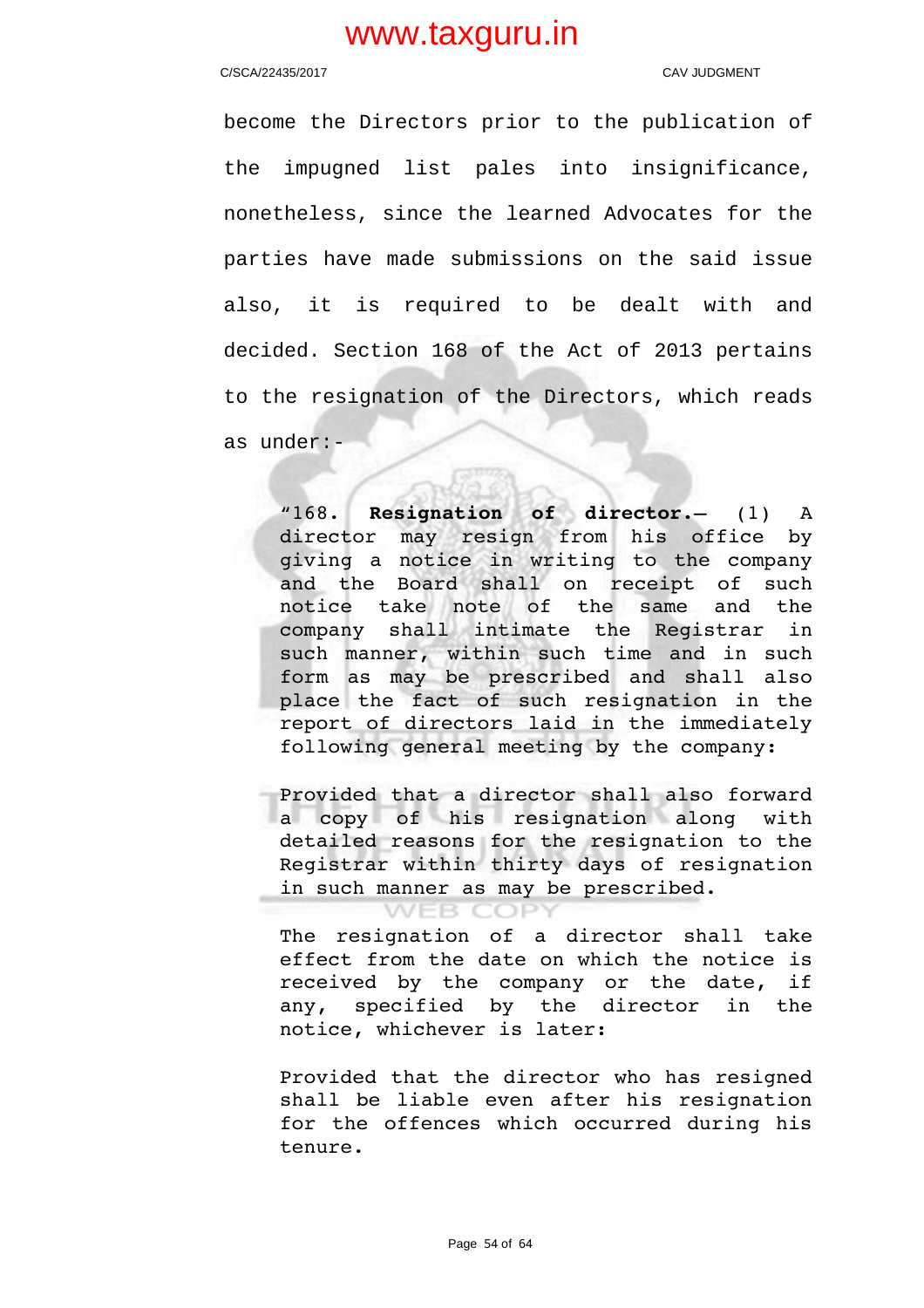C/SCA/22435/2017 CAV JUDGMENT

(3) Where all the directors of a company resign from their offices, or vacate their offices under section 167, the promoter or, in his absence, the Central Government shall appoint the required number of directors who shall hold office till the directors are appointed by the company in general meeting."

28. The Rules of 2014 also provide for the procedure to be followed in case where the Director resigns from a company. Rule 15 thereof requires that the company shall, within 30 days from the date of receipt of notice of resignation from a Director, intimate the Registrar in Form DIR-12 and posts the information on its website, if any. Rule 16 provides that where a Director resigns from his office, he shall within a period of 30 days from the date of resignation forward to the Registrar ENGA UU U a copy of his resignation along with reasons for 89 U JIAKA. resignation in Form DIR-11 along with the **WEB COPY** requisite fees. Every company is also obliged to keep at its registered office a register of its Directors and key managerial personnel containing the requisite particulars thereof. Having regard to the provisions contained in Section 168 read with Rules 15, 16 and 17, it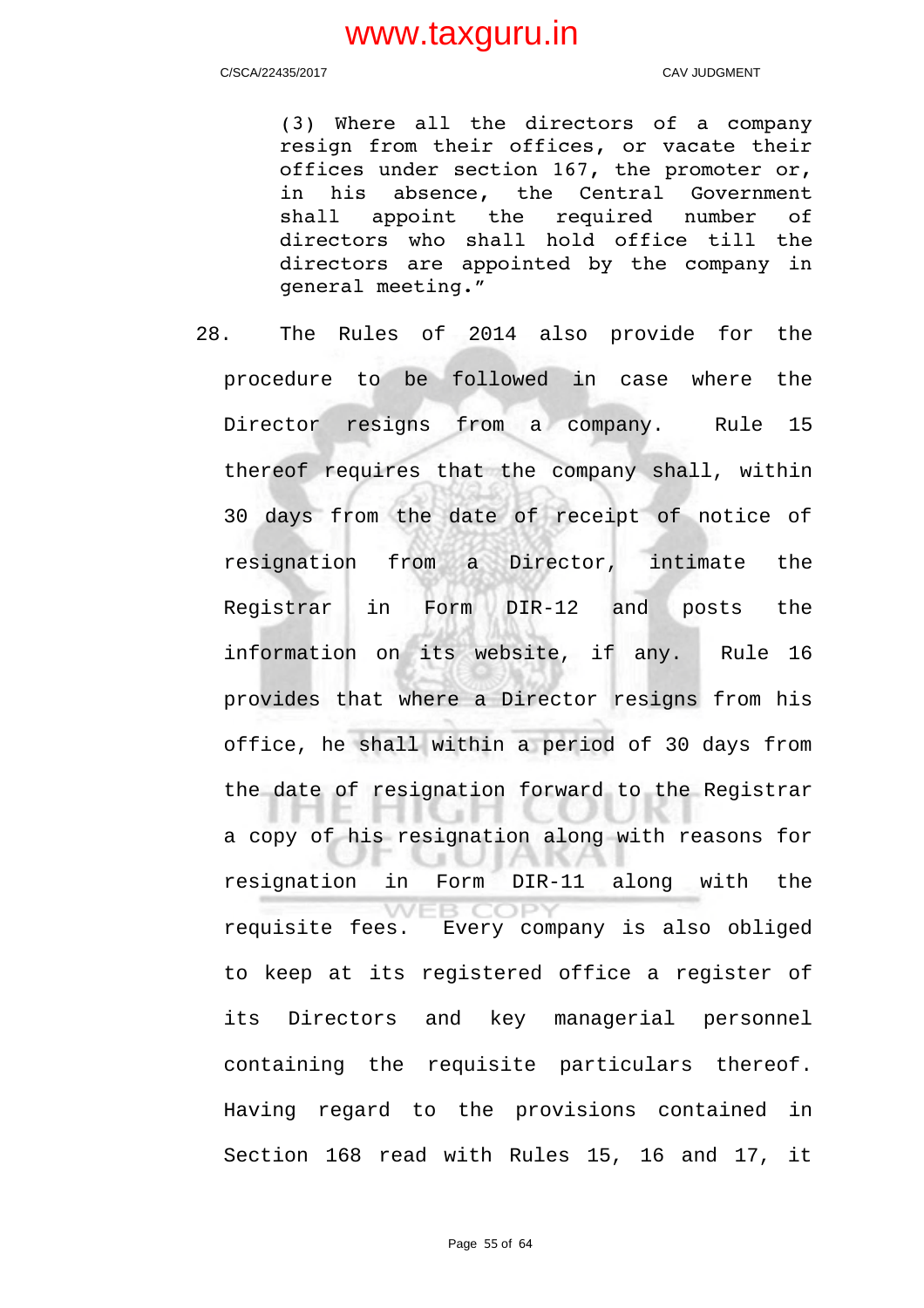### C/SCA/22435/2017 C/SCA/22435/2017

clearly transpires that when a Director resigns from his office, by giving notice in writing to the company, the company is required to intimate the Registrar within 30 days of such notice, in Form DIR-12, and that the company is also required to place such resignation in the report of the Directors to be laid in the immediately following general meeting of the company. The Director is also required to forward a copy of his resignation to the Registrar within 30 days in Form DIR-11. Such resignation shall take effect from the date on which the notice is received by the company or the date, if any, specified by the Director in the notice, whichever is later. In none of the petitions, except SCA No.3831 of 2018, where the petitioners have claimed to have resigned, the Court finds any details as to whether the concerned company and the concerned petitioner Director had, in fact, intimated the Registrar as required under the said Rules and whether such resignation was incorporated in the report of the Directors laid in the general meeting of the company or not. Till such procedure as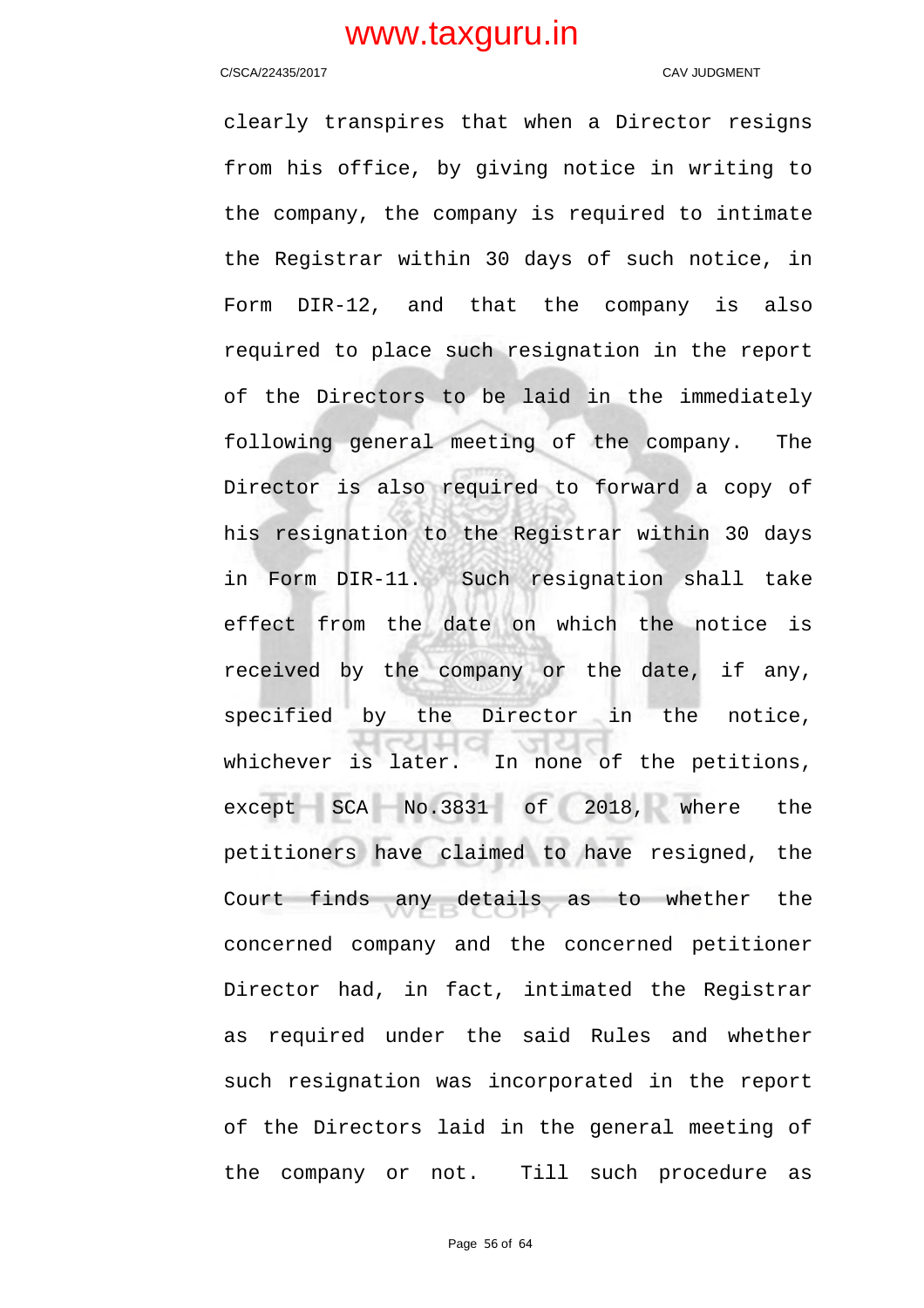### C/SCA/22435/2017 CAV JUDGMENT

required under Section 168 and Rules 15 and 16 of the said Rules is followed, neither the resignation could be said to have taken the effect, nor the petitioner Director, who claims to have resigned could be absolved from the statutory liabilities of the Director required to be discharged under the Act. In absence of any particulars showing that the resignation of the concerned petitioner Director was tendered and accepted as per the provisions contained in the Act and Rules, the concerned petitioner Director could not be exempted from discharging his statutory liabilities under the Act.

29. This takes the Court to the next question as to whether the respondents could have deactivated the DINs of the petitioners as a consequence of the impugned list ? In this regard, it would be appropriate to refer to the relevant provisions contained in the Act and the said Rules. Section 152(3) provides that no person shall be appointed as a Director of a company, unless he has been allotted the Director Identification Number under Section 154. Section 153 requires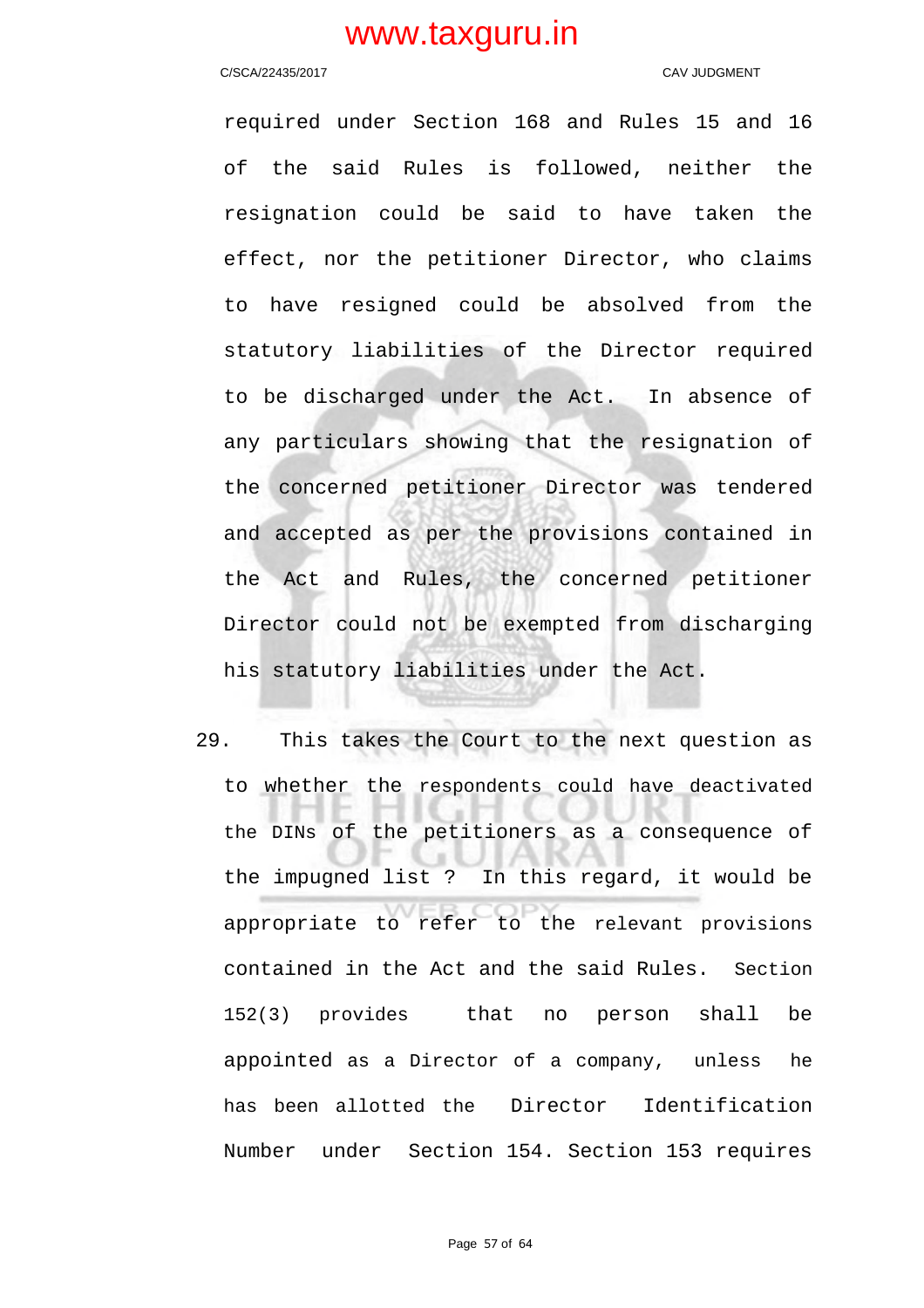### C/SCA/22435/2017 CAV JUDGMENT

every individual intending to be appointed as Director of a company to make an application for allotment of DIN to the Central Government in such form and manner as may be prescribed. Section 154 states that the Central Government shall within one month from the receipt of the application under Section 153 allot a DIN to an applicant in such manner as may be prescribed. Section 155 prohibits any individual, who has already been allotted a DIN under Section 154 from applying for or obtaining or possessing another DIN. Rules 9 and 10 of the said Rules of 2014 prescribe the procedure for making application for allotment and for the allotment of DIN, and further provide that the DIN allotted by the Central Government under the said Rules would be valid for the lifetime of the applicant and shall not be allotted to any other person.

30.Rule 11 provides for cancellation or surrender or deactivation of DIN. Accordingly, the Central Government or Regional Director or any authorized officer of Regional Director may, on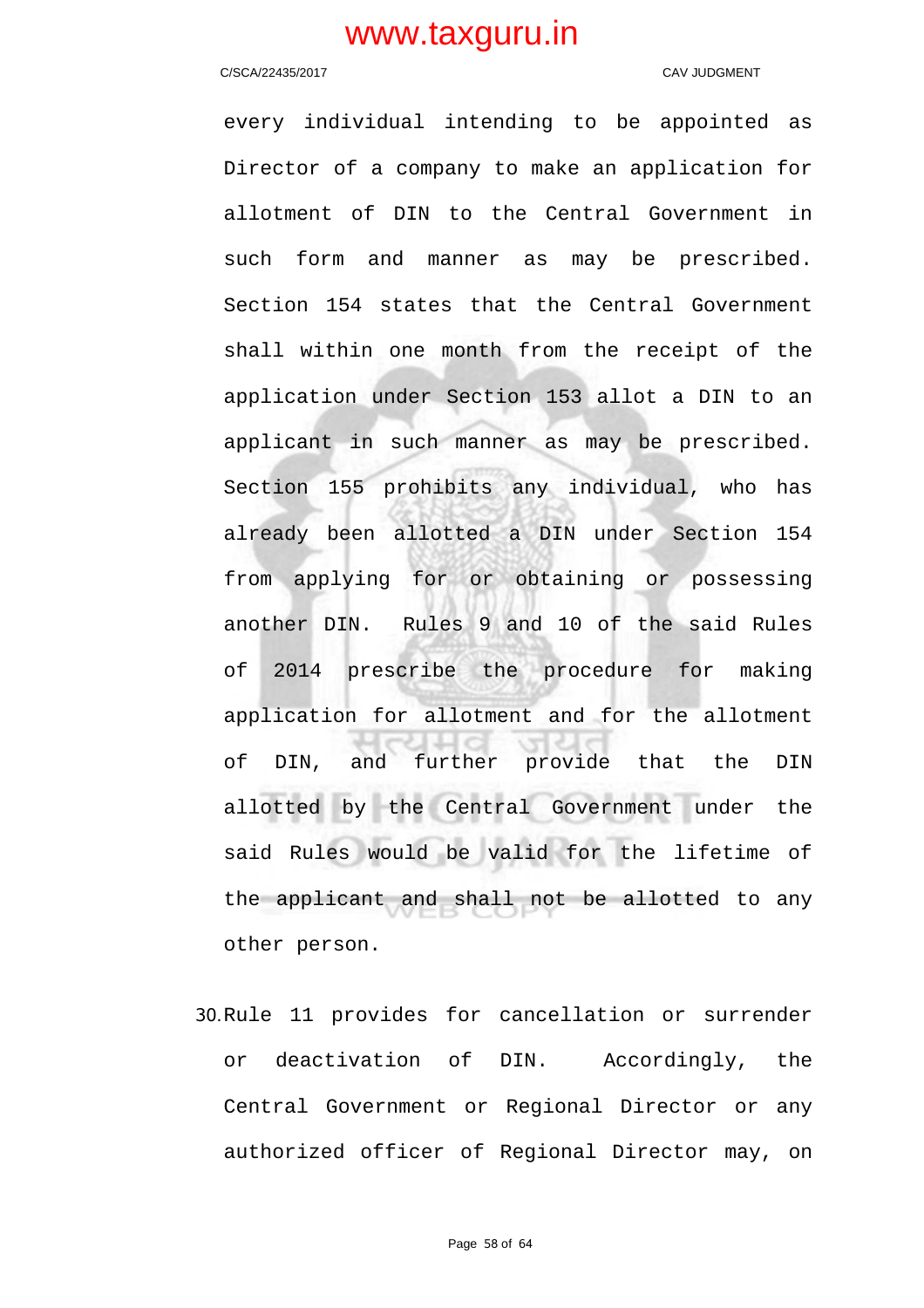### C/SCA/22435/2017 CAV JUDGMENT

being satisfied on verification of particulars of documentary proof attached with an application from any person, cancel or deactivate the DIN on any of the grounds mentioned in Clause (a) to (f) thereof. The said Rule 11 does not contemplate any suo motu powers either with the Central Government or with the authorised officer or Regional Director to cancel or deactivate the DIN allotted to the Director, nor any of the clauses mentioned in the said Rule contemplates cancellation or deactivation of DIN of the Director of the "struck off company" or of the Director having become ineligible under Section 164 of the said Act. The reason appears to be that once an individual, who is intending to be the Director of a particular company is allotted DIN by the Central Government, such DIN would be valid for the lifetime of the applicant and on the basis of such DIN he could become Director in other companies also. Hence, if one of the companies in which he was Director is "struck off", his DIN could not be cancelled or deactivated as that would run counter to the provisions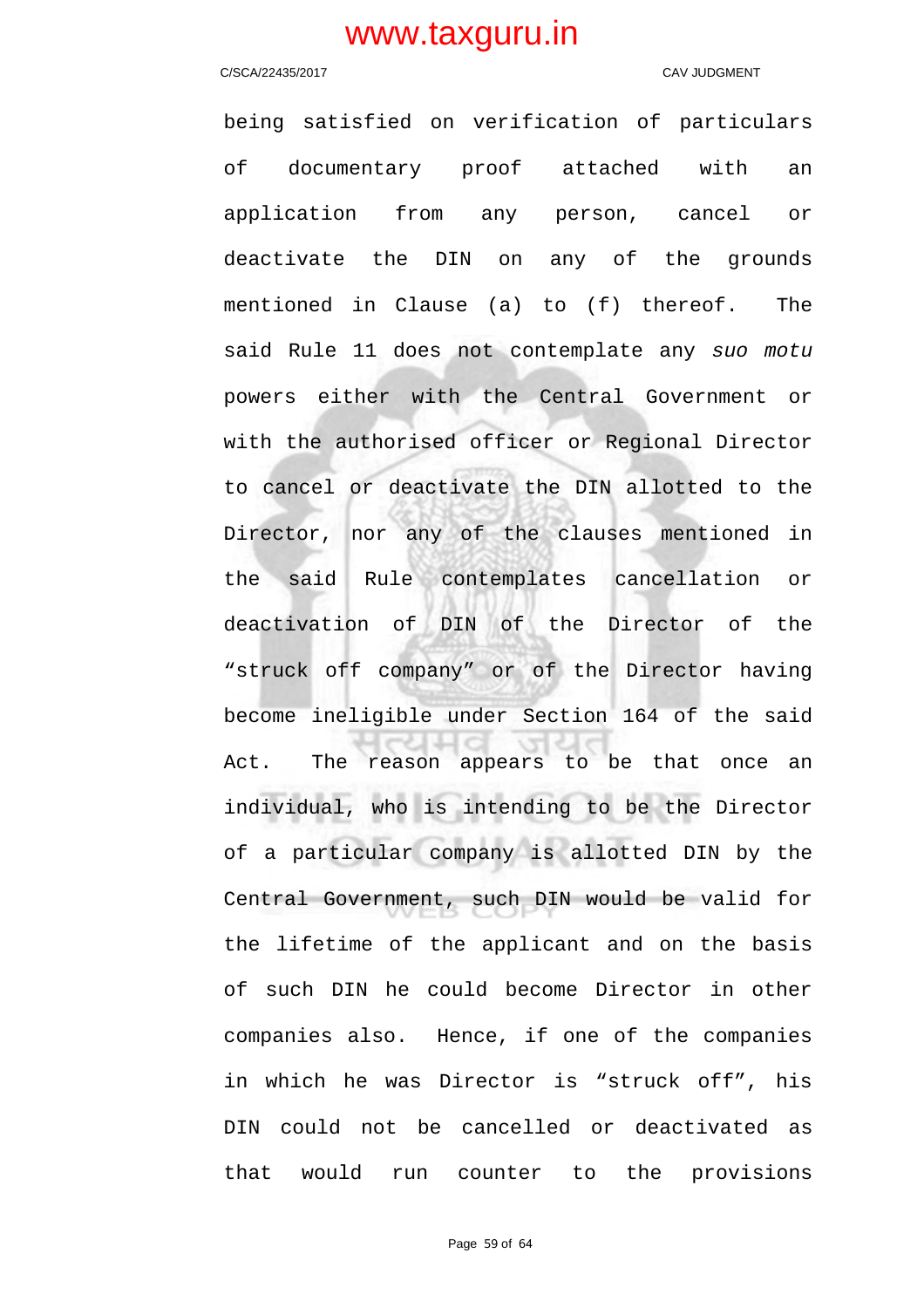### C/SCA/22435/2017 CAV JUDGMENT

contained in the Rule 11, which specifically provides for the circumstances under which the DIN could be cancelled or deactivated.

- 31. In that view of the matter, the Court is of the opinion that the action of the respondents in deactivating the DINs of the petitioners - Directors along with the publication of the impugned list of Directors of "struck off" companies under Section 248, also was not legally tenable. Of course, as per Rule 12 of the said Rules, the individual who has been allotted the DIN, in the event of any change in his particulars stated in Form DIR-3 has to intimate such change to the Central Government within the prescribed time in Form DIR-6, however, if that is not done, the DIN could not be cancelled or deactivated. The cancellation or deactivation of the DIN could be resorted to by the concerned respondents only as per the provisions contained in the said Rules.
- 32. Much reliance was placed by the learned ASG Mr.Vyas on the condonation of delay scheme dated 29.12.2017 introduced by the Ministry of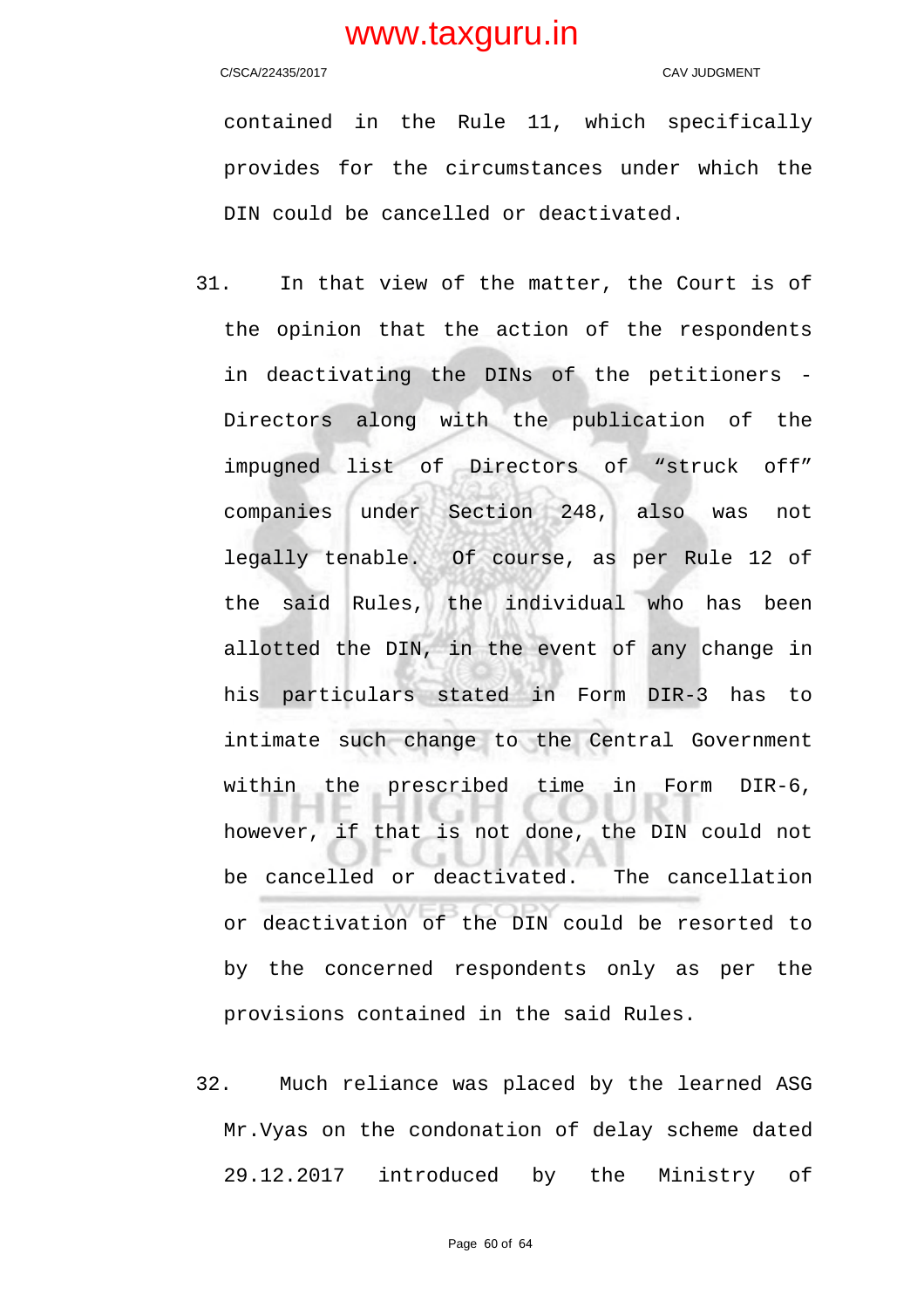### C/SCA/22435/2017 C/SCA/22435/2017

Corporate Affairs after the publication of the impugned list, however, the said scheme would not justify the action of the respondents, in publishing the impugned list, which was absolutely contrary to the provisions of the Act of 2013 and the Rules made thereunder. The said scheme was in force from 1.1.2018 to 31.3.2018, which was extended up to May 2018, under which the Directors associated with the "struck of companies", which had failed to file financial statements or annual returns continuously for a period of three financial years from 2013-14 to 2015-16 were granted an opportunity to rectify the default, by following the procedure laid down therein. However, this Court has held hereinabove that the provisions of Section 164(2)(a) having come into force from 1.1.2014, three financial years for the purpose of the said provision would be financial years 2014-15, 2015-16 and 2016-17 only, and not 2013-14, 2014- 15, and 2015-16. In any case, due to deactivation of the DINs, the concerned Directors were unable to take benefits of the said scheme also. Hence, the said scheme could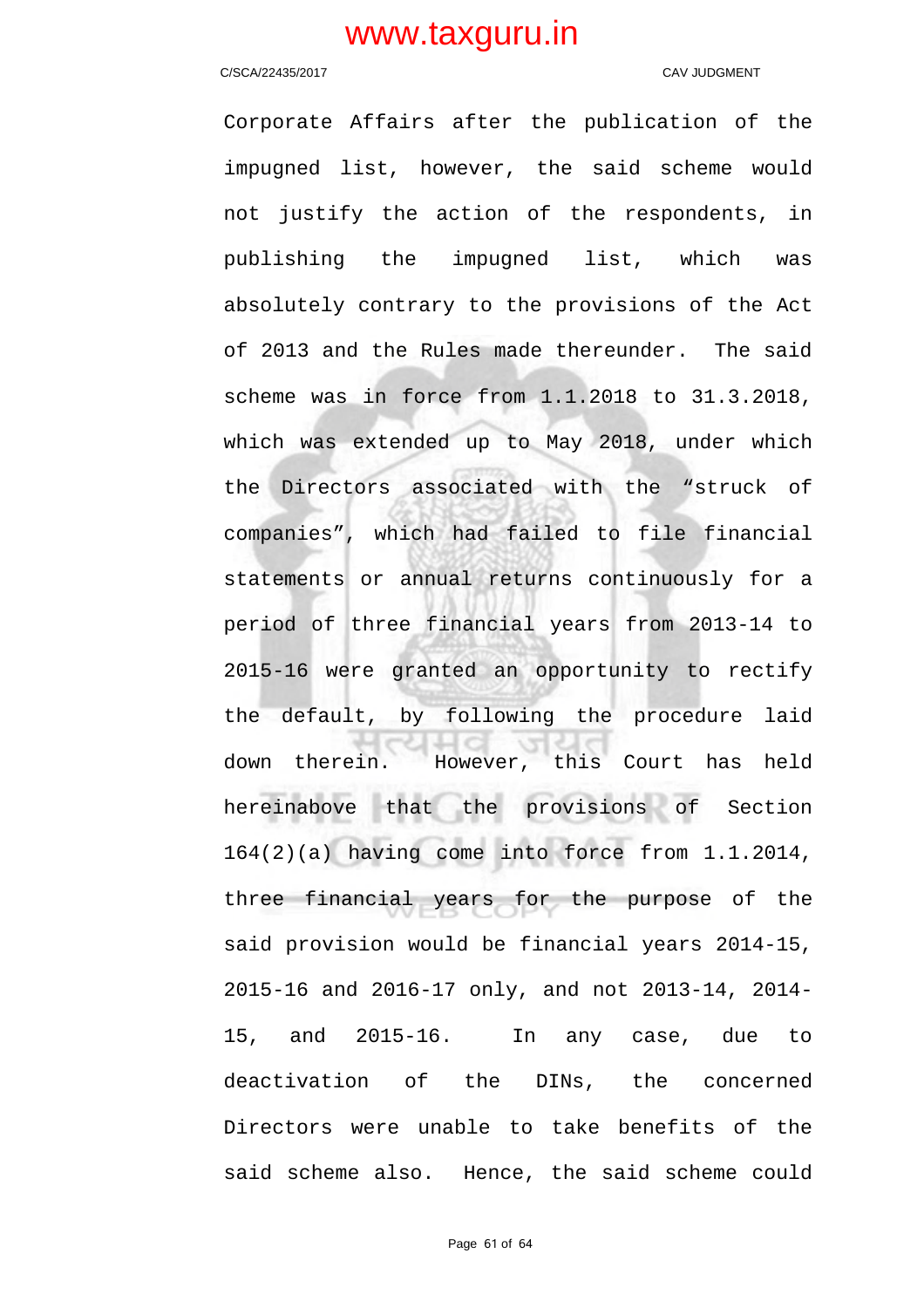C/SCA/22435/2017 C/SCA/22435/2017

not be pressed into service for justifying the publication of the impugned list.

33. The upshot of the aforesaid discussion and findings may be summarized as under:-

> **(i)** Section 164(2) of the Act of 2013, which had come into force from 1.1.2014 would have prospective and not retrospective effect.

> **(ii)** The defaults contemplated under Section 164(2)(a) with regard to non-filing of financial statements or annual returns for any continuous period of three financial years would be the defaults to be counted from the financial year 2014-15 only and not 2013-14. JIARA1

**(iii)** The respondents could not have treated the Directors as disqualified/ineligible for a period of five years from 1.11.2016 to 1.11.2021, while publishing the impugned list under Section 248 of the Act of 2013.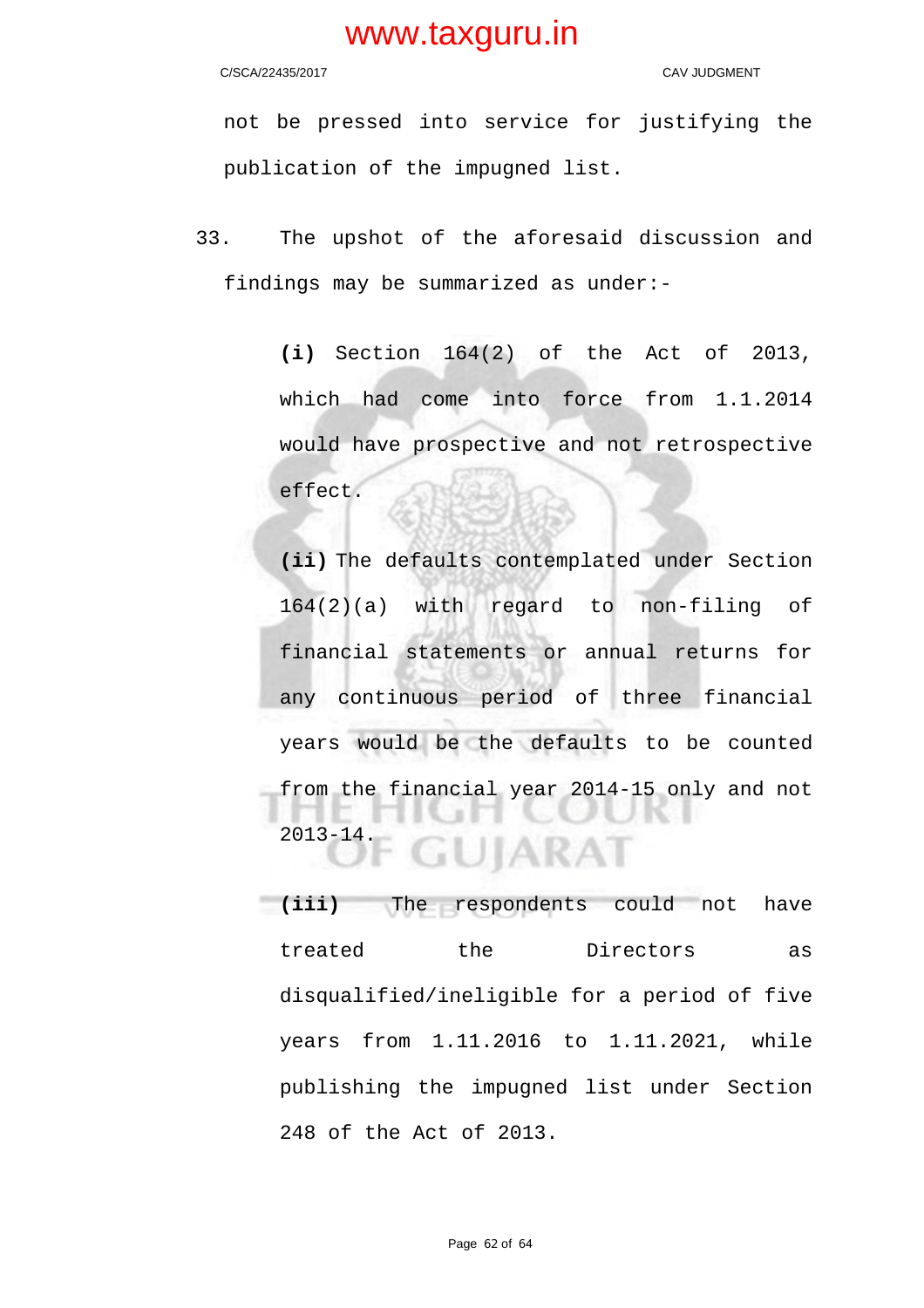### C/SCA/22435/2017 CAV JUDGMENT

**(iv)** Even if the Registrar removes the name of a company from the register of companies, and even if such company would stand dissolved under Section 248, the statutory liabilities/obligations of such struck of company and its Directors would still remain to be discharged, in view of Section 250 of the said Act of 2013.

**(v)** The respondents could not have deactivated the DINs allotted to the Directors under Section 154 of the said Act, except under the circumstances mentioned in Rule 11 of the said Rules of 2014.

34. In view of the above, the impugned list dated 12.9.2017 of the Directors associated with the "struck off companies" under Section 248 published by the respondent No.1 is quashed and set aside. The respondents are directed to activate the respective Director Identification Numbers of the petitioners forthwith, if not activated so far. However, it is clarified that the respondents shall be at liberty to take legal action against the petitioners for any